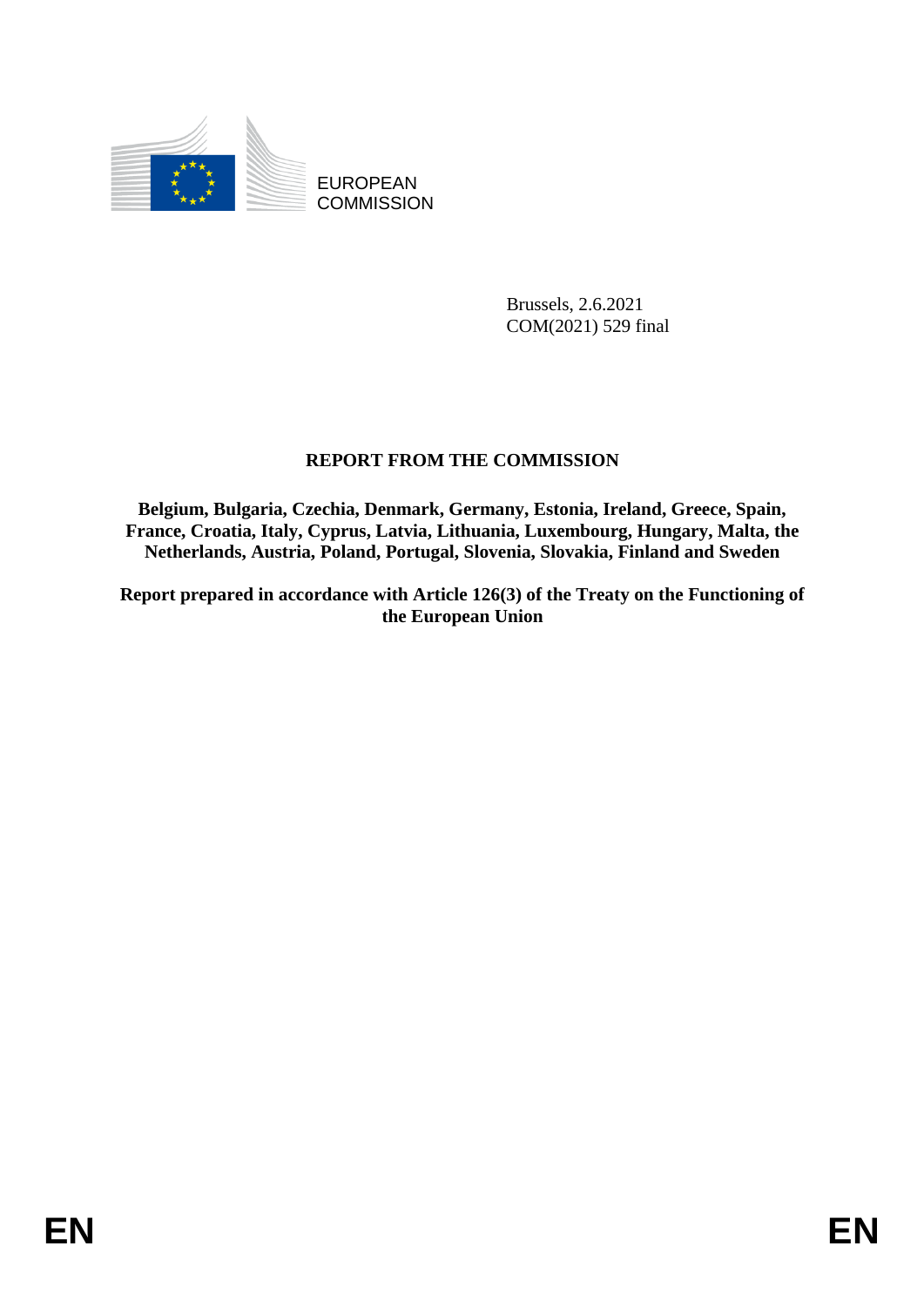### **REPORT FROM THE COMMISSION**

**Belgium, Bulgaria, Czechia, Denmark, Germany, Estonia, Ireland, Greece, Spain, France, Croatia, Italy, Cyprus, Latvia, Lithuania, Luxembourg, Hungary, Malta, the Netherlands, Austria, Poland, Portugal, Slovenia, Slovakia, Finland and Sweden** 

## **Report prepared in accordance with Article 126(3) of the Treaty on the Functioning of the European Union**

### **1. INTRODUCTION**

1

Article 126 of the Treaty on the Functioning of the European Union (the Treaty) lays down the excessive deficit procedure. That procedure is further set out in Regulation (EC) No 1467/97 on speeding up and clarifying the implementation of the excessive deficit procedure, which is part of the Stability and Growth Pact.

On 20 March 2020, the Commission adopted a Communication on the activation of the general escape clause<sup>1</sup> of the Stability and Growth Pact.<sup>2</sup> The clause, as set out in Articles 5(1), 6(3), 9(1) and 10(3) of Regulation (EC) 1466/97, and Articles 3(5) and 5(2) of Regulation (EC) 1467/97, facilitates the coordination of budgetary policies in times of severe economic downturn in the euro area or the Union as a whole. In its Communication, the Commission set out its view that, given the severe economic downturn resulting from the COVID-19 outbreak, the conditions to activate the general escape clause were met. On 23 March 2020, the Ministers of Finance of the Member States agreed with the assessment of the Commission.

The general escape clause does not suspend the procedures of the Stability and Growth Pact. However, its activation has granted Member States budgetary flexibility to deal with the current crisis, by allowing for a temporary departure from the adjustment path towards the medium-term budgetary objective of each Member State, provided this does not endanger fiscal sustainability in the medium term. For the corrective arm of the Pact, the Council may decide, on a recommendation from the Commission, to adopt revised fiscal trajectories. The general escape clause allows Member States to depart from the budgetary requirements that would normally apply while enabling the Commission and the Council to undertake the necessary policy coordination measures within the framework of the Pact.

On 20 July 2020, as part of the country-specific recommendations<sup>3</sup> under the European Semester, the Council recommended Member States to take all necessary measures to effectively address the COVID-19 pandemic, sustain the economy and support the ensuing recovery. Member States were also recommended to, when economic conditions allowed, pursue fiscal policies aimed at achieving prudent medium-term fiscal positions and ensuring

<sup>&</sup>lt;sup>1</sup> The clause, as set out in Articles 5(1), 6(3), 9(1) and 10(3) of Regulation (EC) 1466/97 and Articles 3(5) and 5(2) of Regulation (EC) 1467/97, facilitates the coordination of budgetary policies in times of severe economic downturn.

<sup>&</sup>lt;sup>2</sup> Communication from the Commission to the Council on the activation of the general escape clause of the Stability and Growth Pact, Brussels, 20.3.2020, COM(2020) 123 final.

<sup>&</sup>lt;sup>3</sup> Council Recommendations of [20 July 2020](https://eur-lex.europa.eu/legal-content/EN/AUTO/?uri=uriserv:OJ.C_.2020.282.01.0157.01.ENG&toc=OJ:C:2020:282:TOC) (2020/C 282/01 to 2020/C 282/27), OJ C 282, 26.8.2020, p. 1-182.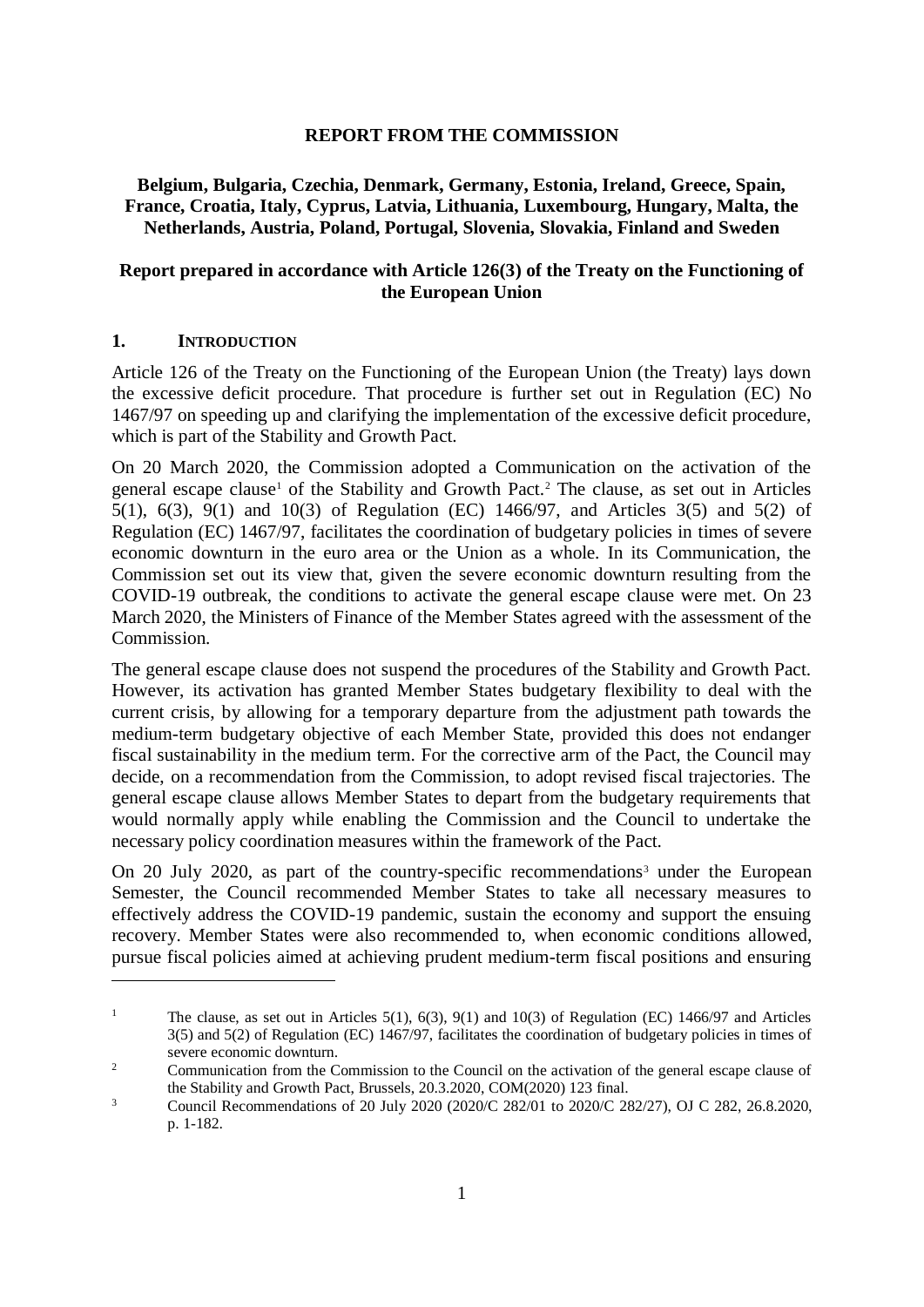debt sustainability, while enhancing investment. Similarly, the Council Recommendation on the economic policy of the euro area indicates that fiscal policies should remain supportive in all euro area Member States throughout 2021.<sup>4</sup>

On 17 September 2020, the Commission's Annual Sustainable Growth Strategy<sup>5</sup> called upon Member States to continue to provide targeted and temporary fiscal support in 2021 in a context where the general escape clause is activated, while safeguarding fiscal sustainability in the medium term.

On 19 February 2021, Regulation (EU) 2021/241 establishing the Recovery and Resilience Facility came into force.<sup>6</sup> The implementation of reforms and investment under the Facility will contribute to the economic recovery and provide financial support to strengthen economic resilience and the economy's growth potential. It will also help Member States' public finances return to more favourable positions in the near term, and it will contribute to strengthening their sustainability in the medium and long term. On 3 March 2021, the Commission adopted a Communication providing further policy orientations to facilitate the coordination of fiscal policies and the preparation of Member States' Stability and Convergence Programmes.<sup>7</sup>

The Commission Communication of 2 June 2021 on economic policy coordination<sup>8</sup> indicates that the general escape clause of the Stability and Growth Pact will continue to be applied in 2022 and is expected to be deactivated as of 2023. Member States' fiscal policies should become more differentiated in 2022 as economic activity gradually normalises in the second half of 2021. Fiscal policies should take into account the state of the recovery, fiscal sustainability and the need to reduce economic, social and territorial divergences. As the recovery takes hold, fiscal policy should prioritise higher public and private investment, supporting the transition towards a green and digital economy.

According to data validated by Eurostat on 22 April 2021<sup>9</sup>, the 2020 general government deficit exceeded the 3% of GDP Treaty reference value in 25 Member States: **Belgium, Bulgaria, Czechia, Germany, Estonia, Ireland, Greece, Spain, France, Croatia, Italy, Cyprus, Latvia, Lithuania, Luxembourg, Hungary, Malta, the Netherlands, Austria, Poland, Portugal, Slovenia, Slovakia, Finland** and **Sweden**. <sup>10</sup> Moreover, the Commission's

<https://data.consilium.europa.eu/doc/document/ST-14356-2020-INIT/en/pdf>

1

<sup>&</sup>lt;sup>4</sup> Pending final adoption by the Council, after endorsement by the European Council. The text agreed by the Eurogroup on 16 December 2020 is available at:

<sup>&</sup>lt;sup>5</sup> Communication from the Commission on Annual Sustainable Growth Strategy 2021, Brussels, 17.9.2020, COM(2020) 575 final.

 $6 \t\t\t\t 0J L57, 18.2.2021, p.17.$ 

<sup>7</sup> Communication from the Commission to the Council on one year since the outbreak of COVID-19: fiscal policy response, Brussels, 3.3.2021, COM(2021) 105 final.

<sup>&</sup>lt;sup>8</sup> Communication from the Commission on Economic policy coordination in 2021: overcoming COVID-19, supporting the recovery and modernising our economy, Brussels, 2.6.2021, COM(2021)500 final.

<sup>9</sup> Eurostat *Euro Indicators* 48/2021 of 22 April 2021.

Romania's general government deficit also exceeded 3% of GDP in 2020 and is under the excessive deficit procedure. Thus, it is not covered in this report. On 26 May 2021, the Commission recommended the Council to adopt a recommendation for Romania under Article 126(7) of the Treaty, with a view to bring the excessive deficit situation to an end.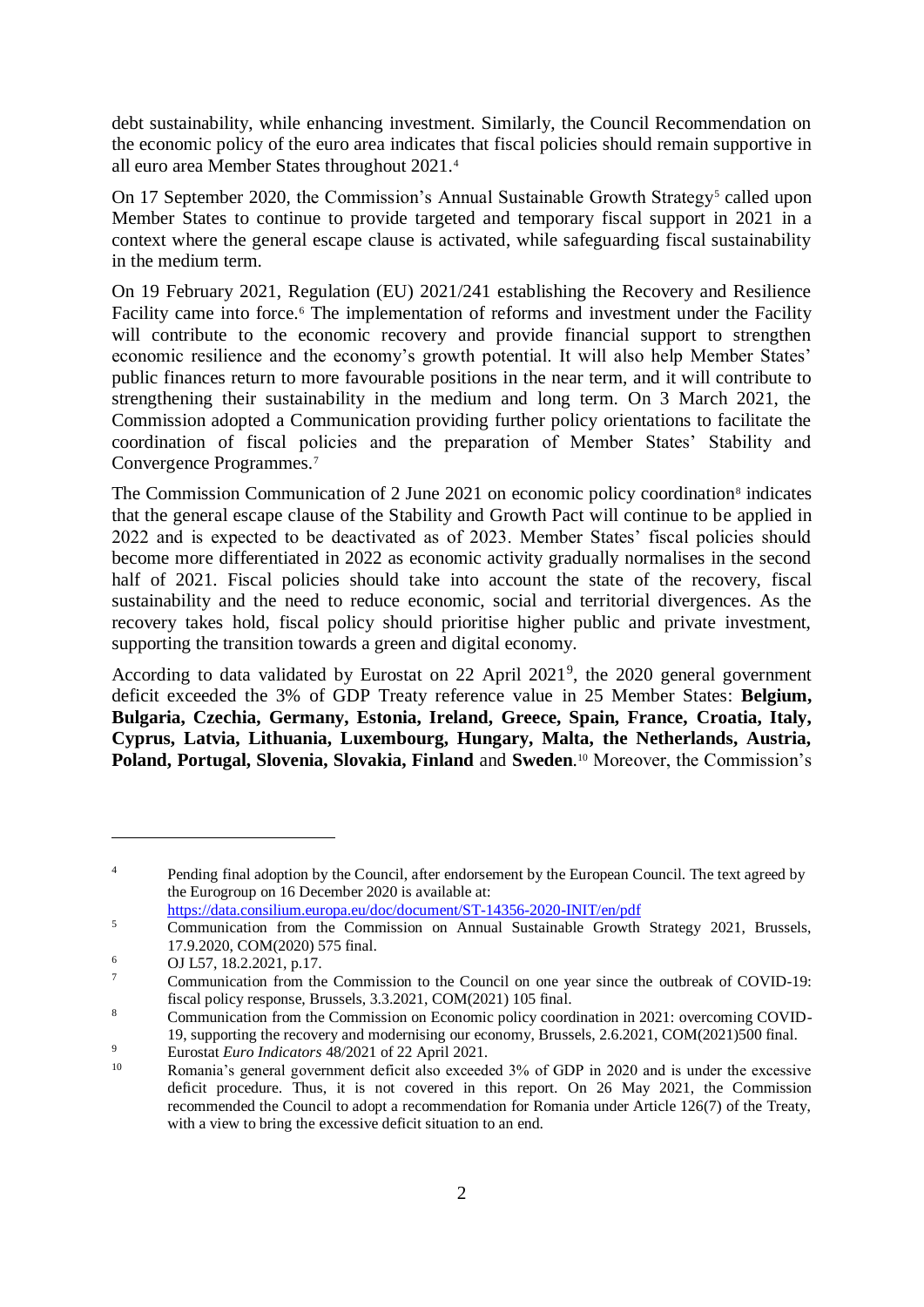$2021$  spring forecast<sup>11</sup> (hereafter Commission's forecast) indicates that, in 2021, the government deficits will remain above the reference value in all these Member States, but **Luxembourg**. The observed deficit for 2020 provides *prima facie* evidence of the existence, in those Member States, of an excessive deficit as defined by Article 126 of the Treaty. The Commission shall take into account all relevant factors as appropriate.

According to data validated by Eurostat, the general government deficit for **Denmark** was below 3% of GDP in 2020 and based on the Commission's forecast it is projected to remain below that reference value. However, according to its 2021 Convergence Programme, **Denmark** plans a general government deficit of 3.3% of GDP in 2021, also exceeding the Treaty deficit reference value. The planned deficit for 2021 provides *prima facie* evidence of the existence of an excessive deficit in Denmark, as defined by Article 126 of the Treaty. The Commission shall take into account all relevant factors as appropriate.

In **Belgium, Germany, Greece, Spain, France, Croatia, Italy, Cyprus, Hungary, Austria, Portugal, Slovenia, Slovakia** and **Finland**, the general government gross debt exceeded the 60% of GDP reference value at the end of 2020. Moreover, the data for 2020 imply that **Belgium, Greece, Croatia, Italy, Cyprus, Hungary, Austria, Portugal** and **Slovenia** did not respect the debt reduction benchmark – or, in the case of **Spain** and **France**, the transitional debt rule.<sup>12</sup> **Germany**, **Slovakia** and **Finland** breached the Treaty reference value of 60% of GDP in 2020, having recorded a debt ratio of below 60% of GDP in 2019. The observed general government debt in 2020 provides *prima facie* evidence of the existence, in those 14 Member States, of an excessive deficit as defined by Article 126 of the Treaty. The Commission shall take into account all relevant factors.

Against this background, the Commission has prepared this report in accordance with Article 126(3) of the Treaty, which analyses Member States' compliance with the deficit and debt criteria of the Treaty. It takes into account all relevant factors, including due consideration of the severe economic downturn resulting from the COVID-19 pandemic and the Council Recommendations of 20 July 2020.

1

<sup>&</sup>lt;sup>11</sup> The source for the figures provided in this report is the Commission's 2021 spring forecast, unless stated otherwise.

<sup>&</sup>lt;sup>12</sup> Applicable during the transition period of three years from the correction of the excessive deficit, for excessive deficit procedures that were ongoing in November 2011.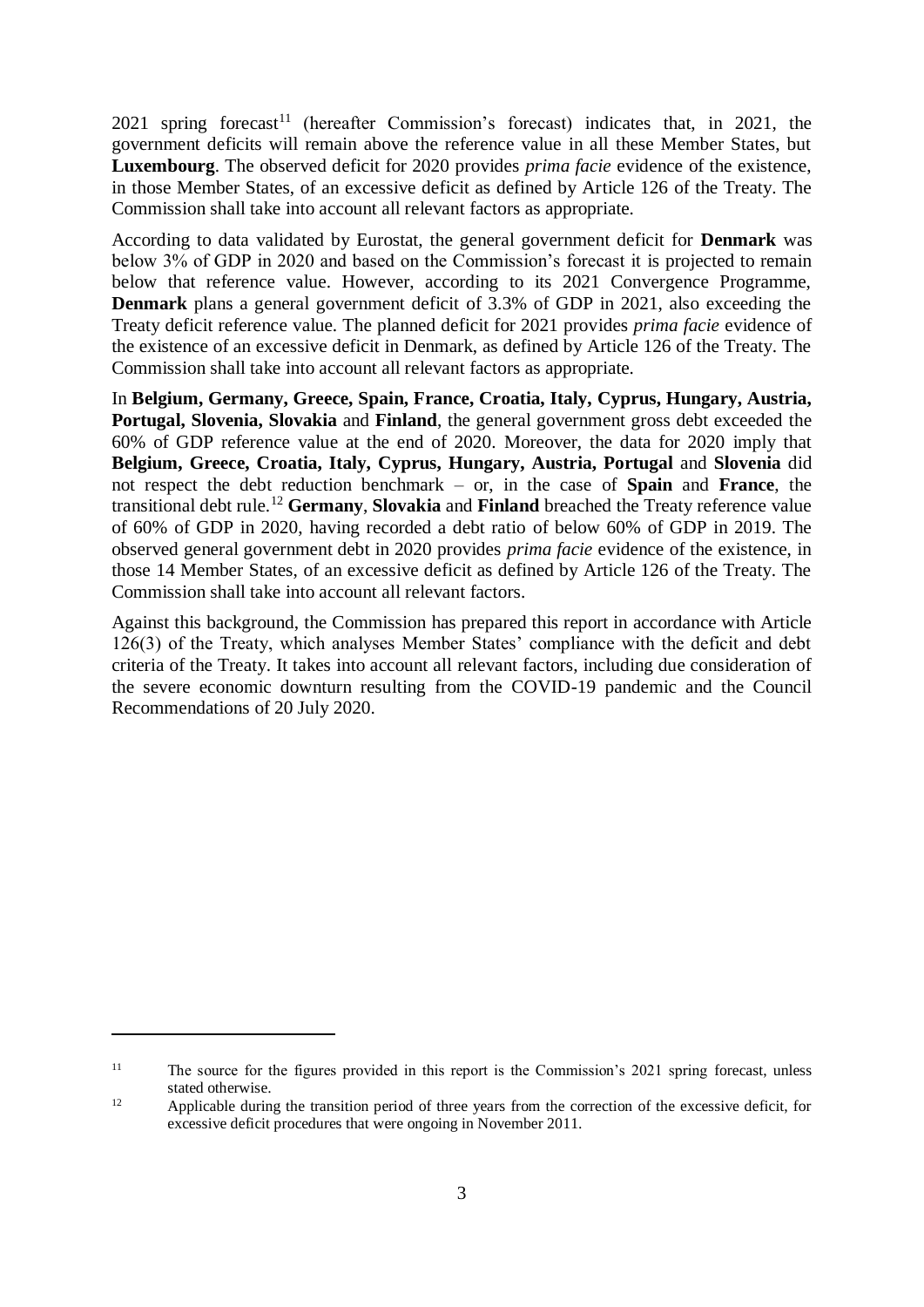|                    |                           | Teres ence Turned<br>Projected and |                         |
|--------------------|---------------------------|------------------------------------|-------------------------|
|                    | <b>Actual deficit not</b> | planned deficits                   | Debt ratio not          |
|                    | exceeding 3% of           | not exceeding 3%                   | exceeding 60% of        |
|                    | <b>GDP</b> in 2020        | of GDP in 2021                     | <b>GDP</b> in 2020      |
| <b>Belgium</b>     | ×                         | $\pmb{\times}$                     | $\pmb{\times}$          |
| <b>Bulgaria</b>    | $\boldsymbol{\mathsf{x}}$ | $\pmb{\times}$                     | $\overline{\checkmark}$ |
| Czechia            | $\boldsymbol{\mathsf{x}}$ | $\boldsymbol{\mathsf{x}}$          | $\checkmark$            |
| <b>Denmark</b>     | ✓                         | ×                                  | ✓                       |
| <b>Germany</b>     | ×                         | $\pmb{\times}$                     | $\pmb{\times}$          |
| <b>Estonia</b>     | $\boldsymbol{\mathsf{x}}$ | ×                                  | $\checkmark$            |
| <b>Ireland</b>     | $\boldsymbol{\mathsf{x}}$ | $\pmb{\times}$                     | $\checkmark$            |
| Greece             | ×                         | ×                                  | ×                       |
| <b>Spain</b>       | $\pmb{\times}$            | $\pmb{\times}$                     | ×                       |
| <b>France</b>      | $\boldsymbol{\mathsf{x}}$ | ×                                  | ×                       |
| Croatia            | $\boldsymbol{\mathsf{x}}$ | $\pmb{\times}$                     | ×                       |
| <b>Italy</b>       | ×                         | ×                                  | ×                       |
| <b>Cyprus</b>      | $\boldsymbol{\mathsf{x}}$ | $\pmb{\times}$                     | $\pmb{\times}$          |
| Latvia             | ×                         | ×                                  | $\checkmark$            |
| Lithuania          | $\pmb{\times}$            | $\pmb{\times}$                     | $\checkmark$            |
| Luxembourg         | $\boldsymbol{\mathsf{x}}$ | ✓                                  | $\checkmark$            |
| <b>Hungary</b>     | $\pmb{\times}$            | $\boldsymbol{\mathsf{x}}$          | $\pmb{\times}$          |
| <b>Malta</b>       | ×                         | ×                                  | ✓                       |
| <b>Netherlands</b> | $\boldsymbol{\mathsf{x}}$ | $\pmb{\times}$                     | $\overline{\checkmark}$ |
| <b>Austria</b>     | ×                         | $\pmb{\times}$                     | $\pmb{\times}$          |
| Poland             | $\pmb{\times}$            | $\pmb{\times}$                     |                         |
| Portugal           | $\boldsymbol{\mathsf{x}}$ | ×                                  | ×                       |
| <b>Slovenia</b>    | $\pmb{\times}$            | ×                                  | $\pmb{\times}$          |
| Slovakia           | $\boldsymbol{\mathsf{x}}$ | $\pmb{\times}$                     | ×                       |
| <b>Finland</b>     | $\pmb{\times}$            | ×                                  | $\pmb{\times}$          |
| <b>Sweden</b>      | ×                         | $\pmb{\times}$                     | ✓                       |

**Table 1: Member States' position vis-à-vis the Treaty's deficit and debt reference values**

Source: Commission 2021 spring forecast and 2021 Stability and Convergence Programmes

### **2. DEFICIT CRITERION**

For all Member States, the deficit in excess over the Treaty reference value in 2020 was exceptional, as it resulted from a severe economic downturn in the EU as a whole. Real GDP in 2020 contracted in all EU Member States but Ireland. For the EU as a whole, the contraction in economic activity was of 6.1% (6.6% for the euro area). The deficit increases were driven by the budgetary cost of measures taken by these Member States to tackle the COVID-19 pandemic, and the operation of the automatic stabilisers. On the basis of the latest data validated by Eurostat, fiscal support for the EU as a whole in 2020 – including discretionary fiscal measures and automatic stabilisers, as measured by the change in the primary balance – is estimated at 6.6% of GDP (6.8% for the euro area).

In 2020, based on data validated by Eurostat, the general government deficit was *above* and *not close* to the Treaty reference value of 3% of GDP in 23 Member States (Table 2) – *i.e.* in **Belgium, Czechia, Germany, Estonia, Ireland, Greece, Spain, France, Croatia, Italy, Cyprus, Latvia, Lithuania, Luxembourg, Hungary, Malta, the Netherlands, Austria,**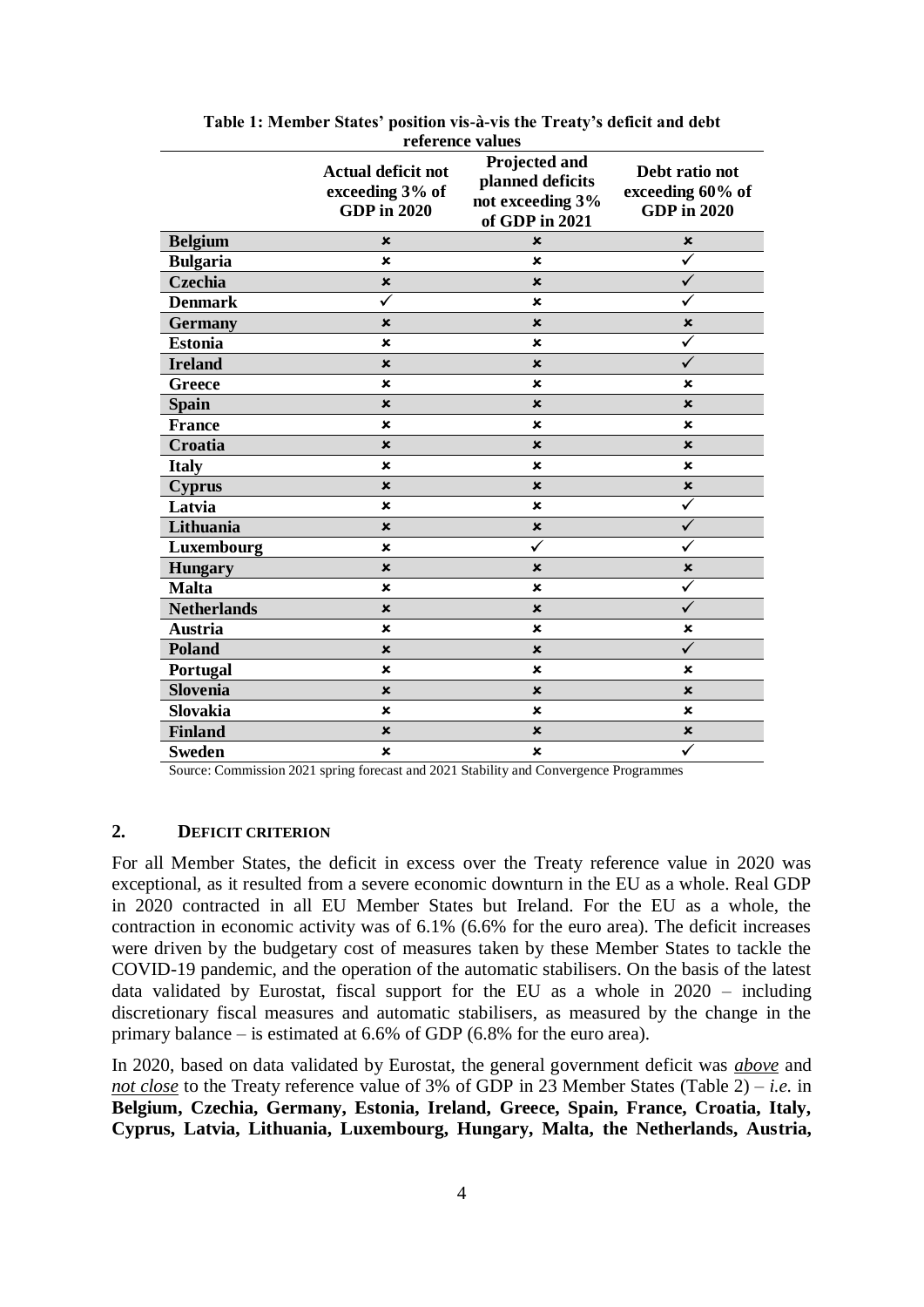**Poland, Portugal, Slovenia, Slovakia** and **Finland.** At the same time, in **Bulgaria** and **Sweden** the general government deficit was *above* but *close* to 3% of GDP.

Based on the Commission's forecast, **Denmark's** general government deficit is expected at 2.1% of GDP in 2021. However, according to its 2021 Convergence Programme, **Denmark** plans a general government deficit of 3.3% of GDP in 2021, which is *above* but *close* to 3% of GDP.<sup>13</sup>

The deficit in excess over the Treaty reference value is expected to be *temporary* in the case of **Bulgaria, Denmark, Germany, Ireland, Cyprus, Latvia, Luxembourg, the Netherlands, Austria, Poland, Finland** and **Sweden**, with the general government deficit projected to fall below 3% of GDP in 2022 (already in 2021 in the case of **Luxembourg**) based on the Commission's forecast. These projections are surrounded by an exceptionally high degree of uncertainty.

In sum, the analysis suggests that the deficit criterion as defined by the Treaty and Regulation (EC) No 1467/97 is fulfilled by **Bulgaria, Denmark** and **Sweden**, while it is not fulfilled by 23 Member States before the consideration of the relevant factors as appropriate: **Belgium, Czechia, Germany, Estonia, Ireland, Greece, Spain, France, Croatia, Italy, Cyprus, Latvia, Lithuania, Luxembourg, Hungary, Malta, the Netherlands, Austria, Poland, Portugal, Slovenia, Slovakia** and **Finland**.

1

<sup>&</sup>lt;sup>13</sup> The difference between the general government deficit planned in the Stability Programme of Denmark (-3.3% of GDP) and expected by the Commission's 2021 spring forecast (-2.1% of GDP) is mainly driven by the fact that the Commission expects a better macroeconomic outlook, led by stronger domestic demand, which contributes to higher tax revenues, and more optimistic assumptions about the pension yield tax (*i.e.* closer to the observed yield in 2019 and 2020).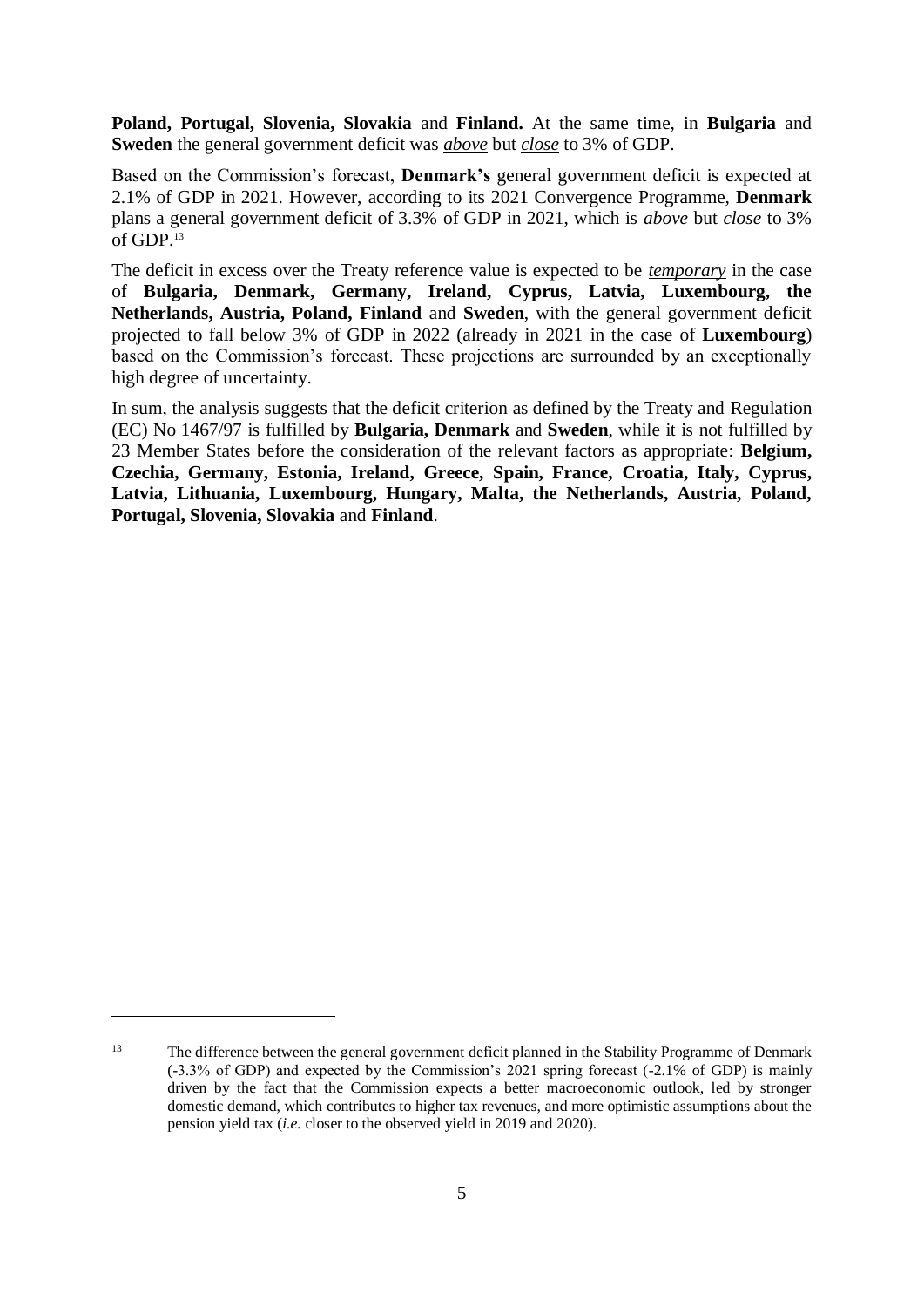|                    | 2017   | 2018   | 2019   | 2020    | 2021    | 2022   |
|--------------------|--------|--------|--------|---------|---------|--------|
| <b>Belgium</b>     | $-0.7$ | $-0.8$ | $-1.9$ | $-9.4$  | $-7.6$  | $-4.9$ |
| <b>Bulgaria</b>    | 1.2    | 2.0    | 2.1    | $-3.4$  | $-3.2$  | $-1.9$ |
| Czechia            | 1.5    | 0.9    | 0.3    | $-6.2$  | $-8.5$  | $-5.4$ |
| <b>Denmark</b>     | 1.8    | 0.7    | 3.8    | $-1.1$  | $-2.1$  | $-1.4$ |
| <b>Germany</b>     | 1.4    | 1.8    | 1.5    | $-4.2$  | $-7.5$  | $-2.5$ |
| <b>Estonia</b>     | $-0.7$ | $-0.6$ | 0.1    | $-4.9$  | $-5.6$  | $-3.3$ |
| <b>Ireland</b>     | $-0.3$ | 0.1    | 0.5    | $-5.0$  | $-5.0$  | $-2.9$ |
| Greece             | 0.6    | 0.9    | 1.1    | $-9.7$  | $-10.0$ | $-3.2$ |
| <b>Spain</b>       | $-3.0$ | $-2.5$ | $-2.9$ | $-11.0$ | $-7.6$  | $-5.2$ |
| <b>France</b>      | $-3.0$ | $-2.3$ | $-3.1$ | $-9.2$  | $-8.5$  | $-4.7$ |
| Croatia            | 0.8    | 0.2    | 0.3    | $-7.4$  | $-4.6$  | $-3.2$ |
| <b>Italy</b>       | $-2.4$ | $-2.2$ | $-1.6$ | $-9.5$  | $-11.7$ | $-5.8$ |
| <b>Cyprus</b>      | 1.9    | $-3.5$ | 1.5    | $-5.7$  | $-5.1$  | $-2.0$ |
| Latvia             | $-0.8$ | $-0.8$ | $-0.6$ | $-4.5$  | $-7.3$  | $-2.0$ |
| Lithuania          | 0.5    | 0.6    | 0.5    | $-7.4$  | $-8.2$  | $-6.0$ |
| Luxembourg         | 1.3    | 3.0    | 2.4    | $-4.1$  | $-0.3$  | $-0.1$ |
| <b>Hungary</b>     | $-2.4$ | $-2.1$ | $-2.1$ | $-8.1$  | $-6.8$  | $-4.5$ |
| <b>Malta</b>       | 3.2    | 1.9    | 0.4    | $-10.1$ | $-11.8$ | $-5.5$ |
| <b>Netherlands</b> | 1.3    | 1.4    | 1.8    | $-4.3$  | $-5.0$  | $-1.8$ |
| <b>Austria</b>     | $-0.8$ | 0.2    | 0.6    | $-8.9$  | $-7.6$  | $-3.0$ |
| <b>Poland</b>      | $-1.5$ | $-0.2$ | $-0.7$ | $-7.0$  | $-4.3$  | $-2.3$ |
| Portugal           | $-3.0$ | $-0.3$ | 0.1    | $-5.7$  | $-4.7$  | $-3.4$ |
| <b>Slovenia</b>    | $-0.1$ | 0.7    | 0.4    | $-8.4$  | $-8.5$  | $-4.7$ |
| Slovakia           | $-1.0$ | $-1.0$ | $-1.3$ | $-6.2$  | $-6.5$  | $-4.1$ |
| <b>Finland</b>     | $-0.7$ | $-0.9$ | $-0.9$ | $-5.4$  | $-4.6$  | $-2.1$ |
| <b>Sweden</b>      | 1.4    | 0.8    | 0.6    | $-3.1$  | $-3.3$  | $-0.5$ |

**Table 2: General government balance Percentage of GDP**

Source: Commission 2021 spring forecast

### **3. DEBT CRITERION**

In 2020, the general government gross debt ratio increased in all Member States, and it exceeded the 60% of GDP Treaty reference value in 14 of them: **Belgium, Germany, Greece, Spain, France, Croatia, Italy, Cyprus, Hungary, Austria, Portugal, Slovenia, Slovakia** and **Finland** (Table 3). That increase stemmed from the sizeable contraction of nominal GDP and from the large amount of debt issued to finance exceptionally large deficits. In 2019, **Belgium, Greece, Spain, France, Croatia, Italy, Cyprus, Hungary, Austria, Portugal** and **Slovenia** already had general government gross debt above 60% of GDP.

Data show that in 2020 the debt reduction benchmark was not complied with in **Belgium, Greece, Croatia, Italy, Cyprus, Hungary, Austria, Portugal** and **Slovenia** (Table 4). The debt reduction benchmark is computed over a three-year horizon that can be forward-looking (t-1 to t+1), backward-looking (t-3 to t-1) and adjusted for the cycle. If in any of the years the debt ratio is below 60% of GDP, the benchmark cannot be meaningfully computed. This is the case when Member States cross the reference value from below to above 60% of GDP,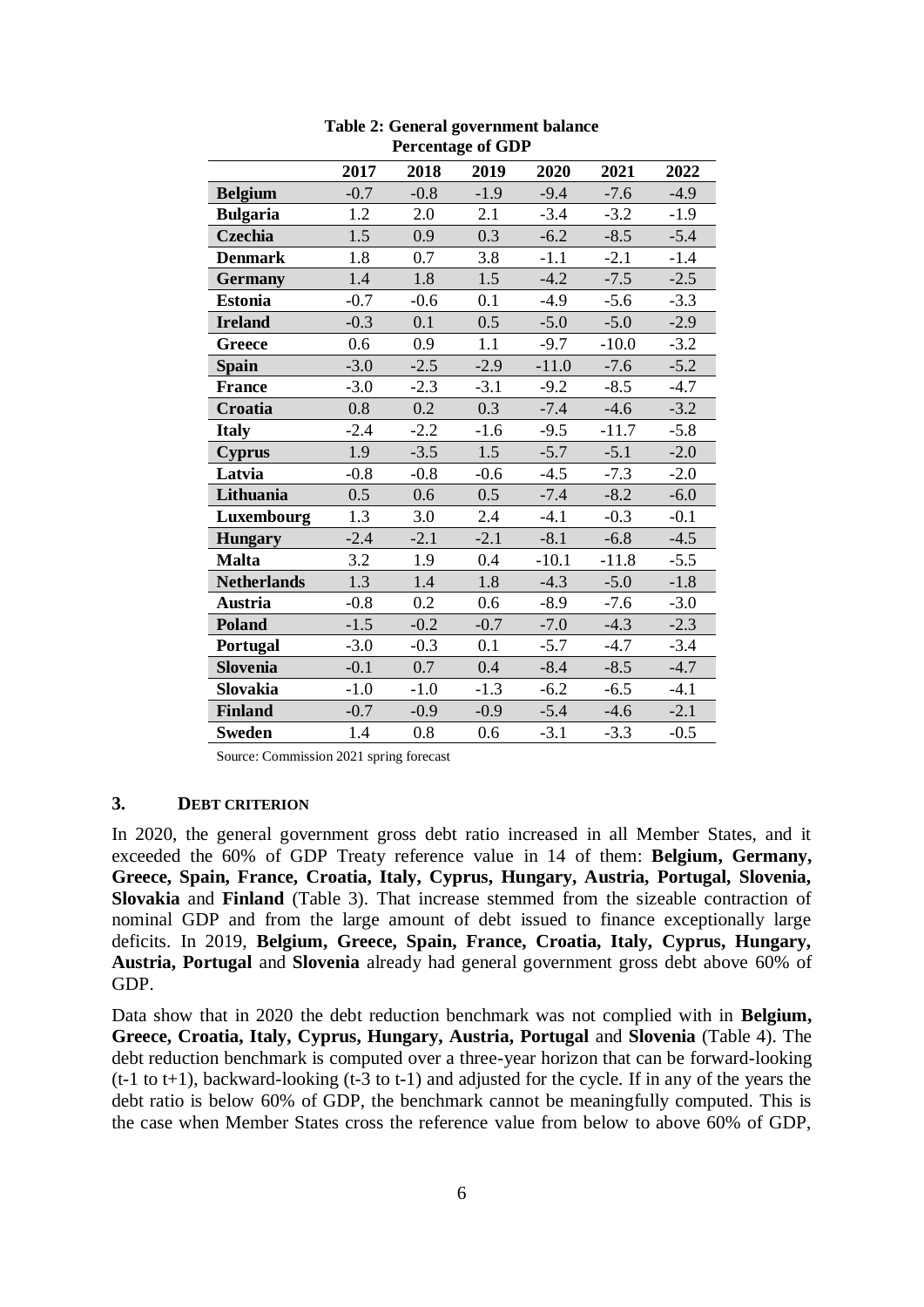notably in the case of **Germany, Slovakia** and **Finland**. Since for **Slovakia** the debt-to-GDP ratio is projected to fall below the Treaty threshold reference value in 2021, it is considered to comply with the debt criterion. For **Germany** and **Finland**, the debt ratio is projected to remain above 60% of GDP over the forecast horizon and they are thereby not considered to comply with the debt criterion. Moreover, **Spain** and **France**, which are subject to the transitional debt rule, did not make sufficient progress towards meeting the debt reduction benchmark in 2020, as the change in their structural balance was below their required minimum linear structural adjustment (Table 5).

The analysis thus suggests that, among the Member States with general government debts exceeding 60% of GDP at the end of 2020, the debt criterion is fulfilled by **Slovakia**, while it is not fulfilled, before the consideration of the relevant factors, by **Belgium, Germany, Greece, Spain, France, Croatia, Italy, Cyprus, Hungary, Austria, Portugal, Slovenia** and **Finland**.

|                    |       | <b>Percentage of GDP</b> |       |       |       |       |
|--------------------|-------|--------------------------|-------|-------|-------|-------|
|                    | 2017  | 2018                     | 2019  | 2020  | 2021  | 2022  |
| <b>Belgium</b>     | 102.0 | 99.8                     | 98.1  | 114.1 | 115.3 | 115.5 |
| <b>Bulgaria</b>    | 25.3  | 22.3                     | 20.2  | 25.0  | 24.5  | 24.0  |
| Czechia            | 34.2  | 32.1                     | 30.3  | 38.1  | 44.3  | 47.1  |
| <b>Denmark</b>     | 35.9  | 34.0                     | 33.3  | 42.2  | 40.2  | 38.8  |
| <b>Germany</b>     | 65.1  | 61.8                     | 59.7  | 69.8  | 73.1  | 72.2  |
| <b>Estonia</b>     | 9.1   | 8.2                      | 8.4   | 18.2  | 21.3  | 24.0  |
| <b>Ireland</b>     | 67.0  | 63.0                     | 57.4  | 59.5  | 61.4  | 59.7  |
| Greece             | 179.2 | 186.2                    | 180.5 | 205.6 | 208.8 | 201.5 |
| <b>Spain</b>       | 98.6  | 97.4                     | 95.5  | 120.0 | 119.6 | 116.9 |
| <b>France</b>      | 98.3  | 98.0                     | 97.6  | 115.7 | 117.4 | 116.4 |
| Croatia            | 77.6  | 74.3                     | 72.8  | 88.7  | 85.6  | 82.9  |
| <b>Italy</b>       | 134.1 | 134.4                    | 134.6 | 155.8 | 159.8 | 156.6 |
| <b>Cyprus</b>      | 93.5  | 99.2                     | 94.0  | 118.2 | 112.2 | 106.6 |
| Latvia             | 39.0  | 37.1                     | 37.0  | 43.5  | 47.3  | 46.4  |
| Lithuania          | 39.1  | 33.7                     | 35.9  | 47.3  | 51.9  | 54.1  |
| Luxembourg         | 22.3  | $21.0\,$                 | 22.0  | 24.9  | 27.0  | 26.8  |
| <b>Hungary</b>     | 72.2  | 69.1                     | 65.5  | 80.4  | 78.6  | 77.1  |
| <b>Malta</b>       | 48.5  | 44.8                     | 42.0  | 54.3  | 64.7  | 65.5  |
| <b>Netherlands</b> | 56.9  | 52.4                     | 48.7  | 54.5  | 58.0  | 56.8  |
| <b>Austria</b>     | 78.5  | 74.0                     | 70.5  | 83.9  | 87.2  | 85.0  |
| <b>Poland</b>      | 50.6  | 48.8                     | 45.6  | 57.5  | 57.1  | 55.1  |
| Portugal           | 126.1 | 121.5                    | 116.8 | 133.6 | 127.2 | 122.3 |
| Slovenia           | 74.1  | 70.3                     | 65.6  | 80.8  | 79.0  | 76.7  |
| Slovakia           | 51.5  | 49.6                     | 48.2  | 60.6  | 59.5  | 59.0  |
| <b>Finland</b>     | 61.2  | 59.7                     | 59.5  | 69.2  | 71.0  | 70.1  |
| <b>Sweden</b>      | 40.7  | 38.9                     | 35.0  | 39.9  | 40.8  | 39.4  |

**Table 3: General government debt**

Source: Commission 2021 spring forecast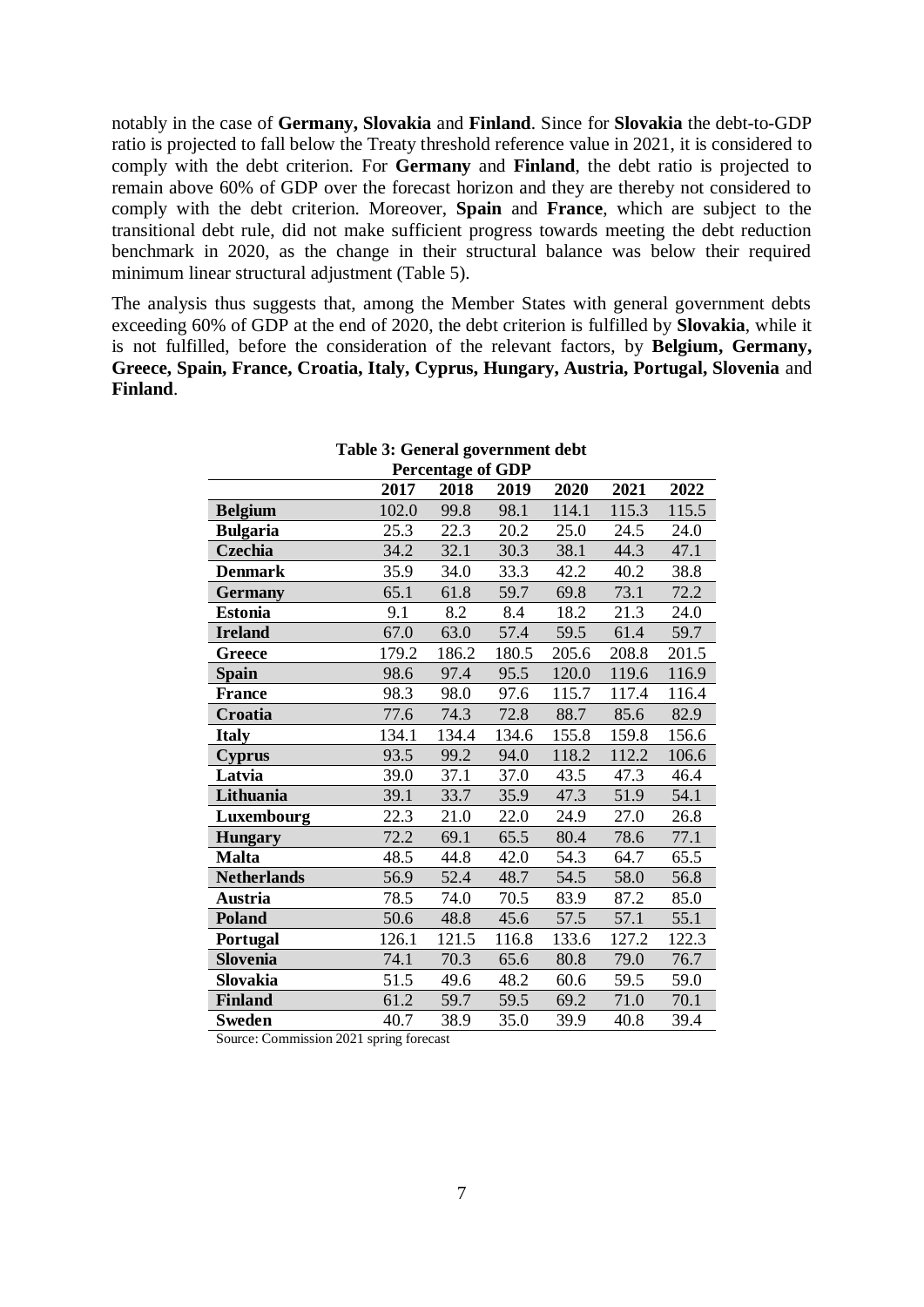|                 | 2017                             | 2018                   | 2019          | 2020              | 2021          | 2022   |
|-----------------|----------------------------------|------------------------|---------------|-------------------|---------------|--------|
| <b>Belgium</b>  | 0.0                              | 0.0                    | 0.0           | 8.0               | 6.2           | 2.9    |
| <b>Germany</b>  | $-6.0$                           | $-6.1$                 | Debt $< 60\%$ | n.a. <sup>2</sup> | 2.0           | 1.5    |
| Greece          |                                  | Transitional debt rule |               | 16.1              | 7.4           | 5.6    |
| Croatia         | $-3.4$                           | $-4.5$                 | $-3.0$        | 2.5               | 0.2           | $-3.7$ |
| <b>Italy</b>    | 6.3                              | 6.9                    | 7.3           | 12.2              | 9.6           | 4.3    |
| <b>Cyprus</b>   | Transitional debt rule<br>$-0.8$ |                        |               | 2.8               | $-1.6$        | $-2.1$ |
| <b>Hungary</b>  | $-5.3$                           | $-3.7$                 | $-5.3$        | 3.6               | $-0.1$        | $-2.5$ |
| Austria         | $-6.0$                           | $-5.8$                 | $-6.0$        | 5.4               | 2.6           | $-0.2$ |
| Portugal        | Transitional debt rule           |                        |               | 2.6               | $-0.6$        | $-6.1$ |
| <b>Slovenia</b> |                                  | Transitional debt rule | $-7.2$        | 2.8               | 0.9           | $-2.6$ |
| Slovakia        |                                  | Debt $< 60\%$          |               |                   | Debt < $60\%$ |        |
| <b>Finland</b>  | $-0.9$                           |                        | Debt $< 60\%$ | n.a. <sup>2</sup> | 0.6           | $-0.1$ |

| Table 4: Gap to the debt reduction benchmark <sup>1</sup> |  |  |  |  |  |
|-----------------------------------------------------------|--|--|--|--|--|
|-----------------------------------------------------------|--|--|--|--|--|

Source: Commission 2021 spring forecast

 $1$  The debt reduction benchmark, for the Member States with a debt in excess of 60% of GDP, is computed over a three-year horizon that can be forward-looking  $(t-1)$  to  $t+1$ ), backward-looking  $(t-3)$  to  $t-1$ ) and adjusted for the cycle. The table shows the difference between the debt-to-GDP ratio and the debt benchmark. If negative, the projected debt-to-GDP ratio complies with the debt reduction benchmark. In that case, the differential with respect to the reference value decreased over a threeyear horizon (forward- or backward-looking) at least at an average rate of 1/20<sup>th</sup>.

<sup>2</sup> The debt reduction benchmark is not pertinent in cases where a Member State debt was below 60% of GDP in 2019 and above that reference level in 2020 as neither the backward- nor the forward-looking benchmark can be meaningfully computed.

|  | Table 5: Compliance with the transitional debt rule |  |  |  |
|--|-----------------------------------------------------|--|--|--|
|--|-----------------------------------------------------|--|--|--|

|               | <b>Required Minimum Linear</b><br><b>Structural Adjustment</b><br>$(MLSA)^3$ |                  | Change in structural balance |      |                   |                  | Gap to the debt<br>reduction<br>benchmark <sup>4</sup> |        |                   |                     |      |
|---------------|------------------------------------------------------------------------------|------------------|------------------------------|------|-------------------|------------------|--------------------------------------------------------|--------|-------------------|---------------------|------|
|               | 2017                                                                         | 2018             | 2019                         | 2020 | 2021              | 2018             | 2019                                                   | 2020   | 2021              | 2021                | 2022 |
| <b>Spain</b>  | EDP <sup>1</sup>                                                             | EDP <sup>1</sup> | 0.1                          | 0.7  | 1.8               | EDP <sup>1</sup> | $-0.9$                                                 | $-0.5$ | $-0.7$            | $n.r.$ <sup>2</sup> | 0.3  |
| <b>France</b> | EDP <sup>1</sup>                                                             | $1.0\,$          | l.6                          | 3.6  | n.r. <sup>2</sup> | $-0.1$           | $-0.3$                                                 | $-1.3$ | n.r. <sup>2</sup> | 7.3                 | 3.4  |

Source: Commission 2021 spring forecast

 $1$  Under excessive deficit procedure

 $2$  Spain corrected its excessive deficit in 2018 and is therefore still in the transition period until 2021, i.e. it is not assessed on the basis of the debt reduction benchmark, but according to the minimum linear structural adjustment. On the other hand, France corrected its excessive deficit in 2017 and is therefore subject to the debt reduction benchmark as from 2021.

<sup>3</sup> Applicable during the transition period of three years after the correction of the excessive deficit, for excessive deficit procedures that were ongoing in November 2011. The MLSA defines the remaining annual structural adjustment over the transition period, which would ensure that Member States comply with the debt reduction benchmark at the end of those three years. If the change in structural balance is above the required MLSA, then the Member State complies with the transitional debt rule.

<sup>4</sup> The debt reduction benchmark, for the Member States with a debt in excess of 60% of GDP, is computed over a three-year horizon that can be forward-looking (t-1 to t+1), backward-looking (t-3 to t-1) and adjusted for the cycle. The table shows the difference between the debt-to-GDP ratio and the debt benchmark. If negative, the projected debt-to-GDP ratio complies with the debt reduction benchmark. In that case, the differential with respect to the reference value decreases over a three-year horizon (forward- or backward-looking) at least at an average rate of  $1/20<sup>th</sup>$ .

#### **4. RELEVANT FACTORS**

Article 126(3) of the Treaty provides that the Commission report must also "take into account whether the government deficit exceeds government investment expenditure and take into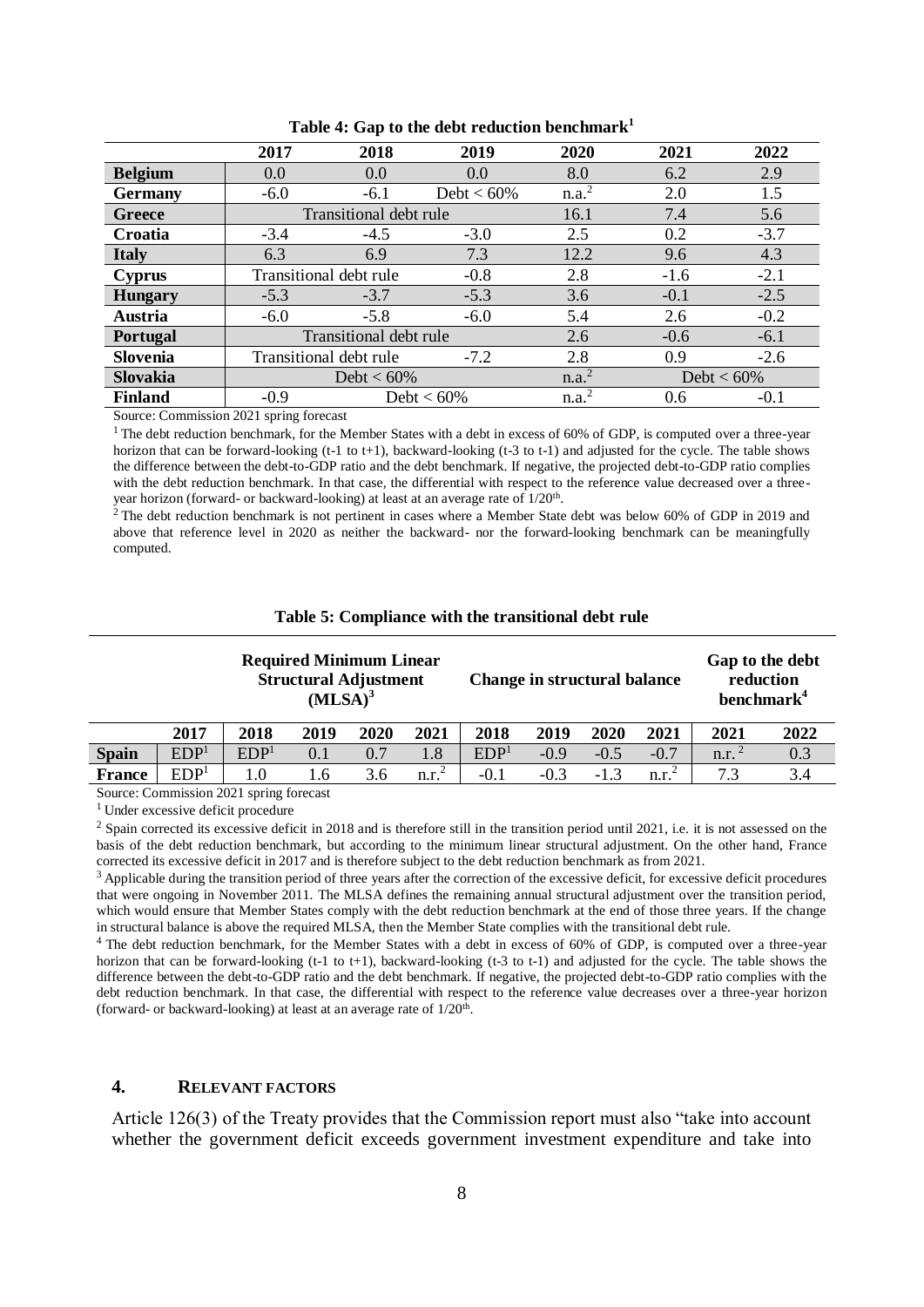account all other relevant factors, including the medium-term economic and budgetary position of the Member State".

Those factors are further clarified in Article 2(3) of Regulation (EC) No 1467/97, which also provides that "any other factors which, in the opinion of the Member State concerned, are relevant in order to comprehensively assess compliance with the deficit and debt criteria and which the Member State has put forward to the Council and to the Commission" need to be given due consideration. In particular, Article 2(3) of Regulation (EC) No 1467/97 indicates that the medium-term debt position can also be considered as relevant factors.

Hence, in addition to the budgetary impact of the COVID-19 pandemic, country-specific relevant factors are considered. Those include the medium-term economic position, the medium-term budgetary position (including public investment), the medium-term debt position and any other relevant factors put forward by Member States.

As specified in Article 2(4) of Regulation (EC) No 1467/97, as regards compliance with the deficit criterion, if the government debt-to-GDP ratio does not exceed the 60% reference value, or if it does but a double condition is met  $-i.e.$  that the deficit remains close to the reference value and that its excess over the reference value is temporary –, those relevant factors can be taken into account in the steps leading to the decision on the existence of an excessive deficit on the basis of the deficit criterion.

Of the 26 Member States considered in this report and exceeding in 2020, or planning to exceed in 2021, the 3% of GDP deficit reference value of the Treaty, the debt ratio at end-2020 did not exceed the 60% reference value in the case of 12 Member States: **Bulgaria, Czechia, Denmark, Estonia, Ireland, Latvia, Lithuania, Luxembourg, Malta, the Netherlands, Poland** and **Sweden**.

In the remaining 14 Member States exceeding the 3% of GDP deficit reference value of the Treaty – *i.e.* **Belgium, Germany, Greece, Spain, France, Croatia, Italy, Cyprus, Hungary, Austria, Portugal, Slovenia, Slovakia** and **Finland** – the debt ratio exceeded the 60% reference value of the Treaty and the double condition necessary for relevant factors to be taken into account has not been met. The deficit did not remain *close to* the reference value in all these Member States, with the excess over 3% of GDP ranging between 1.2 and 8% of GDP. Except in **Germany, Cyprus, Austria** and **Finland**, the excess over the reference value is expected not to be *temporary* either. Therefore, for these 14 Member States, relevant factors cannot be taken into account in the steps leading to the decision on the existence of an excessive deficit on the basis of the deficit criterion.

Concerning the apparent breach of the debt criterion in the same 14 Member States, Article 2(4) of Regulation (EC) No 1467/97 provides that relevant factors shall always be taken into account when assessing compliance on the basis of the debt criterion irrespective of the size of the breach.

Moreover, Article 2(6) of Regulation (EC) No 1467/97 states that if the Council decides that an excessive deficit exists in a Member State, the relevant factors referred to in Article 126(3) of the Treaty shall be taken into account in the subsequent steps under the excessive deficit procedure.

The relevant factors are presented in this report even if they cannot be taken into account in the steps leading to the decision on the existence of an excessive deficit on the basis of the deficit criterion.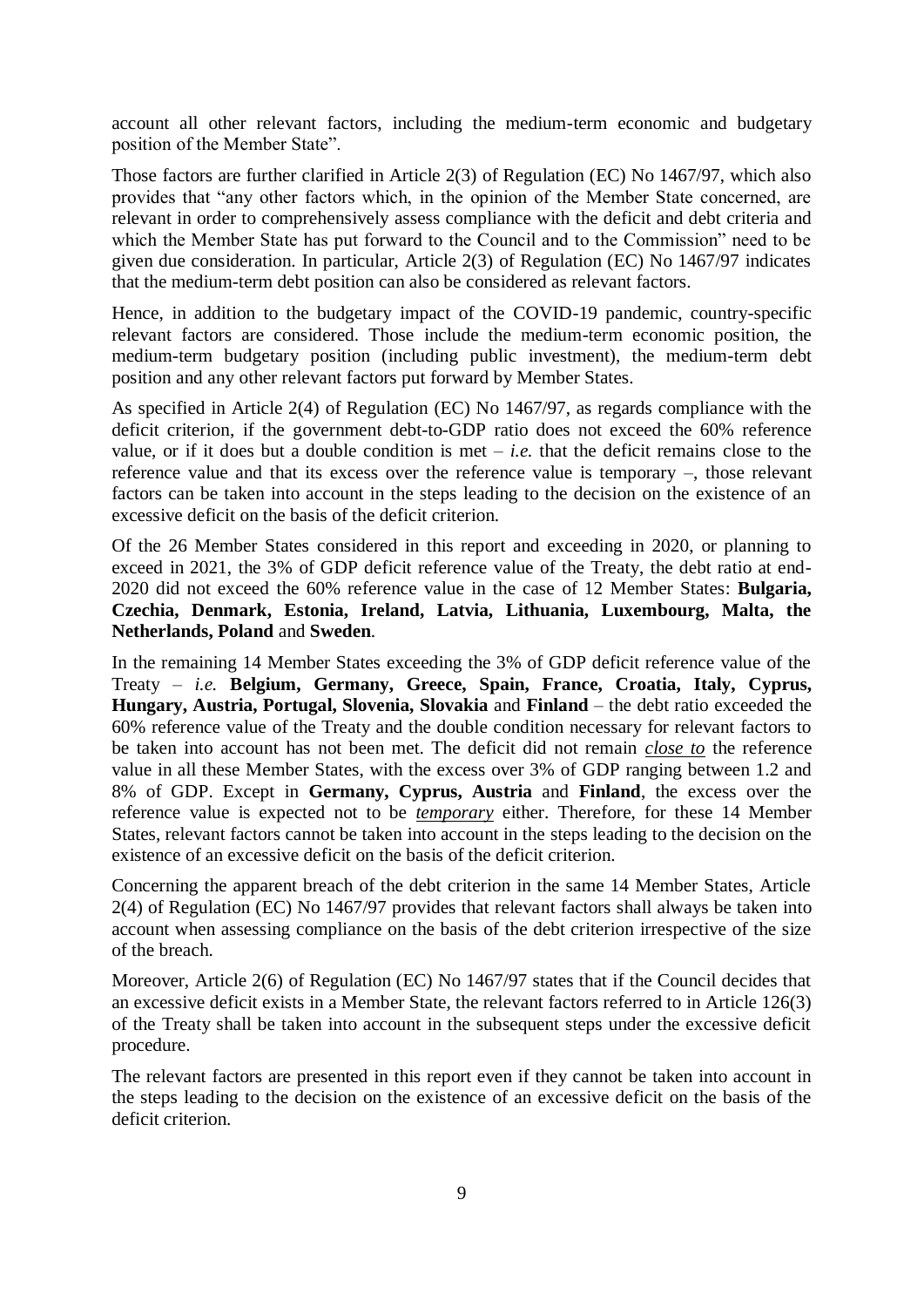### **4.1. BUDGETARY IMPACT OF THE COVID-19 PANDEMIC**

In the current situation, a key factor to take into consideration for all the Member States covered in this report is the economic and budgetary impact of the COVID-19 pandemic, which has created an extraordinary degree of uncertainty for the macroeconomic and budgetary outlook. The pandemic and the related severe economic downturn have led to the activation of the general escape clause of the Stability and Growth Pact and to the Council Recommendations of 20 July 2020 for all Member States to take all necessary measures to effectively address the COVID-19 pandemic, sustain the economy and support the ensuing recovery.

In particular, the outbreak of the COVID-19 pandemic has caused an unprecedented global public health crisis, which entailed a sharp decline in economic activity only partially cushioned by the effect of automatic stabilisers. Member States have faced an imperative of addressing the public health emergency, supporting households and corporates, and providing more general support to their economies. Significant liquidity support measures and state guarantees have also been adopted by the Member States. These liquidity support measures, in particular public guarantees in support of credit flows, do not have a direct budgetary impact unless and until they are called.

The forceful policy response at the national and at the EU level cushioned the impact of the crisis on Europe's economic and social fabric. Member States took crisis-related discretionary fiscal measures estimated at close to 4% of GDP in 2020 on top of already sizeable automatic stabilisers, estimated at close to 3% of GDP. Based on the latest data, fiscal support in the Union in 2020 (measured by the annual change in the primary balance) is estimated at 6.6% of GDP (and at 6.8% of GDP in the euro area). Together, the fiscal support and liquidity measures implemented by Member States are estimated to have cushioned the contraction in economic activity in 2020.<sup>14</sup>

The sharp increase in government deficits and public debt described in Sections 2 and 3 reflected the need to support the economy in exceptionally challenging circumstances, in line with the Council Recommendation of 20 July 2020. This is taken into account in the Commission assessment.

## **4.2 COUNTRY-SPECIFIC RELEVANT FACTORS**

1

This section provides an assessment of country-specific relevant factors, which include the medium-term macroeconomic outlook, the medium-term budgetary position (including public investment, Table 6), the medium-term debt position and any other relevant factors put forward by Member States in accordance with Article 2(3) of Regulation (EC) No 1467/97.

While the country-specific sections include key information on the medium-term macroeconomic position, for instance on the contributions to growth (private consumption, public consumption, investment and net exports) in 2021, more detail on the macroeconomic developments can be found in the Commission's 2021 spring forecast. Further information

<sup>&</sup>lt;sup>14</sup> The updated Commission estimates point to 4.5 percentage points based on the simulation analysis presented in Pfeiffer, P., Roeger W. and in 't Veld, J. (2020), 'The COVID-19 pandemic in the EU: Macroeconomic transmission and economic policy response', *European Economy-Discussion Paper* 127, July 2020.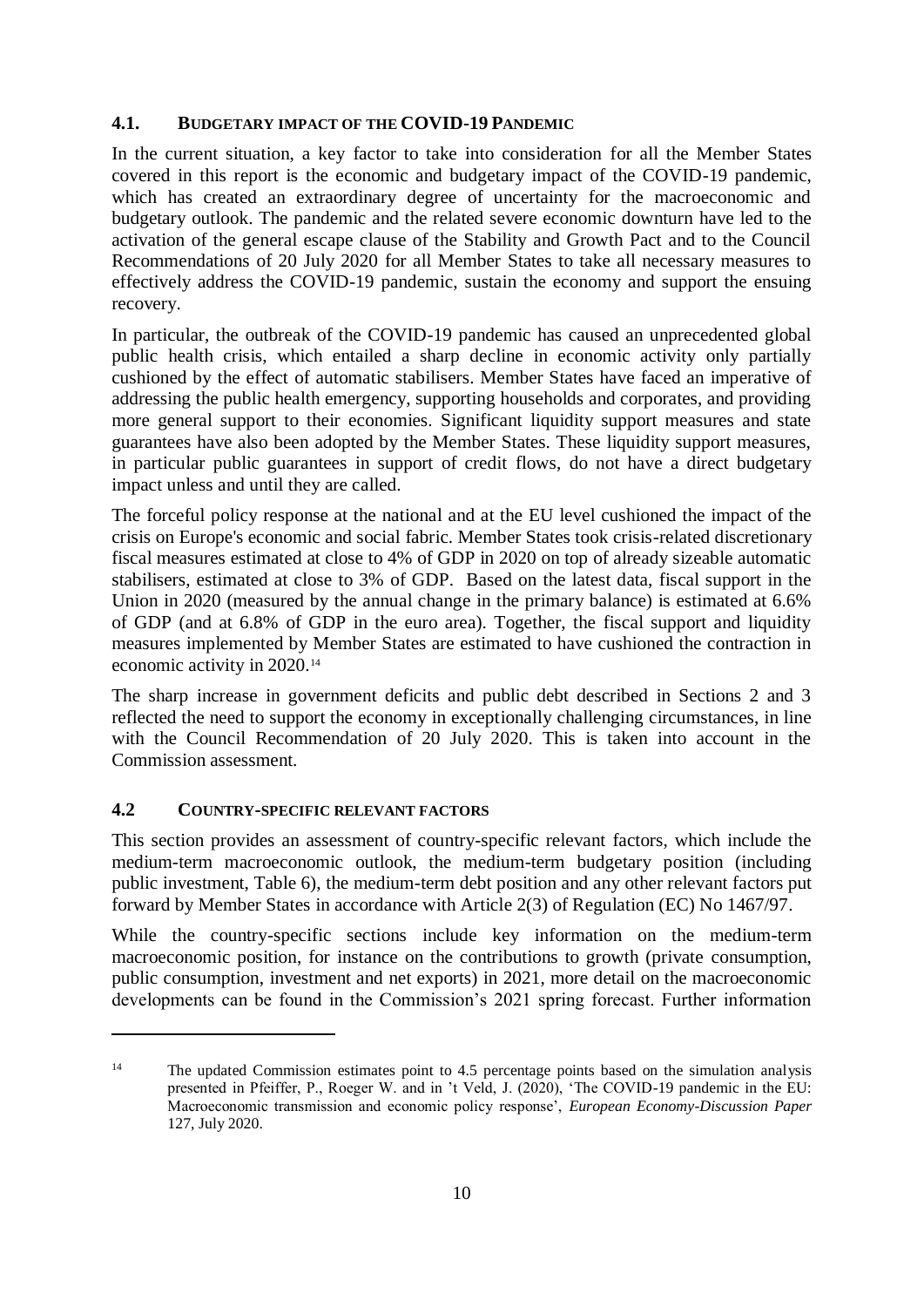regarding the budgetary measures and the debt sustainability analysis discussed for each Member State hereunder is included in the Commission recommendations for Council Recommendations on the 2021 Stability or Convergence Programmes and the accompanying statistical annex. The debt sustainability analysis has been updated<sup>15</sup>, compared to the 2020 Debt Sustainability Monitor<sup>16</sup> (published in February 2021), to reflect both the Commission's forecast and the latest estimates for the costs of ageing from the 2021 Ageing Report.<sup>17</sup>

In 2021, the general government deficit for the EU and euro area as a whole is set to increase further to 7.5% of GDP and 8% respectively (up by around ½ and ¾ of a percentage point of GDP, respectively). The increase in the deficit is mainly due to the adoption of new or extended emergency measures to support economic activity at the time of new necessary restrictions in the first half of the year.

Based on the Commission's forecast, in 2021 the general government deficit ratio is expected to fall (in some cases only marginally) in half of the 26 Member States covered in this report – *i.e.* **Belgium, Bulgaria, Ireland, Spain, France, Croatia, Cyprus, Luxembourg, Hungary, Austria, Poland, Portugal** and **Finland** –, due to the rebound in economic activity and the gradual phasing out of temporary emergency measures. However, only **Denmark** and **Luxembourg** are projected to run a deficit of less than 3% of GDP.

In 2022, the average budget deficits are forecast to fall to around  $3\frac{3}{4}\%$  of GDP in both the EU and the euro area. The economic recovery and the unwinding of much of the discretionary policy support activated to combat the effects of the crisis are both forecast to drive the reduction in the budget deficit in 2022.

While in **Bulgaria, Denmark, Spain, Croatia, Cyprus, Hungary, Poland, Portugal, Slovenia and Slovakia** the debt ratio is expected to decrease in 2021, the aggregate debt-to-GDP ratio is projected to rise further, with a new peak of around 95% and 103% in the EU and the euro area, respectively, before decreasing slightly in 2022. Most Member States are still expected to record debt ratios above 60% of GDP in 2021.

Following the entry into force of the Recovery and Resilience Facility on 19 February 2021, Member States have submitted, or are preparing to submit, their Recovery and Resilience Plans to the Commission. The Commission's forecast therefore includes the impact of those plans in its budgetary and macroeconomic projections. However, at the time of the cut-off date of the forecast (30 April 2021), details of some plans were still under discussion in a number of Member States. Working assumptions have been used for the preparation of the Commission forecasts, as follows:

̶ Time profile of expenditure: by default the forecast assumes linear absorption of the full grant allocation over the facility's lifetime, starting from the second half of 2021 and ending in 2026. This results in an absorption of 1/11 of the entire Recovery and Resilience Facility grant allocation in 2021 and 2/11 in 2022.

.

<sup>&</sup>lt;sup>15</sup> The debt sustainability analysis does not take into account longer-term growth impact of the reforms and investments financed by the Recovery and Resilience Facility, which may mitigate sustainability risks.

<sup>16</sup> Debt Sustainability Monitor 2020 (February 2021), *European Economy-Institutional Papers* 143.

<sup>17</sup> The 2021 Ageing Report: Economic and budgetary projections for the EU Member States (2019-2070) (May 2021), *European Economy-Institutional Papers* 148.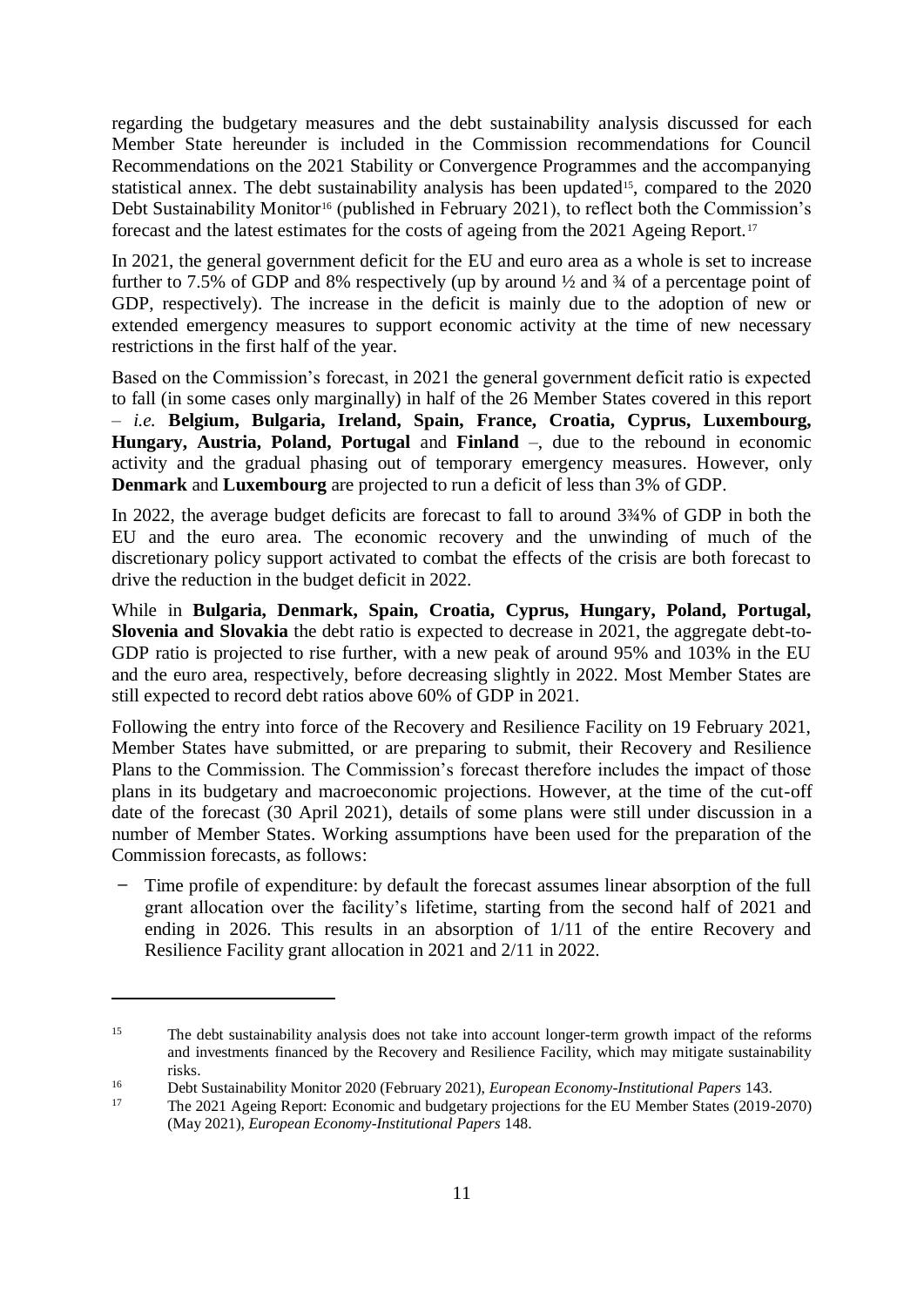- ̶ Composition of expenditure: by default the forecast assumes that expenditure to be financed by the facility is split between gross fixed capital formation (*i.e.* public investment) and capital transfers (which would predominantly support private investment).
- The above assumptions only cover the absorption of the grant allocation of the Recovery and Resilience Facility.

For Member States where there was sufficiently detailed and credible information available on the (draft) Recovery and Resilience Plans at the cut-off date of the forecast, the forecast deviates from the default assumptions.<sup>18</sup>

| <b>Table 6: Public investment</b><br><b>Percentage of GDP</b> |      |                  |      |         |      |      |  |
|---------------------------------------------------------------|------|------------------|------|---------|------|------|--|
|                                                               | 2017 | 2018             | 2019 | 2020    | 2021 | 2022 |  |
| <b>Belgium</b>                                                | 2.4  | 2.6              | 2.7  | 2.8     | 3.0  | 2.9  |  |
| <b>Bulgaria</b>                                               | 2.3  | 3.1              | 3.4  | 4.5     | 4.2  | 4.2  |  |
| Czechia                                                       | 3.3  | 4.1              | 4.4  | 4.9     | 5.2  | 5.3  |  |
| <b>Denmark</b>                                                | 3.4  | 3.4              | 3.2  | 3.6     | 3.7  | 3.7  |  |
| <b>Germany</b>                                                | 2.2  | 2.4              | 2.5  | 2.7     | 2.8  | 2.8  |  |
| <b>Estonia</b>                                                | 5.7  | 5.3              | 5.0  | 5.7     | 6.3  | 6.2  |  |
| <b>Ireland</b>                                                | 1.8  | 2.1              | 2.4  | 2.7     | 2.9  | 3.0  |  |
| Greece                                                        | 4.5  | 3.2              | 2.5  | 3.0     | 4.9  | 5.8  |  |
| <b>Spain</b>                                                  | 2.0  | 2.2              | 2.1  | 2.5     | 2.5  | 2.4  |  |
| <b>France</b>                                                 | 3.3  | 3.4              | 3.7  | 3.8     | 3.9  | 3.9  |  |
| Croatia                                                       | 2.8  | 3.5              | 4.3  | 5.6     | 6.3  | 7.4  |  |
| <b>Italy</b>                                                  | 2.2  | 2.1              | 2.3  | 2.7     | 2.9  | 3.2  |  |
| <b>Cyprus</b>                                                 | 2.7  | 4.9              | 2.6  | 2.9     | 3.5  | 3.5  |  |
| Latvia                                                        | 4.6  | 5.6              | 5.0  | 5.7     | 6.2  | 6.1  |  |
| Lithuania                                                     | 3.2  | 3.2              | 3.1  | 4.1     | 3.9  | 3.9  |  |
| Luxembourg                                                    | 4.1  | 3.9              | 4.0  | $5.0\,$ | 4.3  | 4.2  |  |
| <b>Hungary</b>                                                | 4.5  | 5.8              | 6.2  | 6.4     | 6.4  | 6.6  |  |
| <b>Malta</b>                                                  | 2.4  | 3.3              | 3.9  | 4.5     | 5.6  | 5.3  |  |
| <b>Netherlands</b>                                            | 3.4  | 3.4              | 3.4  | 3.4     | 3.9  | 3.7  |  |
| <b>Austria</b>                                                | 3.1  | 3.1              | 3.1  | 3.4     | 3.6  | 3.5  |  |
| <b>Poland</b>                                                 | 3.8  | 4.7              | 4.3  | 4.4     | 4.7  | 4.9  |  |
| Portugal                                                      | 1.8  | 1.8              | 1.9  | 2.2     | 2.5  | 3.2  |  |
| Slovenia                                                      | 3.1  | $\overline{3.7}$ | 3.8  | 4.2     | 5.8  | 5.8  |  |
| Slovakia                                                      | 3.4  | 3.7              | 3.6  | 3.5     | 3.8  | 3.7  |  |
| <b>Finland</b>                                                | 4.1  | 4.3              | 4.4  | 4.6     | 4.6  | 4.3  |  |
| <b>Sweden</b>                                                 | 4.6  | 4.9              | 4.9  | 5.1     | 5.0  | 5.0  |  |

Source: Commission 2021 spring forecast

1

<sup>18</sup> More information in the 2021 Spring Economic Forecast: [https://ec.europa.eu/info/sites/default/files/economy-finance/ip149\\_en.pdf](https://ec.europa.eu/info/sites/default/files/economy-finance/ip149_en.pdf)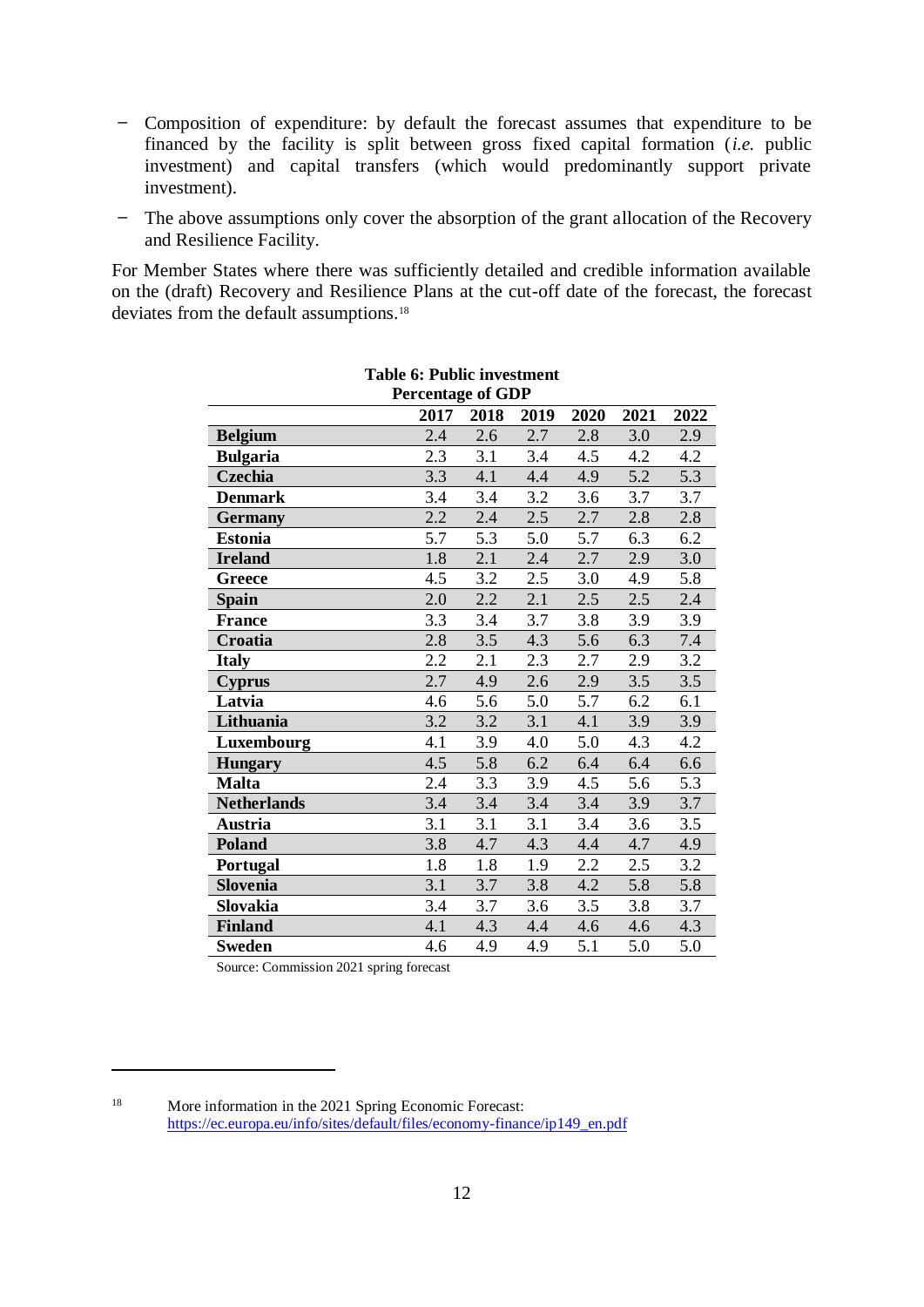### **4.2.1 BELGIUM**

**Medium-term macroeconomic position:** After a contraction of 6.3% in 2020, the economy is set to grow by 4.5% in 2021 and by 3.7% in 2022. Growth in 2021 is mainly driven by private consumption and investment. Economic activity is forecast to return to its annual 2019 level in 2022.

**Medium-term budgetary position, including investment:** The general government deficit is expected to fall from 9.4% of GDP in 2020 to 7.6% of GDP in 2021, and then to 4.9% of GDP in 2022. Government investment is estimated to increase from 2.8% of GDP in 2020 to 3% in 2021. Nationally financed fiscal support in 2020 and 2021 – as measured by the change in the primary balance compared with the pre-crisis level (2019) – is estimated at 7.5% and 6% of GDP respectively, including discretionary budgetary measures and the operation of the automatic stabilisers. The measures taken in 2020 and 2021 have been in line with the Council Recommendation of 20 July 2020. The discretionary budgetary measures adopted by the government in 2020 and 2021 are mostly temporary or matched by offsetting measures.

**Medium-term debt position:** The general government debt stood at 99.8% at end-2018 and at 98.1% at end-2019, before rising to 114.1% of GDP at end-2020. It is then projected to increase from 115.3% of GDP at end-2021 to 115.5% of GDP at end-2022. The debt sustainability analysis confirms the high risks in the medium term. According to the baseline 10-year projection, the general government debt ratio would stabilise, and start declining over the second half of the period, although remaining at a high level. The debt trajectory is sensitive to macroeconomic shocks. When taking into account a large range of possible temporary shocks to macroeconomic variables (through stochastic projections), it is probable that the debt ratio could be higher in 2025 than in 2020. Concerning other factors relevant for an overall assessment of debt sustainability, the lengthening of debt maturity in recent years, relatively stable financing sources (with a diversified and large investors' base), and historically low borrowing costs supported by the Eurosystem's interventions, contribute to mitigate the risks. In addition, the implementation of reforms and investments under the Next Generation EU, notably the Recovery and Resilience Facility, is expected to have a substantial positive and long-lasting impact on GDP growth in the coming years, which, *ceteris paribus*, should contribute to strengthening debt sustainability. Moreover, gross financing needs are projected to decline. Risk-increasing factors are related to contingent liability risks stemming from the private sector, including via the possible materialisation of state guarantees granted to firms and self-employed during the COVID-19 crisis, even though this risk currently remains limited due to relatively low take-up so far.

**Other factors put forward by the Member State:** On 30 April 2021, Belgium provided additional relevant factors, namely that from 21 December 2018 to 1 October 2020, Belgium had, at federal level, several caretaking governments, and the commitment of the incoming government to pursue important structural reforms in order to enhance the composition of public expenditure and the sustainability of public finances. Reform plans mentioned in the letter concern the pension and tax systems, implementing spending reviews, and raising the level of public investment.

## **4.2.2 BULGARIA**

**Medium-term macroeconomic position:** After a 4.2% contraction in 2020, the economy is set to grow by 3.5% in 2021 and by 4.7% in 2022. Growth in 2021 is mainly driven by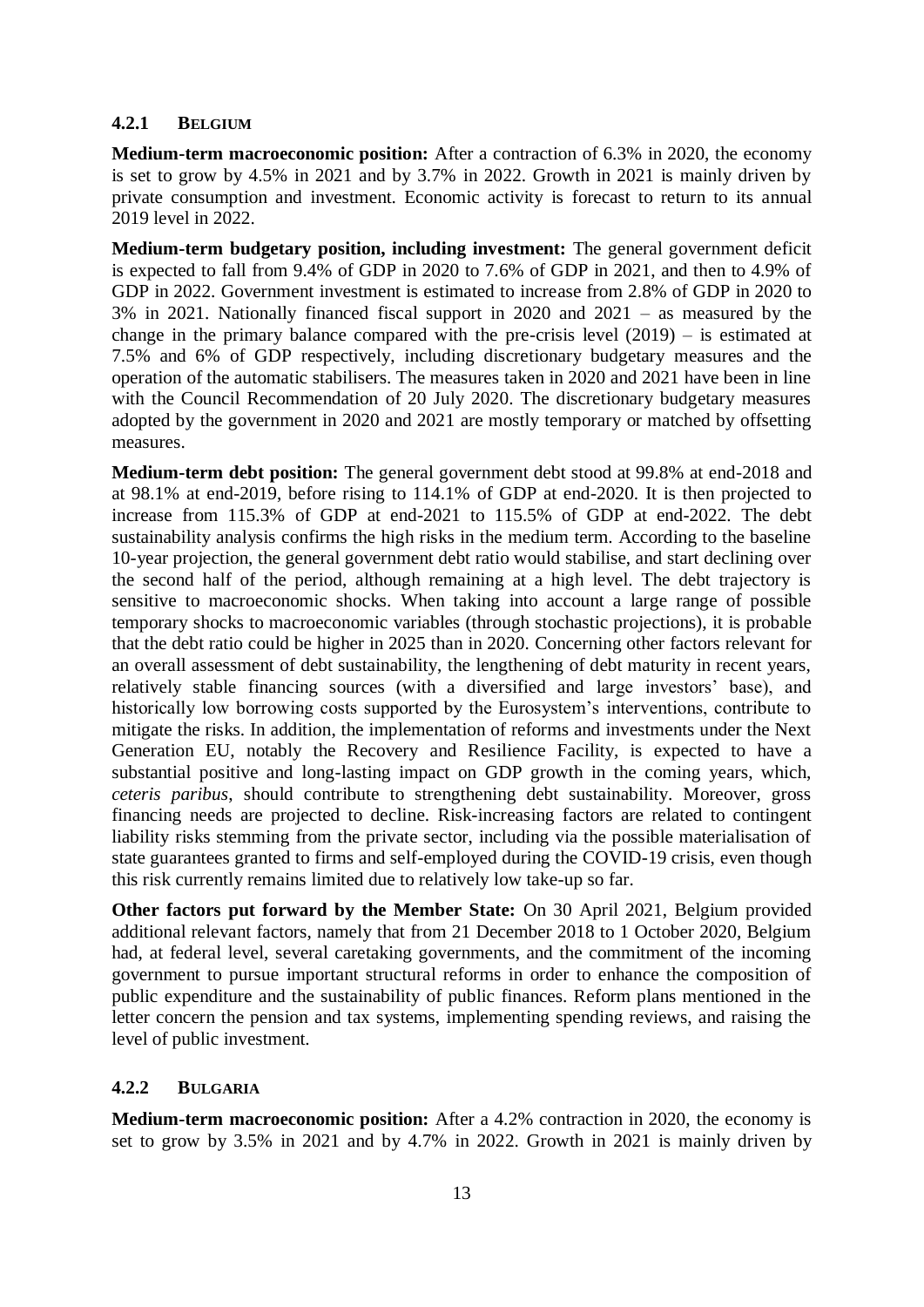investment and private consumption. Economic activity is forecast to return to its annual 2019 level in 2022.

**Medium-term budgetary position, including investment:** The general government deficit is expected to fall from 3.4% of GDP in 2020 to 3.2% of GDP in 2021, and then to 1.9% of GDP in 2022. Government investment is estimated to decrease from 4.5% of GDP in 2020 to 4.2% in 2021, being larger than the government deficit in 2020 and 2021. Nationally financed fiscal support in 2020 and 2021 – as measured by the change in the primary balance compared with the pre-crisis level  $(2019)$  – is estimated at 5.6% and 5.1% of GDP respectively, including discretionary budgetary measures and the operation of the automatic stabilisers. The measures taken in 2020 and 2021 have been in line with the Council Recommendation of 20 July 2020. The discretionary budgetary measures adopted by the government in 2020 and 2021 are temporary or matched by offsetting measures.

**Medium-term debt position:** The general government debt stood at 22.3% at end-2018 and at 20.2% at end-2019, before rising to 25% of GDP at end-2020. It is then projected to decrease from 24.5% of GDP at end-2021 to 24% of GDP at end-2022. Overall, the debt sustainability analysis indicates low risks over the medium term. The implementation of reforms and investments under the Next Generation EU, notably the Recovery and Resilience Facility, is expected to have a substantial positive and long-lasting impact on GDP growth in the coming years, which, *ceteris paribus*, should contribute to strengthening debt sustainability.

**Other factors put forward by the Member State:** The analysis presented in the previous sections already covers the key factors put forward by Bulgaria on 29 April 2021.

### **4.2.3 CZECHIA**

**Medium-term macroeconomic position:** After a 5.6% contraction in 2020, the economy is set to grow by 3.4% in 2021 and by 4.4% in 2022. Growth in 2021 is mainly driven by investment and net exports. Economic activity is forecast to return to its annual 2019 level in 2022.

**Medium-term budgetary position, including investment:** The general government deficit is expected to increase from 6.2% of GDP in 2020 to 8.5% of GDP in 2021, and then fall to 5.4% of GDP in 2022. Government investment is estimated to increase from 4.9% of GDP in 2020 to 5.2% in 2021. Nationally financed fiscal support in 2020 and 2021 – as measured by the change in the primary balance compared with the pre-crisis level (2019) – is estimated at 6.4% and 8.7% of GDP respectively, including discretionary budgetary measures and the operation of the automatic stabilisers. The measures taken in 2020 and 2021 have been in line with the Council Recommendation of 20 July 2020. Some of the discretionary measures adopted by the government in 2020 and 2021 do not appear to be temporary or matched by offsetting measures. Beyond the horizon of the Commission's forecast, in 2023, the remaining impact of those non-temporary measures is preliminarily estimated at around 2% of GDP.

**Medium-term debt position:** The general government debt stood at 32.1% at end-2018 and at 30.3% at end-2019, before rising to 38.1% of GDP at end-2020. It is then projected to increase from 44.3% of GDP at end-2021 to 47.1% of GDP at end-2022. Overall, the debt sustainability analysis indicates medium risks over the medium term. The implementation of reforms and investments under the Next Generation EU, notably the Recovery and Resilience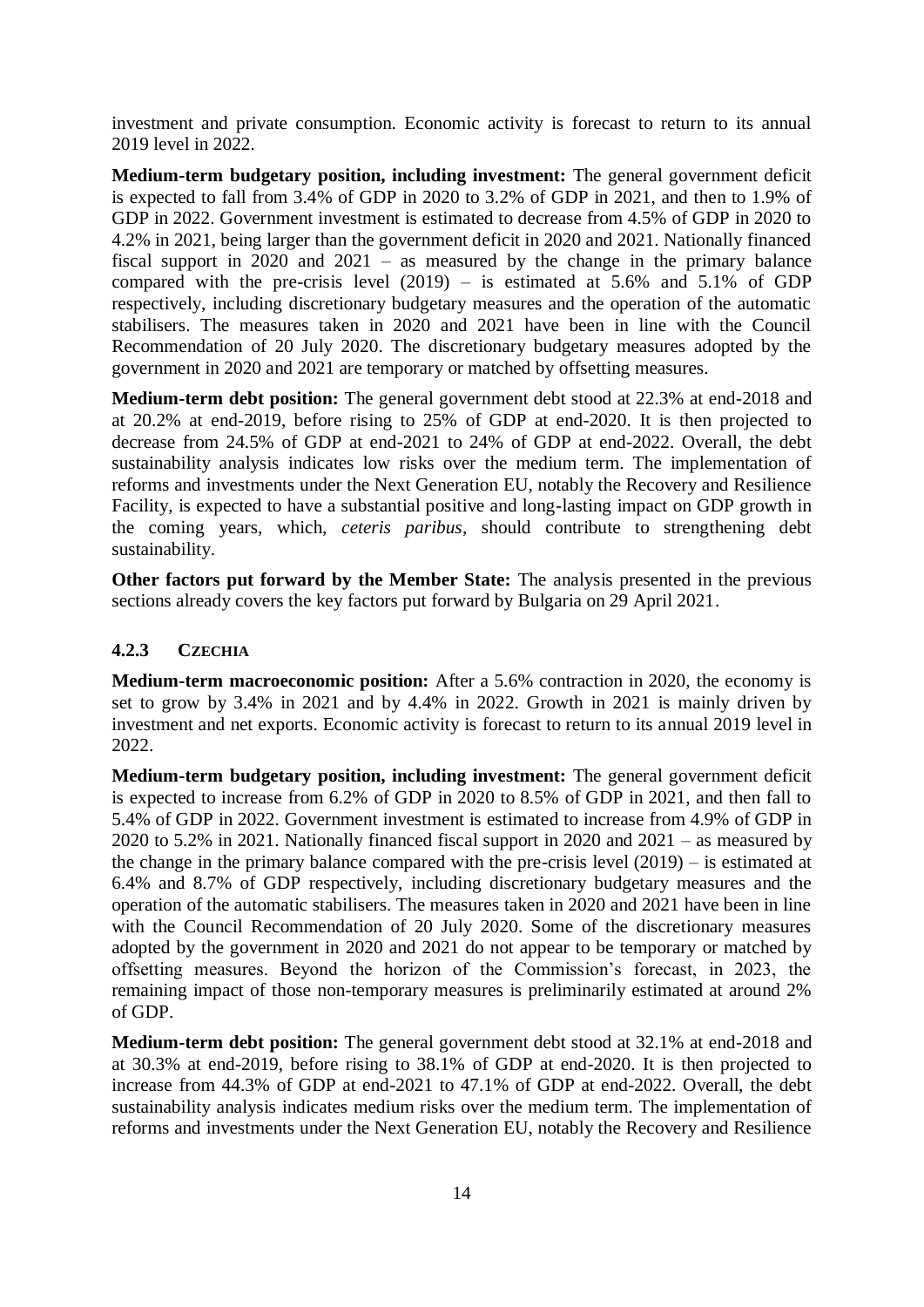Facility, is expected to have a substantial positive and long-lasting impact on GDP growth in the coming years, which, *ceteris paribus*, should contribute to strengthening debt sustainability.

**Other factors put forward by the Member State:** On 30 April 2021, Czechia provided additional relevant factors. The authorities consider the state of Czech public finances ahead of the pandemic, including fiscal buffers and low public debt, as relevant mitigating factors. In accordance with the amendments of the Act on Budgetary Responsibility Rules, consolidation of public finances will start in 2022, with a minimum fiscal effort of 0.5 percentage points per year.

### **4.2.4 DENMARK**

**Medium-term macroeconomic position:** After a 2.7% contraction in 2020, the economy is set to grow by 2.9% in 2021 and by 3.5% in 2022. Growth in 2021 is mainly driven by private consumption and investment. Economic activity is forecast to return to its annual 2019 level in 2021.

**Medium-term budgetary position, including investment:** The general government deficit is expected to increase from 1.1% of GDP in 2020 to 2.1% of GDP in 2021, and then fall to 1.4% of GDP in 2022. Government investment is estimated to increase from 3.6% of GDP in 2020 to 3.7% in 2021, being larger than the government deficit in 2020 and 2021. Nationally financed fiscal support in 2020 and 2021 – as measured by the change in the primary balance compared with the pre-crisis level  $(2019)$  – is estimated at 5.2% and 5.8% of GDP respectively, including discretionary budgetary measures and the operation of the automatic stabilisers. The measures taken in 2020 and 2021 have been in line with the Council Recommendation of 20 July 2020. The discretionary budgetary measures adopted by the government in 2020 and 2021 are temporary or matched by offsetting measures.

**Medium-term debt position:** The general government debt stood at 34% at end-2018 and at 33.3% at end-2019, before rising to 42.2% of GDP at end-2020. It is then projected to decrease from 40.2% of GDP at end-2021 to 38.8% of GDP at end-2022. Overall, the debt sustainability analysis indicates low risks over the medium term. The implementation of reforms and investments under the Next Generation EU, notably the Recovery and Resilience Facility, is expected to have a substantial positive and long-lasting impact on GDP growth in the coming years, which, *ceteris paribus*, should contribute to strengthening debt sustainability.

**Other factors put forward by the Member State:** The analysis presented in the previous sections already covers the key factors put forward by Denmark on 12 May 2021.

### **4.2.5 GERMANY**

**Medium-term macroeconomic position:** After a 4.9% contraction in 2020, the economy is set to grow by 3.4% in 2021 and by 4.1% in 2022. Growth in 2021 is mainly driven by net exports and investment. Economic activity is forecast to return to its annual 2019 level in 2022.

**Medium-term budgetary position, including investment:** The general government deficit is expected to increase from 4.2% of GDP in 2020 to 7.5% of GDP in 2021, and then fall to 2.5% of GDP in 2022. Government investment is estimated to increase from 2.7% of GDP in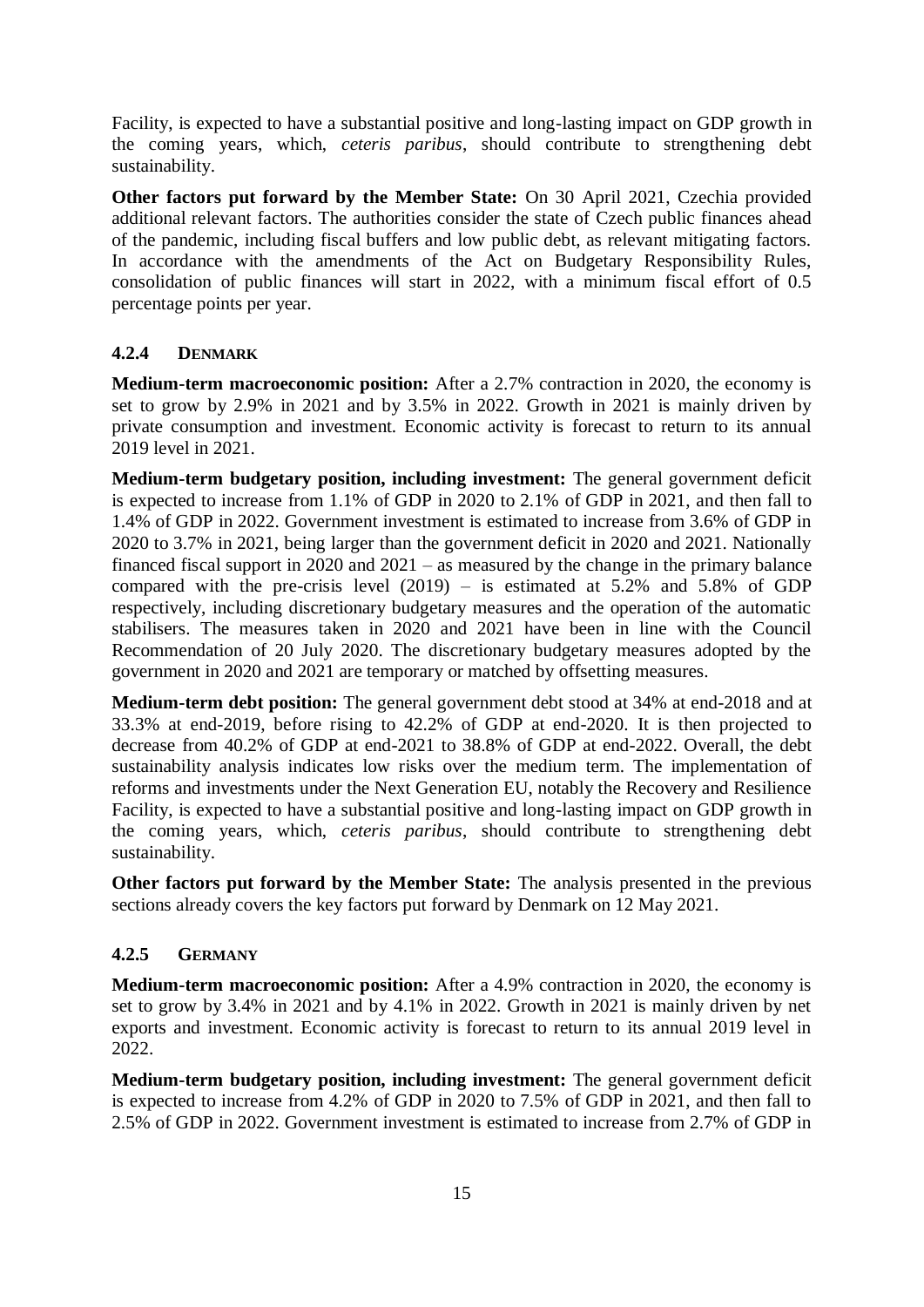2020 to 2.8% in 2021. Nationally financed fiscal support in 2020 and 2021 – as measured by the change in the primary balance compared with the pre-crisis level (2019) – is estimated at 5.9% and 9.2% of GDP respectively, including discretionary budgetary measures and the operation of the automatic stabilisers. The measures taken in 2020 and 2021 have been in line with the Council Recommendation of 20 July 2020. Some of the discretionary measures adopted by the government in 2020 and 2021 do not appear to be temporary or matched by offsetting measures. Beyond the horizon of the Commission's forecast, in 2023, the remaining impact of those non-temporary measures is preliminarily estimated at around 1% of GDP.

Germany is experiencing imbalances in the sense of the Macroeconomic Imbalance Procedure. The current account surplus persists at high levels reflecting a subdued level of investment relative to savings and has cross-border relevance. Looking forward, the Recovery and Resilience Plan provides an opportunity to address imbalances, investment and reforms needs.

**Medium-term debt position:** The general government debt stood at 61.8% at end-2018 and at 59.7% at end-2019, before rising to 69.8% of GDP at end-2020. It is then projected to decrease from 73.1% of GDP at end-2021 to 72.2% of GDP at end-2022. Overall, the debt sustainability analysis indicates low risks over the medium term. The implementation of reforms and investments under the Next Generation EU, notably the Recovery and Resilience Facility, is expected to have a substantial positive and long-lasting impact on GDP growth in the coming years, which, *ceteris paribus*, should contribute to strengthening debt sustainability.

**Other factors put forward by the Member State:** On 3 May 2021, Germany provided additional relevant factors, namely that the planned budget assumes a complete execution of all the support measures.

### **4.2.6 ESTONIA**

**Medium-term macroeconomic position:** After a 2.9% contraction in 2020, the economy is set to grow by 2.8% in 2021 and by 5% in 2022. Growth in 2021 is mainly driven by private consumption and net exports. Economic activity is forecast to return to its annual 2019 level in 2022.

**Medium-term budgetary position, including investment:** The general government deficit is expected to increase from 4.9% of GDP in 2020 to 5.6% of GDP in 2021, and then fall to 3.3% of GDP in 2022. Government investment is estimated to increase from 5.7% of GDP in 2020 to 6.3% in 2021, being larger than the government deficit in 2020 and 2021. Nationally financed fiscal support in 2020 and 2021 – as measured by the change in the primary balance compared with the pre-crisis level (2019) – is estimated at 5% and 5.6% of GDP respectively, including discretionary budgetary measures and the operation of the automatic stabilisers. The measures taken in 2020 and 2021 have been in line with the Council Recommendation of 20 July 2020. Some of the discretionary measures adopted by the government in 2020 and 2021 do not appear to be temporary or matched by offsetting measures. Beyond the horizon of the Commission's forecast, in 2023, the remaining impact of those non-temporary measures is preliminarily estimated at around 1% of GDP.

**Medium-term debt position:** The general government debt stood at 8.2% at end-2018 and at 8.4% at end-2019, before rising to 18.2% of GDP at end-2020. It is then projected to increase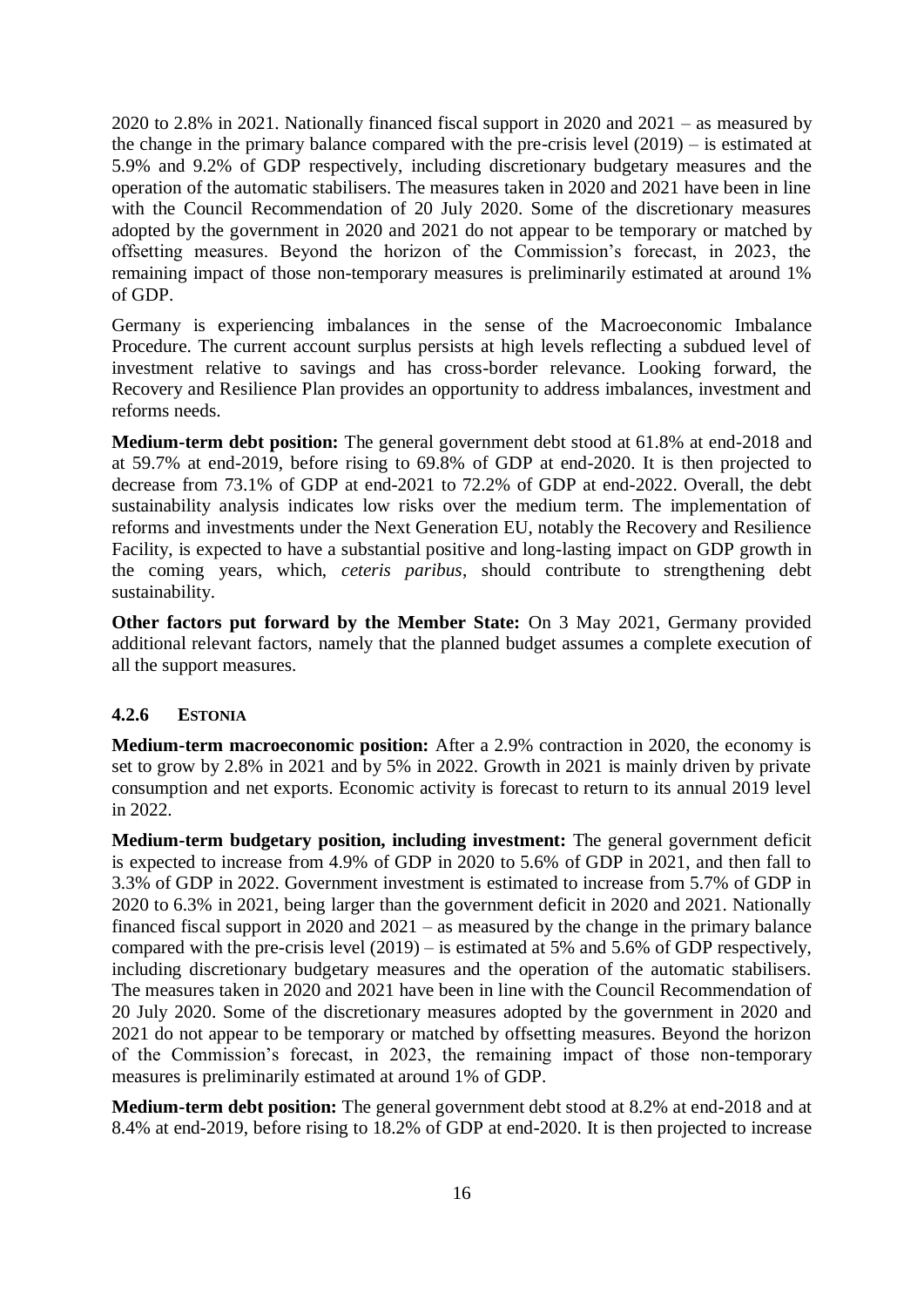from 21.3% of GDP at end-2021 to 24% of GDP at end-2022. Overall, the debt sustainability analysis indicates low risks over the medium term. The implementation of reforms and investments under the Next Generation EU, notably the Recovery and Resilience Facility, is expected to have a substantial positive and long-lasting impact on GDP growth in the coming years, which, *ceteris paribus*, should contribute to strengthening debt sustainability.

**Other factors put forward by the Member State:** The analysis presented in the previous sections already covers the key factors put forward by Estonia on 29 April 2021.

## **4.2.7 IRELAND**

.

**Medium-term macroeconomic position:** This is the only Member State in the EU in which the economy did not contract in 2020, with GDP just decelerating to a 3.4% growth rate. The economy is set to grow further by 4.6% in 2021 and by 5% in 2022. Growth in 2021 is mainly driven by investment and private consumption. However, annual 'modified domestic demand'19, a measure that better reflects the underlying domestic economy, indicates a contraction by 5.4% in 2020. According to this measure, the economy is set to grow by 4.3% in 2021 and by 7% in 2022, and economic activity is forecast to return to its annual 2019 level in 2022.

**Medium-term budgetary position, including investment:** The general government deficit is expected to remain stable at 5% of GDP in 2021, and then fall to 2.9% of GDP in 2022. Government investment is estimated to increase from 2.7% of GDP in 2020 to 2.9% in 2021. Nationally financed fiscal support in 2020 and 2021 – as measured by the change in the primary balance compared with the pre-crisis level (2019) – is estimated at 5.7% of GDP in both years, including discretionary budgetary measures and the operation of the automatic stabilisers. The measures taken in 2020 and 2021 have been in line with the Council Recommendation of 20 July 2020. The discretionary budgetary measures adopted by the government in 2020 and 2021 are mostly temporary or matched by offsetting measures.

Ireland is experiencing imbalances in the sense of the Macroeconomic Imbalance Procedure. Vulnerabilities relate to large private and government debts and net external liabilities remain. Looking forward, the Recovery and Resilience Plan provides an opportunity to address imbalances, investment and reforms needs.

**Medium-term debt position:** The general government debt stood at 63% at end-2018 and at 57.4% at end-2019, before rising to 59.5% of GDP at end-2020. It is then projected to decrease from 61.4% of GDP at end-2021 to 59.7% of GDP at end-2022. Overall, the debt sustainability analysis indicates low risks over the medium term. The implementation of reforms and investments under the Next Generation EU, notably the Recovery and Resilience Facility, is expected to have a substantial positive and long-lasting impact on GDP growth in the coming years, which, *ceteris paribus*, should contribute to strengthening debt sustainability.

**Other factors put forward by the Member State:** The analysis presented in the previous sections already covers the key factors put forward by Ireland on 30 April 2021.

<sup>&</sup>lt;sup>19</sup> Modified domestic demand is a measure of domestic activity that excludes globalisation effects such as trade in intellectual property and trade in aircraft by leasing companies and is an important indicator of underlying demand.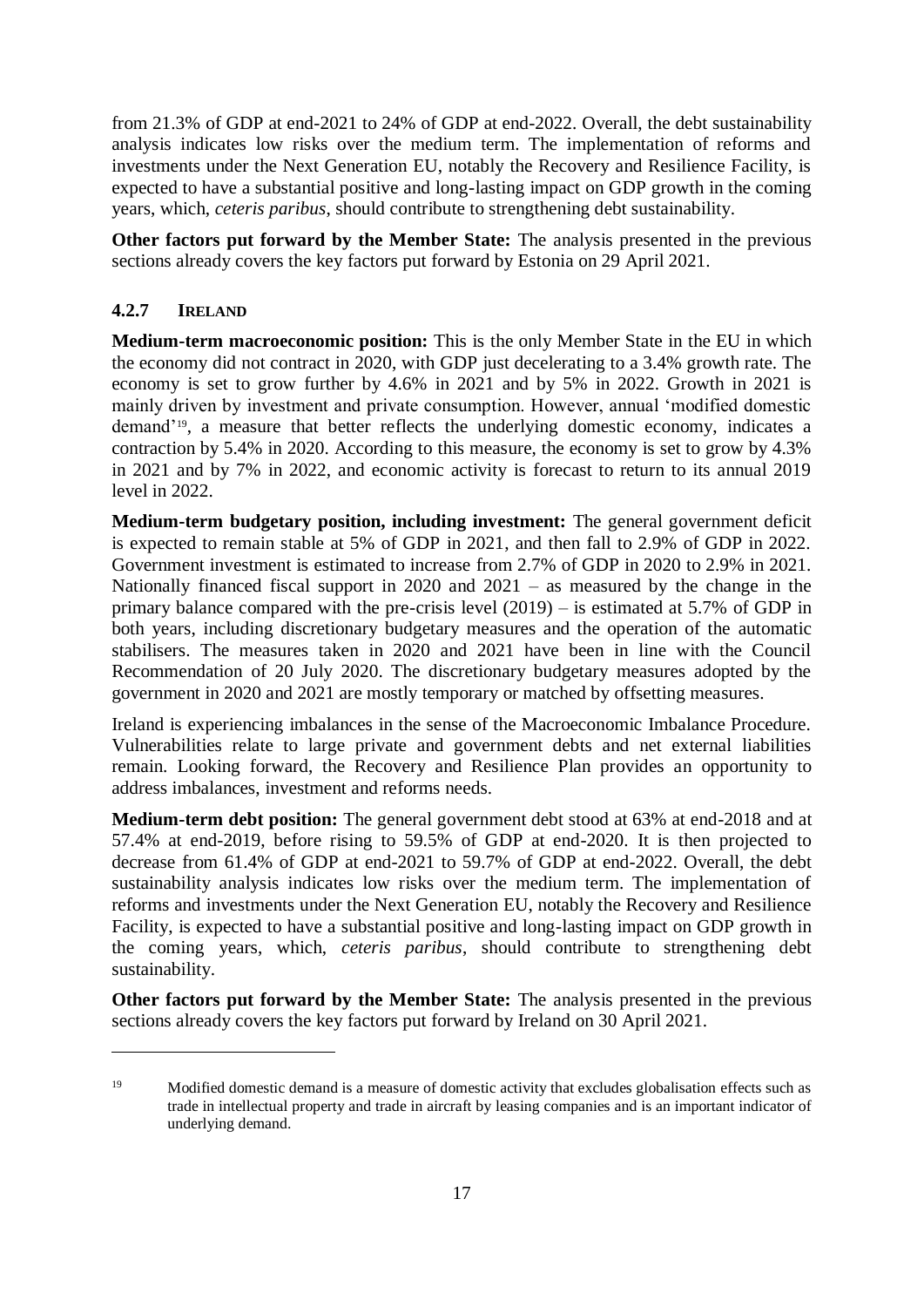### **4.2.8 GREECE**

1

**Medium-term macroeconomic position:** After an 8.2% contraction in 2020, the economy is set to grow by 4.1% in 2021 and by 6% in 2022. Growth in 2021 is mainly driven by private consumption and investment. Economic activity is forecast to return to its annual 2019 level in 2022.

**Medium-term budgetary position, including investment:** The general government deficit is expected to increase from 9.7% of GDP in 2020 to 10% of GDP in 2021, and then fall to 3.2% of GDP in 2022. Government investment is estimated to increase from 3% of GDP in 2020 to 4.9% in 2021. Nationally financed fiscal support in 2020 and 2021 – as measured by the change in the primary balance compared with the pre-crisis level (2019) – is estimated at 11.3% and 11.7% of GDP respectively, including discretionary budgetary measures and the operation of the automatic stabilisers. The measures taken in 2020 and 2021 have been in line with the Council Recommendation of 20 July 2020. The discretionary budgetary measures adopted by the government in 2020 and 2021, and announced for 2022, are temporary or matched by offsetting measures.

Greece is experiencing excessive imbalances in the sense of the Macroeconomic Imbalance Procedure. Vulnerabilities relate to high government debt, incomplete external rebalancing and high non-performing loans, in a context of high unemployment and low potential growth. Looking forward, the Recovery and Resilience Plan provides an opportunity to address imbalances, investment and reforms needs.

**Medium-term debt position:** The general government debt stood at 186.2% at end-2018 and at 180.5% at end-2019, before rising to 205.6% of GDP at end-2020. It is then projected to decrease from 208.8% of GDP at end-2021 to 201.5% of GDP at end-2022. Greece is under enhanced surveillance.<sup>20</sup> The debt sustainability analysis confirms the high risks in the medium term. According to the baseline 10-year projection, the general government debt ratio would decline over the period, although remaining at a high level. In particular, the debt trajectory is sensitive to macroeconomic shocks over the medium term. When taking into account a large range of possible temporary shocks to macroeconomic variables (through stochastic projections), it is probable that the debt ratio could be higher in 2025 than in 2020. In addition, the debt sustainability analysis presented in the  $10<sup>th</sup>$  enhanced surveillance report shows increased sustainability risks under alternative scenarios.<sup>21</sup> Concerning other factors relevant for an overall assessment of debt sustainability, the composition and maturity profile of government debt mitigates debt vulnerabilities, while additional risks could emerge from contingent liabilities. A large share of debt is financed at low rates with long maturities, which, along with the high cash reserves of the Greek general government, effectively cushion the impact of short-term fluctuations in financing costs. The debt sustainability analysis presented in the 10<sup>th</sup> enhanced surveillance report does not take into account the long-term growth impact of the reforms and investments presented in the Recovery and Resilience Plan, which may further mitigate sustainability risks. By contrast, there are risks stemming from the uncertainty related to contingent liabilities vis-à-vis the private sector,

<sup>&</sup>lt;sup>20</sup> Commission Implementing Decision (EU) 2021/271 of 17 February 2021 on the prolongation of enhanced surveillance for Greece (OJ L61, 22.02.2021, p. 3).

<sup>&</sup>lt;sup>21</sup> Communication from the Commission – Enhanced Surveillance update – Greece, Brussels, 2.6.2021, COM(2021) 528 final.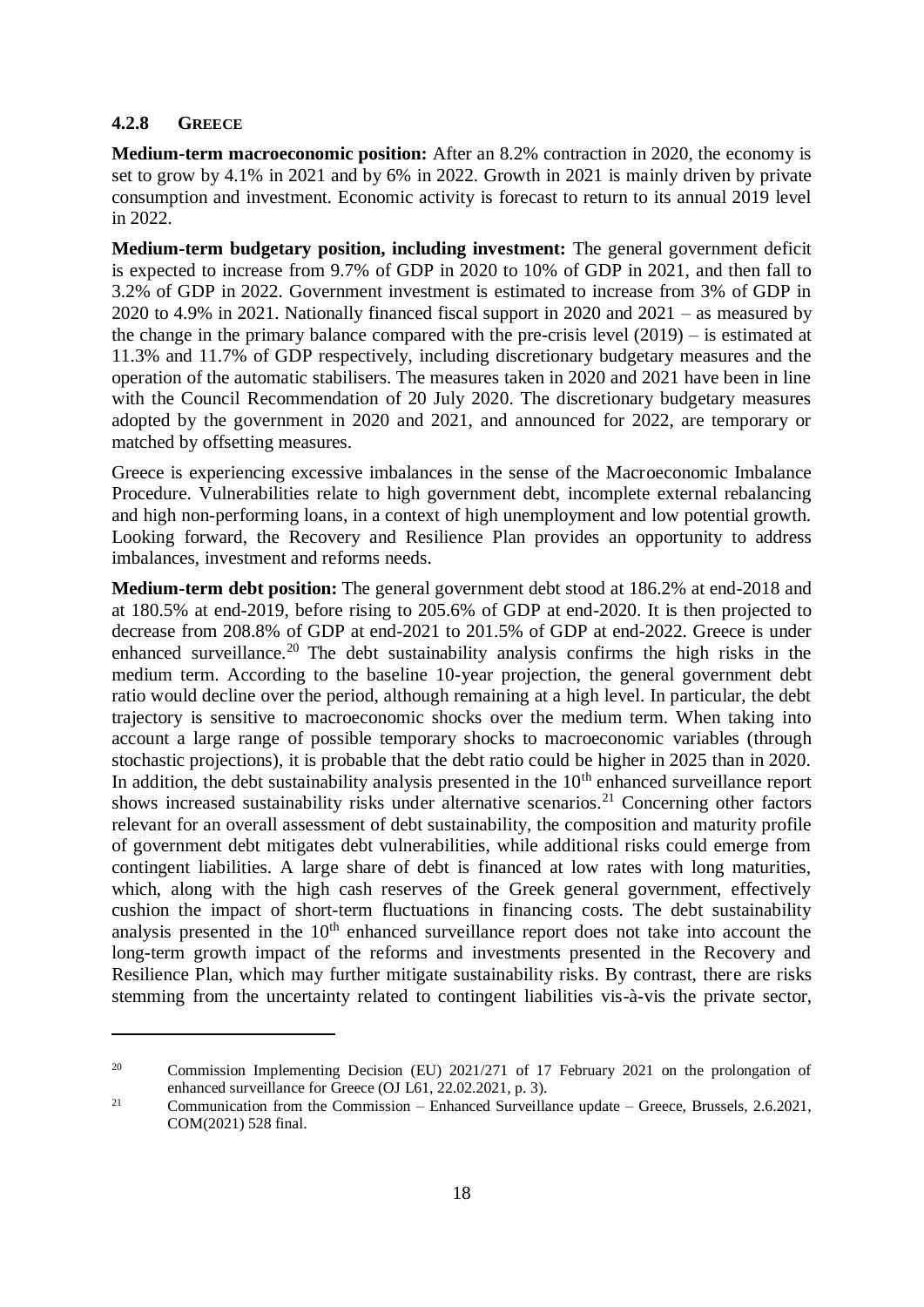including the state guarantees granted to firms and self-employed during the pandemic or in the context of the Hercules scheme.

**Other factors put forward by the Member State:** The analysis presented in the previous sections already covers the key factors put forward by Greece on 29 April 2021.

## **4.2.9 SPAIN**

**Medium-term macroeconomic position:** After a 10.8% contraction in 2020, the economy is set to grow by 5.9% in 2021 and by 6.8% in 2022. Growth in 2021 is mainly driven by private consumption and investment. Economic activity is forecast to return to its annual 2019 level in 2022.

**Medium-term budgetary position, including investment:** The general government deficit is expected to fall from 11% of GDP in 2020 to 7.6% of GDP in 2021, and then to 5.2% of GDP in 2022. Government investment is estimated to remain stable at 2.5% of GDP in 2021. Nationally financed fiscal support in 2020 and 2021 – as measured by the change in the primary balance compared with the pre-crisis level (2019) – is estimated at 8.1% and 4.8% of GDP respectively, including discretionary budgetary measures and the operation of the automatic stabilisers. The measures taken in 2020 and 2021 have been in line with the Council Recommendation of 20 July 2020. The discretionary budgetary measures adopted by the government in 2020 and 2021 are mostly temporary or matched by offsetting measures.

Spain is experiencing imbalances in the sense of the Macroeconomic Imbalance Procedure. Vulnerabilities relate to high external and internal debt, both government and private, remain, in a context of high unemployment and have cross-border relevance. Looking forward, the Recovery and Resilience Plan provides an opportunity to address imbalances, investment and reforms needs.

**Medium-term debt position:** The general government debt stood at 97.4% at end-2018 and at 95.5% at end-2019, before rising to 120% of GDP at end-2020. It is then projected to decrease from 119.6% of GDP at end-2021 to 116.9% of GDP at end-2022. The debt sustainability analysis confirms the high risks in the medium term. According to the baseline 10-year projection, the general government debt ratio would stabilise, and slightly decline over the second half of the period, although remaining at a high level. The debt trajectory is sensitive to macroeconomic shocks. When taking into account a large range of possible temporary shocks to macroeconomic variables (through stochastic projections), it is probable that the debt ratio could be higher in 2025 than in 2020. Concerning other factors relevant for an overall assessment of debt sustainability, the lengthening of debt maturity in recent years, relatively stable financing sources (with a diversified and large investors' base), and historically low borrowing costs supported by the Eurosystem's interventions, contribute to mitigate the risks. In addition, the implementation of reforms and investments under the Next Generation EU, notably the Recovery and Resilience Facility, is expected to have a substantial positive and long-lasting impact on GDP growth in the coming years, which, *ceteris paribus*, should contribute to strengthening debt sustainability. Moreover, gross financing needs are projected to decline. Risk-increasing factors are related to contingent liability risks stemming from the private sector, including via the possible materialisation of state guarantees granted to firms and self-employed during the COVID-19 crisis.

**Other factors put forward by the Member State:** On 30 April 2021, Spain provided additional relevant factors, namely i) that as of the statistical year 2020, SAREB, the asset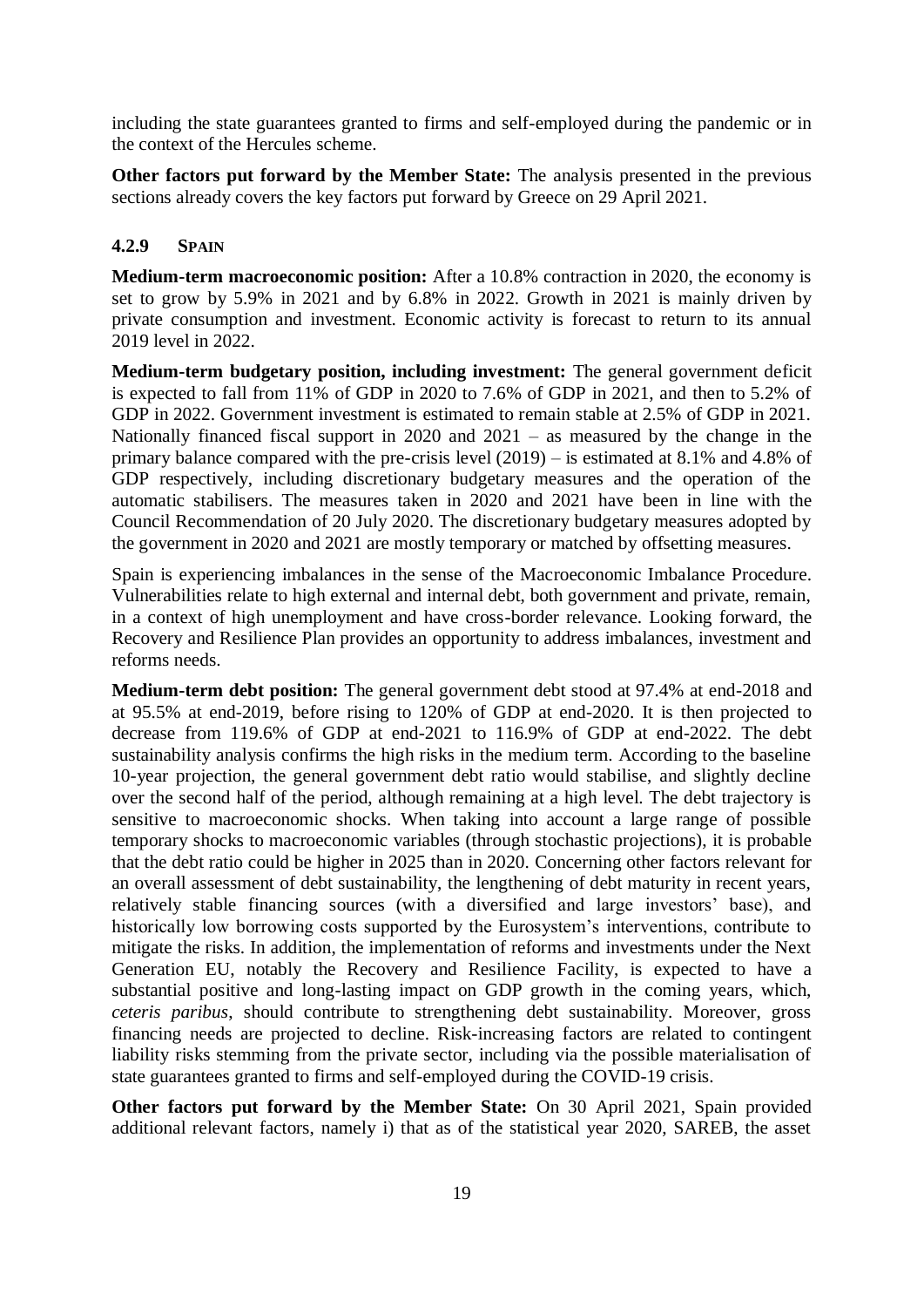management company, is classified in general government adding around 1 percentage point to the deficit ratio and 3 percentage points to the debt ratio in 2020; and ii) that Spain has also implemented revenue measures, in particular, new taxes on financial transactions, certain digital services and single-use plastics, which are expected to strengthen public finances in the medium term.

## **4.2.10 FRANCE**

**Medium-term macroeconomic position:** After an 8.1% contraction in 2020, the economy is set to grow by 5.7% in 2021 and by 4.2% in 2022. Growth in 2021 is mainly driven by investment and private consumption. Economic activity is forecast to return to its annual 2019 level in 2022.

**Medium-term budgetary position, including investment:** The general government deficit is expected to fall from 9.2% of GDP in 2020 to 8.5% of GDP in 2021, and then to 4.7% of GDP in 2022. Government investment is estimated to increase from 3.8% of GDP in 2020 to 3.9% in 2021. Nationally financed fiscal support in 2020 and 2021 – as measured by the change in the primary balance compared with the pre-crisis level (2019) – is estimated at 6.2% and 5.7% of GDP respectively, including discretionary budgetary measures and the operation of the automatic stabilisers. The measures taken in 2020 and 2021 have been in line with the Council Recommendation of 20 July 2020. Some of the discretionary measures adopted by the government in 2020 and 2021, and announced for 2022, do not appear to be temporary or matched by offsetting measures. Beyond the horizon of the Commission's forecast, in 2023, the remaining impact of those non-temporary measures is preliminarily estimated at around 1% of GDP.

France is experiencing imbalances in the sense of the Macroeconomic Imbalance Procedure. Vulnerabilities relate to high government debt, weak competitiveness and low productivity growth, which have cross-border relevance. Looking forward, the Recovery and Resilience Plan provides an opportunity to address imbalances, investment and reforms needs.

**Medium-term debt position:** The general government debt stood at 98% at end-2018 and at 97.6% at end-2019, before rising to 115.7% of GDP at end-2020. It is then projected to decrease from 117.4% of GDP at end-2021 to 116.4% of GDP at end-2022. The debt sustainability analysis confirms the high risks in the medium term. According to the baseline 10-year projection, the general government debt ratio would stabilise, and slightly decline over the second half of the period, although remaining at a high level. The debt trajectory is sensitive to macroeconomic shocks. When taking into account a large range of possible temporary shocks to macroeconomic variables (through stochastic projections), it is probable that the debt ratio could be higher in 2025 than in 2020. Concerning other factors relevant for an overall assessment of debt sustainability, the lengthening of debt maturity in recent years, relatively stable financing sources (with a diversified and large investors' base), and historically low borrowing costs supported by the Eurosystem's interventions, contribute to mitigate the risks. In addition, the implementation of reforms and investments under the Next Generation EU, notably the Recovery and Resilience Facility, is expected to have a substantial positive and long-lasting impact on GDP growth in the coming years, which, *ceteris paribus*, should contribute to strengthening debt sustainability. Moreover, gross financing needs are projected to decline. Risk-increasing factors are related to contingent liability risks stemming from the private sector, including via the possible materialisation of state guarantees granted to firms and self-employed during the COVID-19 crisis.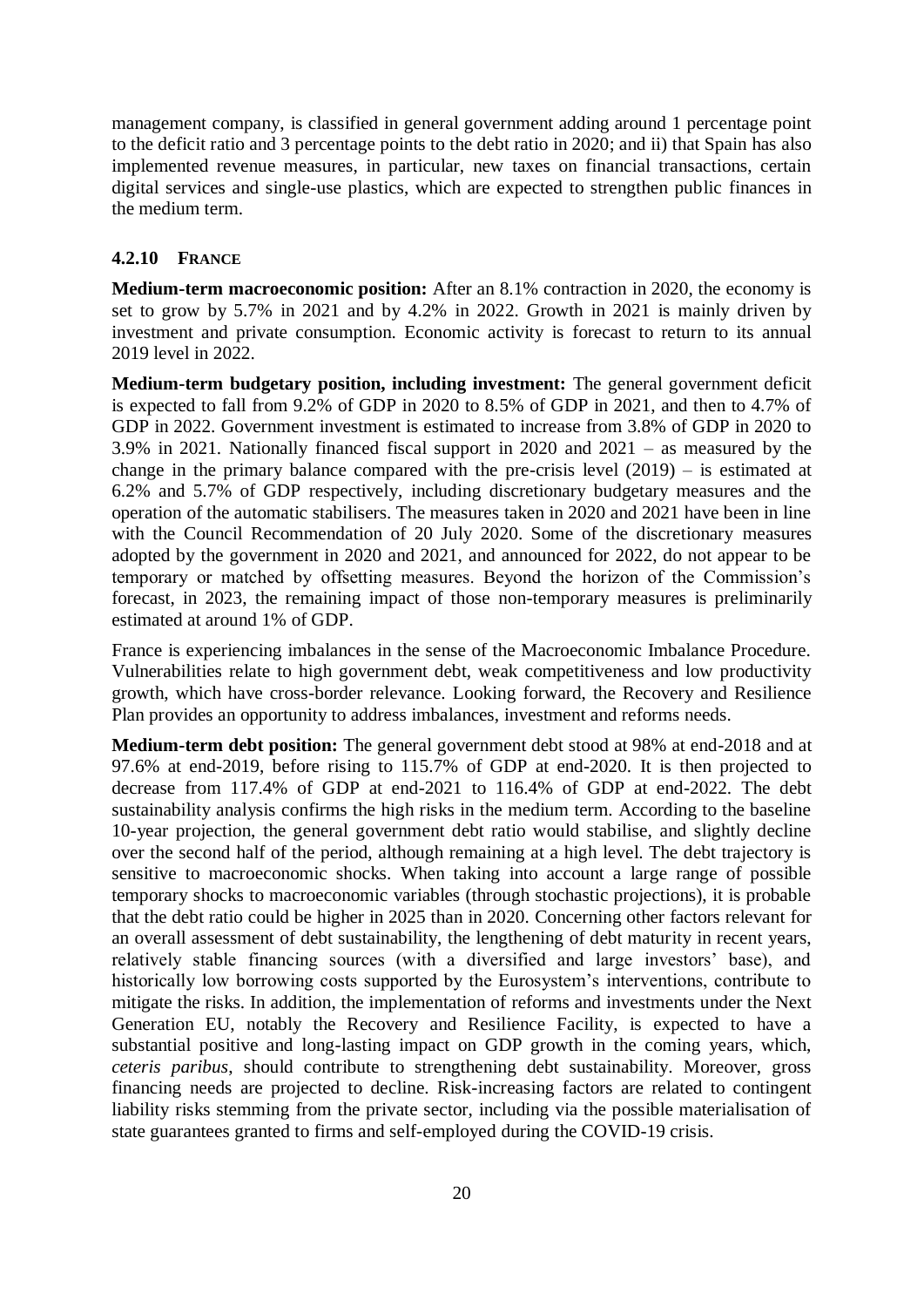**Other factors put forward by the Member State:** On 30 April 2021, France provided additional relevant factors, namely the containment in the increase of general government expenditure in recent years, which is estimated at an average increase in real terms of 0.7% between 2017 and 2019.

## **4.2.11 CROATIA**

**Medium-term macroeconomic position:** After an 8% contraction in 2020, the economy is set to grow by 5% in 2021 and by 6.1% in 2022. Growth in 2021 is mainly driven by private consumption and investment. Economic activity is forecast to return to its annual 2019 level in 2022.

**Medium-term budgetary position, including investment:** The general government deficit is expected to fall from 7.4% of GDP in 2020 to 4.6% of GDP in 2021, and then to 3.2% of GDP in 2022. Government investment is estimated to increase from 5.6% of GDP in 2020 to 6.3% in 2021, with the latter being larger than the government deficit in 2021. Nationally financed fiscal support in 2020 and 2021 – as measured by the change in the primary balance compared with the pre-crisis level  $(2019)$  – is estimated at 8.1% and 5.3% of GDP respectively, including discretionary budgetary measures and the operation of the automatic stabilisers. The measures taken in 2020 and 2021 have been in line with the Council Recommendation of 20 July 2020. The discretionary budgetary measures adopted by the government in 2020 and 2021 are mostly temporary or matched by offsetting measures.

Croatia is experiencing imbalances in the sense of the Macroeconomic Imbalance Procedure. Vulnerabilities relate to government, private and external debts, in a context of low potential growth. Looking forward, the Recovery and Resilience Plan provides an opportunity to address imbalances, investment and reforms needs.

**Medium-term debt position:** The general government debt stood at 74.3% at end-2018 and at 72.8% at end-2019, before rising to 88.7% of GDP at end-2020. It is then projected to decrease from 85.6% of GDP at end-2021 to 82.9% of GDP at end-2022. Overall, the debt sustainability analysis indicates medium risks over the medium term. The implementation of reforms and investments under the Next Generation EU, notably the Recovery and Resilience Facility, is expected to have a substantial positive and long-lasting impact on GDP growth in the coming years, which, *ceteris paribus*, should contribute to strengthening debt sustainability.

**Other factors put forward by the Member State:** The analysis presented in the previous sections already covers the key factors put forward by Croatia on 30 April 2021.

## **4.2.12 ITALY**

**Medium-term macroeconomic position:** After an 8.9% contraction in 2020, the economy is set to grow by 4.2% in 2021 and by 4.4% in 2022. Growth in 2021 is mainly driven by private consumption and investment. Economic activity is not forecast to return to its annual pre-crisis level in 2022, with the level of GDP in 2022 still projected to be 0.9% lower than in 2019.

**Medium-term budgetary position, including investment:** The general government deficit is expected to increase from 9.5% of GDP in 2020 to 11.7% of GDP in 2021, and then fall to 5.8% of GDP in 2022. Government investment is estimated to increase from 2.7% of GDP in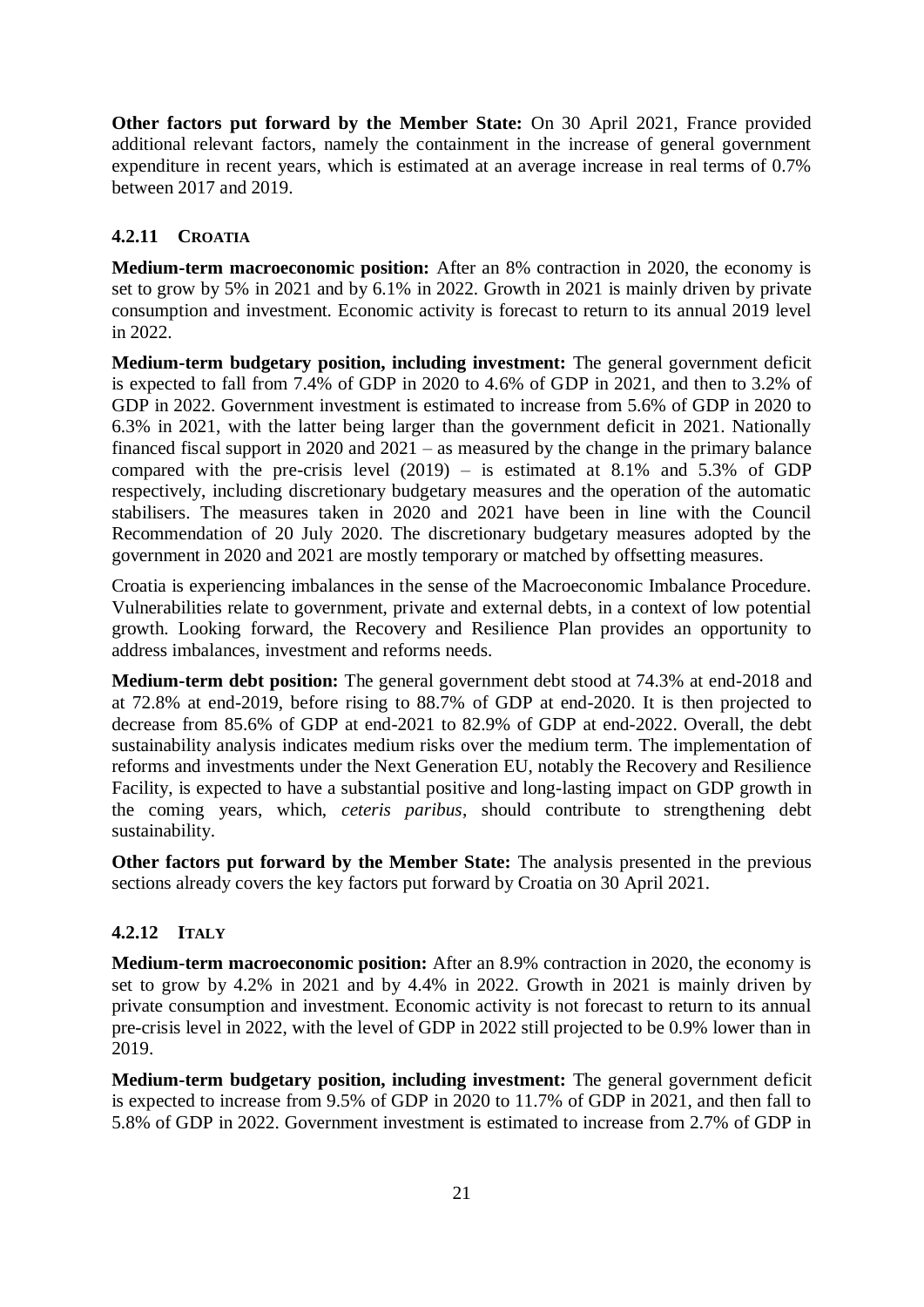2020 to 2.9% in 2021. Nationally financed fiscal support in 2020 and 2021 – as measured by the change in the primary balance compared with the pre-crisis level (2019) – is estimated at 8% and 10.2% of GDP respectively, including discretionary budgetary measures and the operation of the automatic stabilisers. The measures taken in 2020 and 2021 have been in line with the Council Recommendation of 20 July 2020. Some of the discretionary measures adopted by the government in 2020 and 2021 do not appear to be temporary or matched by offsetting measures. Beyond the horizon of the Commission's forecast, in 2023, the remaining impact of those non-temporary measures is preliminarily estimated at around 1% of GDP.

Italy is experiencing excessive imbalances in the sense of the Macroeconomic Imbalance Procedure. Vulnerabilities relate to high government debt and protracted weak productivity dynamics, which have cross-border relevance in a context of labour market and banking sector fragilities. Looking forward, the Recovery and Resilience Plan provides an opportunity to address imbalances, investment and reforms needs.

**Medium-term debt position:** The general government debt stood at 134.4% at end-2018 and at 134.6% at end-2019, before rising to 155.8% of GDP at end-2020. It is then projected to decrease from 159.8% of GDP at end-2021 to 156.6% of GDP at end-2022. The debt sustainability analysis confirms the high risks in the medium term. According to the baseline 10-year projection, the general government debt ratio would stabilise over the next five years, and decline over the second half of the period, although remaining at a high level. The debt trajectory is sensitive to macroeconomic shocks. When taking into account a large range of possible temporary shocks to macroeconomic variables (through stochastic projections), it is probable that the debt ratio could be higher in 2025 than in 2020. Concerning other factors relevant for an overall assessment of debt sustainability, the lengthening of debt maturity in recent years, relatively stable financing sources (with a diversified and large investors' base), and historically low borrowing costs supported by the Eurosystem's interventions, contribute to mitigate the risks. In addition, the implementation of reforms and investments under the Next Generation EU, notably the Recovery and Resilience Facility, is expected to have a substantial positive and long-lasting impact on GDP growth in the coming years, which, *ceteris paribus*, should contribute to strengthening debt sustainability. Moreover, gross financing needs are projected to decline. Risk-increasing factors are related to contingent liability risks stemming from the private sector, including via the possible materialisation of state guarantees granted to firms during the COVID-19 crisis.

**Other factors put forward by the Member State:** On 30 April 2021, Italy provided additional relevant factors, namely that the substantial assets held by the general government and their role for its overall creditworthiness, the comparatively low stock of contingent liabilities even after the increase caused by the COVID-19 crisis, and that the stock of debt held by the market can be expected to be substantially lower than the overall level of debt in the coming years.

### **4.2.13 CYPRUS**

**Medium-term macroeconomic position:** After a 5.1% contraction in 2020, the economy is set to grow by 3.1% in 2021 and by 3.8% in 2022. Growth in 2021 is mainly driven by private consumption and net exports. Economic activity is forecast to return to its annual 2019 level in 2022.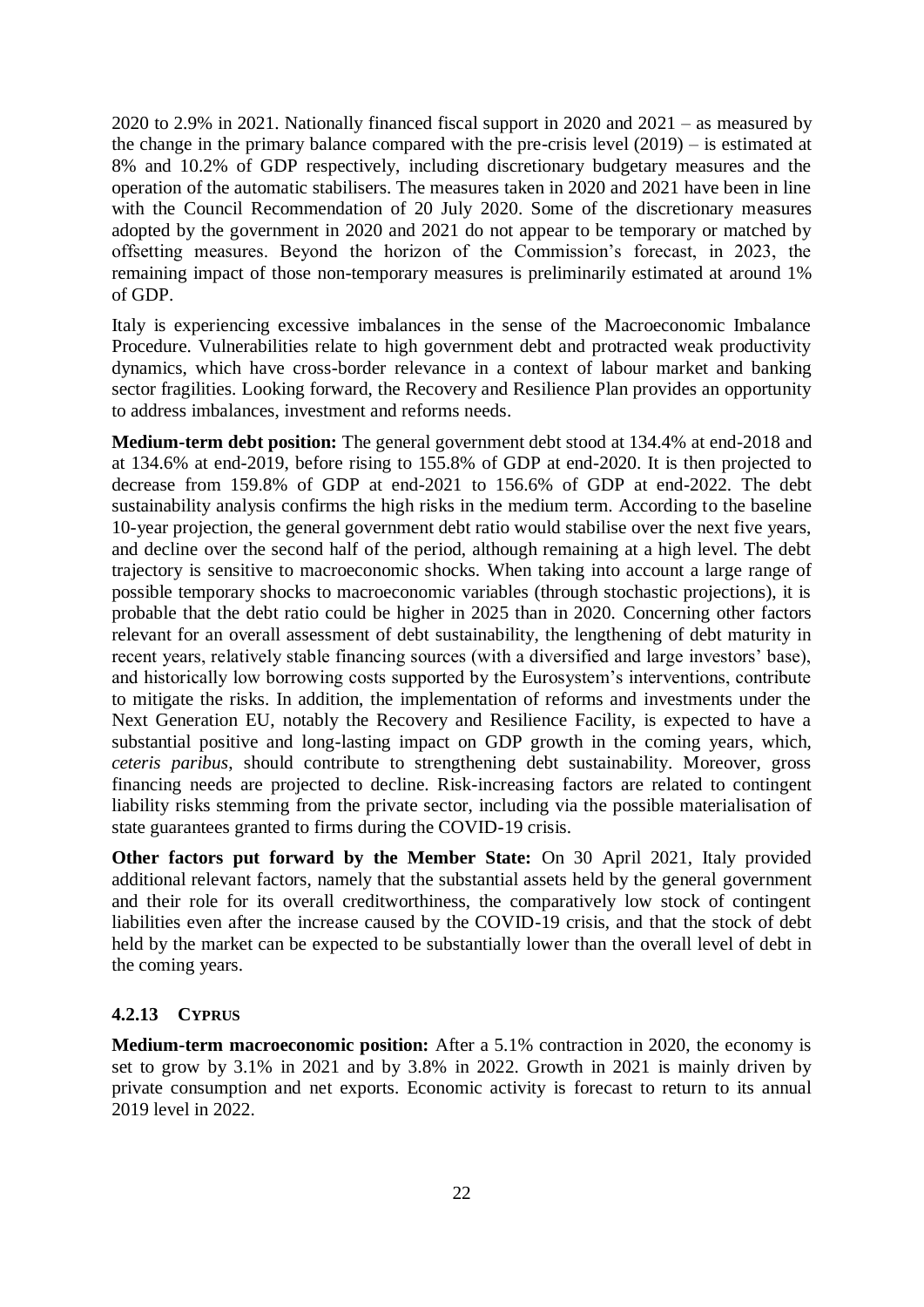**Medium-term budgetary position, including investment:** The general government deficit is expected to fall from 5.7% of GDP in 2020 to 5.1% of GDP in 2021, and then to 2% of GDP in 2022. Government investment is estimated to increase from 2.9% of GDP in 2020 to 3.5% in 2021. Nationally financed fiscal support in 2020 and 2021 – as measured by the change in the primary balance compared with the pre-crisis level (2019) – is estimated at 7.6% and 6.8% of GDP respectively, including discretionary budgetary measures and the operation of the automatic stabilisers. The measures taken in 2020 and 2021 have been in line with the Council Recommendation of 20 July 2020. The discretionary budgetary measures adopted by the government in 2020 and 2021 are mostly temporary or matched by offsetting measures.

Cyprus is experiencing excessive imbalances in the sense of the Macroeconomic Imbalance Procedure. Vulnerabilities relate to high stocks of external, government, and private debt, and still high non-performing loans, alongside a substantial current account deficit. Looking forward, the Recovery and Resilience Plan provides an opportunity to address imbalances, investment and reforms needs.

**Medium-term debt position:** The general government debt stood at 99.2% at end-2018 and at 94% at end-2019, before rising to 118.2% of GDP at end-2020. It is then projected to decrease from 112.2% of GDP at end-2021 to 106.6% of GDP at end-2022. Overall, the debt sustainability analysis indicates medium risks over the medium term. The implementation of reforms and investments under the Next Generation EU, notably the Recovery and Resilience Facility, is expected to have a substantial positive and long-lasting impact on GDP growth in the coming years, which, *ceteris paribus*, should contribute to strengthening debt sustainability.

**Other factors put forward by the Member State:** The analysis presented in the previous sections already covers the key factors put forward by Cyprus on 29 April 2021.

### **4.2.14 LATVIA**

**Medium-term macroeconomic position:** After a 3.6% contraction in 2020, the economy is set to grow by 3.5% in 2021 and by 6% in 2022. Growth in 2021 is mainly driven by private consumption and investment. Economic activity is forecast to return to its annual 2019 level in 2022.

**Medium-term budgetary position, including investment:** The general government deficit is expected to increase from 4.5% of GDP in 2020 to 7.3% of GDP in 2021, and then fall to 2% of GDP in 2022. Government investment is estimated to increase from 5.7% of GDP in 2020 to 6.2% in 2021, with the first being larger than the government deficit in 2020. Nationally financed fiscal support in 2020 and 2021 – as measured by the change in the primary balance compared with the pre-crisis level (2019) – is estimated at 4% and 6.8% of GDP respectively, including discretionary budgetary measures and the operation of the automatic stabilisers. The measures taken in 2020 and 2021 have been in line with the Council Recommendation of 20 July 2020. Some of the discretionary measures adopted by the government in 2020 and 2021 do not appear to be temporary or matched by offsetting measures. Beyond the horizon of the Commission's forecast, in 2023, the remaining impact of those non-temporary measures is preliminarily estimated at around 1% of GDP.

**Medium-term debt position:** The general government debt stood at 37.1% at end-2018 and at 37% at end-2019, before rising to 43.5% of GDP at end-2020. It is then projected to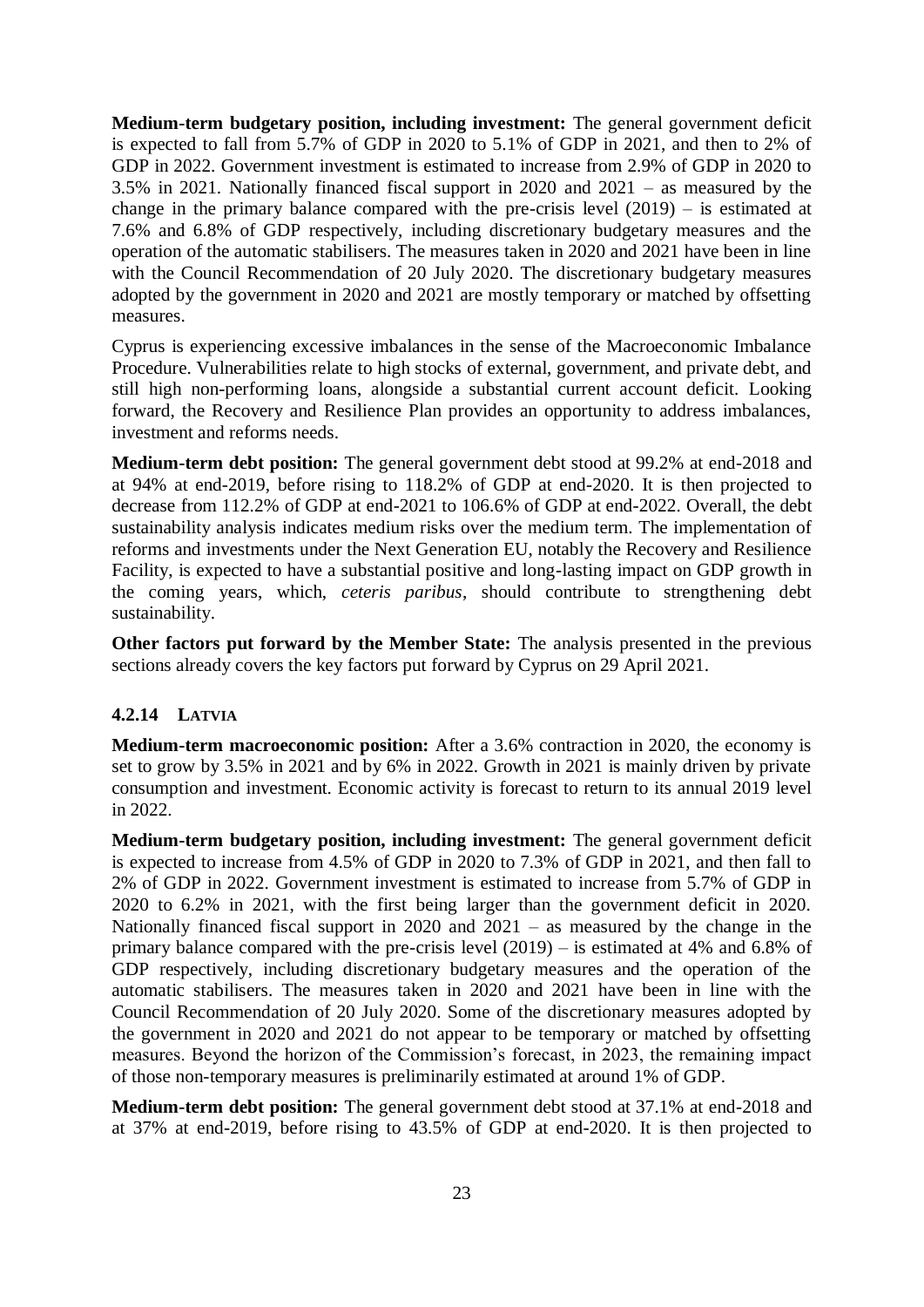decrease from 47.3% of GDP at end-2021 to 46.4% of GDP at end-2022. Overall, the debt sustainability analysis indicates low risks over the medium term. The implementation of reforms and investments under the Next Generation EU, notably the Recovery and Resilience Facility, is expected to have a substantial positive and long-lasting impact on GDP growth in the coming years, which, *ceteris paribus*, should contribute to strengthening debt sustainability.

**Other factors put forward by the Member State:** The analysis presented in the previous sections already covers the key factors put forward by Latvia on 30 April 2021.

## **4.2.15 LITHUANIA**

**Medium-term macroeconomic position:** After a 0.9% contraction in 2020, the economy is set to grow by 2.9% in 2021 and by 3.9% in 2022. Growth in 2021 is mainly driven by private consumption and investment. Economic activity is forecast to return to its annual 2019 level in 2021.

**Medium-term budgetary position, including investment:** The general government deficit is expected to increase from 7.4% of GDP in 2020 to 8.2% of GDP in 2021, and then fall to 6% of GDP in 2022. Government investment is estimated to decrease from 4.1% of GDP in 2020 to 3.9% in 2021. Nationally financed fiscal support in 2020 and 2021 – as measured by the change in the primary balance compared with the pre-crisis level (2019) – is estimated at 8% and 9% of GDP respectively, including discretionary budgetary measures and the operation of the automatic stabilisers. The measures taken in 2020 and 2021 have been in line with the Council Recommendation of 20 July 2020. Some of the discretionary measures adopted by the government in 2020 and 2021 do not appear to be temporary or matched by offsetting measures. Beyond the horizon of the Commission's forecast, in 2023, the remaining impact of those non-temporary measures is preliminarily estimated at around 1% of GDP.

**Medium-term debt position:** The general government debt stood at 33.7% at end-2018 and at 35.9% at end-2019, before rising to 47.3% of GDP at end-2020. It is then projected to increase from 51.9% of GDP at end-2021 to 54.1% of GDP at end-2022. Overall, the debt sustainability analysis indicates medium risks over the medium term. The implementation of reforms and investments under the Next Generation EU, notably the Recovery and Resilience Facility, is expected to have a substantial positive and long-lasting impact on GDP growth in the coming years, which, *ceteris paribus*, should contribute to strengthening debt sustainability.

**Other factors put forward by the Member State:** The analysis presented in the previous sections already covers the key factors put forward by Lithuania on 30 April 2021.

### **4.2.16 LUXEMBOURG**

**Medium-term macroeconomic position:** After a 1.3% contraction in 2020, the economy is set to grow by 4.5% in 2021 and by 3.3% in 2022. Growth in 2021 is mainly driven by private consumption and net exports. Economic activity is forecast to return to its annual 2019 level in 2021.

**Medium-term budgetary position, including investment:** The general government deficit is expected to fall from 4.1% of GDP in 2020 to 0.3% of GDP in 2021, and then to 0.1% of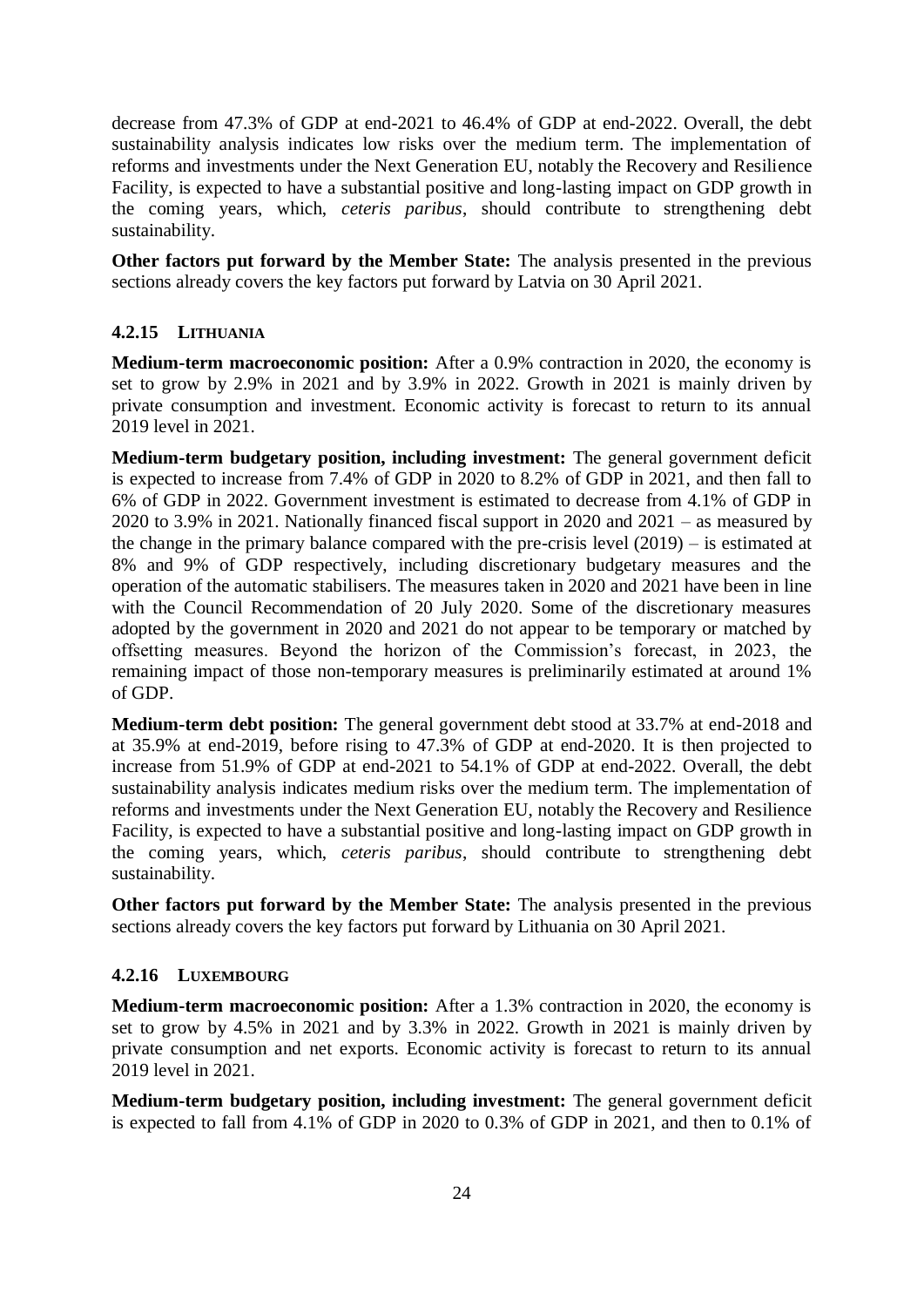GDP in 2022. Government investment is estimated to decrease from 5% of GDP in 2020 to 4.3% in 2021, being larger than the government deficit in 2020 and 2021. Nationally financed fiscal support in 2020 and 2021 – as measured by the change in the primary balance compared with the pre-crisis level  $(2019)$  – is estimated at 6.5% and 2.7% of GDP respectively, including discretionary budgetary measures and the operation of the automatic stabilisers. The measures taken in 2020 and 2021 have been in line with the Council Recommendation of 20 July 2020. The discretionary budgetary measures adopted by the government in 2020 and 2021 are mostly temporary or matched by offsetting measures.

**Medium-term debt position:** The general government debt stood at 21% at end-2018 and at 22% at end-2019, before rising to 24.9% of GDP at end-2020. It is then projected to decrease from 27% of GDP at end-2021 to 26.8% of GDP at end-2022. Overall, the debt sustainability analysis indicates low risks over the medium term. The implementation of reforms and investments under the Next Generation EU, notably the Recovery and Resilience Facility, is expected to have a substantial positive and long-lasting impact on GDP growth in the coming years, which, *ceteris paribus*, should contribute to strengthening debt sustainability.

**Other factors put forward by the Member State:** The analysis presented in the previous sections already covers the key factors put forward by Luxembourg on 30 April 2021.

### **4.2.17 HUNGARY**

**Medium-term macroeconomic position:** After a 5% contraction in 2020, the economy is set to grow by 5% in 2021 and by 5.5% in 2022. Growth in 2021 is mainly driven by investment and private consumption. Economic activity is forecast to return to its annual 2019 level in 2022.

**Medium-term budgetary position, including investment:** The general government deficit is expected to fall from 8.1% of GDP in 2020 to 6.8% of GDP in 2021, and then to 4.5% of GDP in 2022. Government investment is estimated to remain stable at 6.4% of GDP in 2021. Nationally financed fiscal support in 2020 and 2021 – as measured by the change in the primary balance compared with the pre-crisis level (2019) – is estimated at 5.9% and 4.5% of GDP respectively, including discretionary budgetary measures and the operation of the automatic stabilisers. The measures taken in 2020 and 2021 have been in line with the Council Recommendation of 20 July 2020. Some of the discretionary measures adopted by the government in 2020 and 2021 do not appear to be temporary or matched by offsetting measures. Beyond the horizon of the Commission's forecast, in 2023, the remaining impact of those non-temporary measures is preliminarily estimated at around 2% of GDP.

**Medium-term debt position:** The general government debt stood at 69.1% at end-2018 and at 65.5% at end-2019, before rising to 80.4% of GDP at end-2020. It is then projected to decrease from 78.6% of GDP at end-2021 to 77.1% of GDP at end-2022. Overall, the debt sustainability analysis indicates medium risks over the medium term. The implementation of reforms and investments under the Next Generation EU, notably the Recovery and Resilience Facility, is expected to have a substantial positive and long-lasting impact on GDP growth in the coming years, which, *ceteris paribus*, should contribute to strengthening debt sustainability.

**Other factors put forward by the Member State:** The analysis presented in the previous sections already covers the key factors put forward by Hungary on 30 April 2021.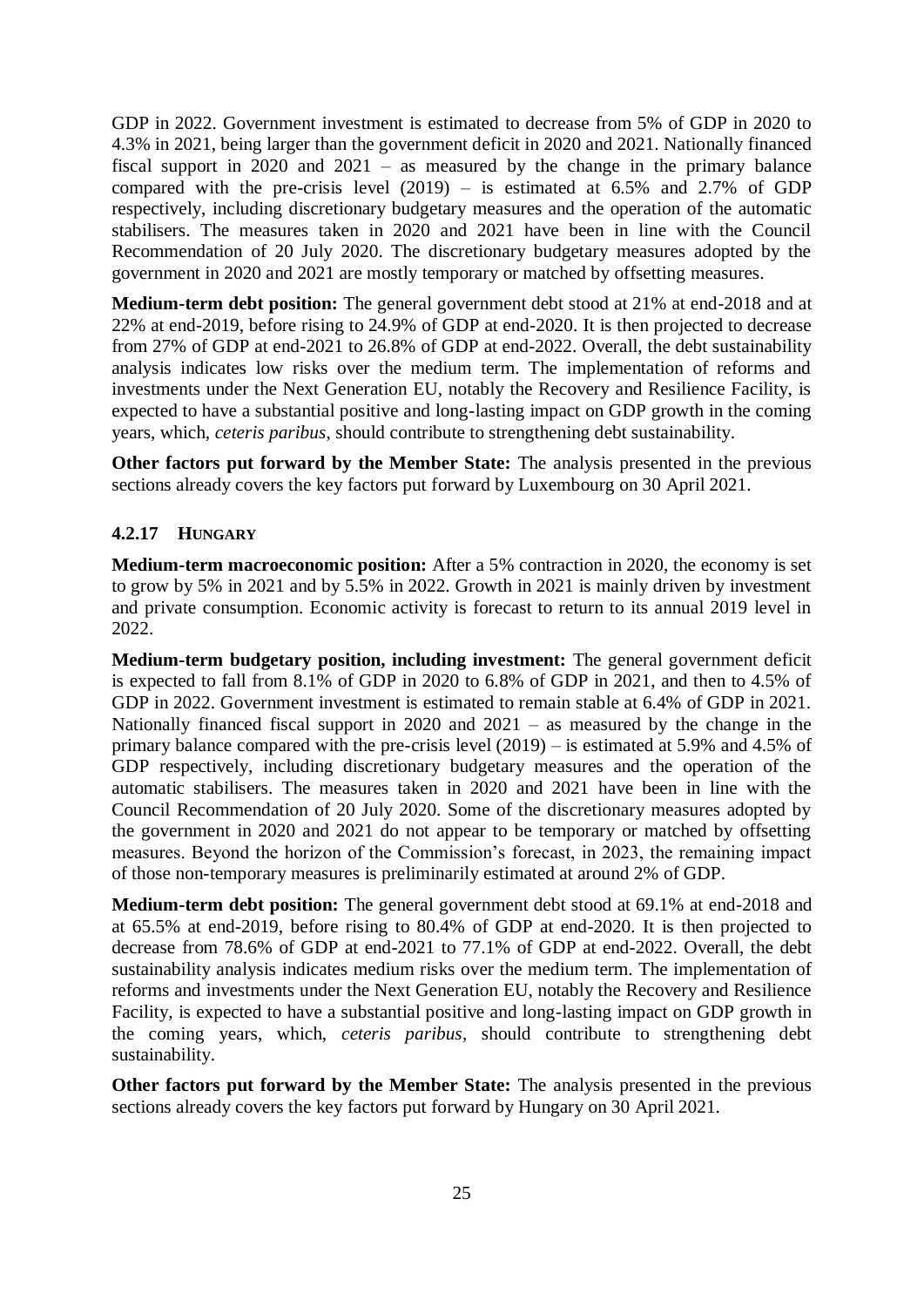## **4.2.18 MALTA**

**Medium-term macroeconomic position:** After a 7% contraction in 2020, the economy is set to grow by 4.6% in 2021 and by 6.1% in 2022. Growth in 2021 is mainly driven by private consumption and investment. Economic activity is forecast to return to its annual 2019 level in 2022.

**Medium-term budgetary position, including investment:** The general government deficit is expected to increase from 10.1% of GDP in 2020 to 11.8% of GDP in 2021, and then fall to 5.5% of GDP in 2022. Government investment is estimated to increase from 4.5% of GDP in 2020 to 5.6% in 2021. Nationally financed fiscal support in 2020 and 2021 – as measured by the change in the primary balance compared with the pre-crisis level (2019) – is estimated at 10.6% and 12.1% of GDP respectively, including discretionary budgetary measures and the operation of the automatic stabilisers. The measures taken in 2020 and 2021 have been in line with the Council Recommendation of 20 July 2020. The discretionary budgetary measures adopted by the government in 2020 and 2021 are mostly temporary or matched by offsetting measures.

**Medium-term debt position:** The general government debt stood at 44.8% at end-2018 and at 42% at end-2019, before rising to 54.3% of GDP at end-2020. It is then projected to increase from 64.7% of GDP at end-2021 to 65.5% of GDP at end-2022. Overall, the debt sustainability analysis indicates medium risks over the medium term. The implementation of reforms and investments under the Next Generation EU, notably the Recovery and Resilience Facility, is expected to have a substantial positive and long-lasting impact on GDP growth in the coming years, which, *ceteris paribus*, should contribute to strengthening debt sustainability.

**Other factors put forward by the Member State:** The analysis presented in the previous sections already covers the key factors put forward by Malta on 10 May 2021.

### **4.2.19 THE NETHERLANDS**

**Medium-term macroeconomic position:** After a 3.7% contraction in 2020, the economy is set to grow by 2.3% in 2021 and by 3.6% in 2022. Growth in 2021 is mainly driven by public consumption and net exports. Economic activity is forecast to return to its annual 2019 level in 2022.

**Medium-term budgetary position, including investment:** The general government deficit is expected to increase from 4.3% of GDP in 2020 to 5% of GDP in 2021, and then fall to 1.8% of GDP in 2022. Government investment is estimated to increase from 3.4% of GDP in 2020 to 3.9% in 2021. Nationally financed fiscal support in 2020 and 2021 – as measured by the change in the primary balance compared with the pre-crisis level (2019) – is estimated at 6.1% and 6.9% of GDP respectively, including discretionary budgetary measures and the operation of the automatic stabilisers. The measures taken in 2020 and 2021 have been in line with the Council Recommendation of 20 July 2020. Some of the discretionary measures adopted by the government in 2020 and 2021 do not appear to be temporary or matched by offsetting measures. Beyond the horizon of the Commission's forecast, in 2023, the remaining impact of those non-temporary measures is preliminarily estimated at around 1% of GDP.

The Netherlands is experiencing imbalances in the sense of the Macroeconomic Imbalance Procedure. Private debt and the current account surplus remain high, and have cross-border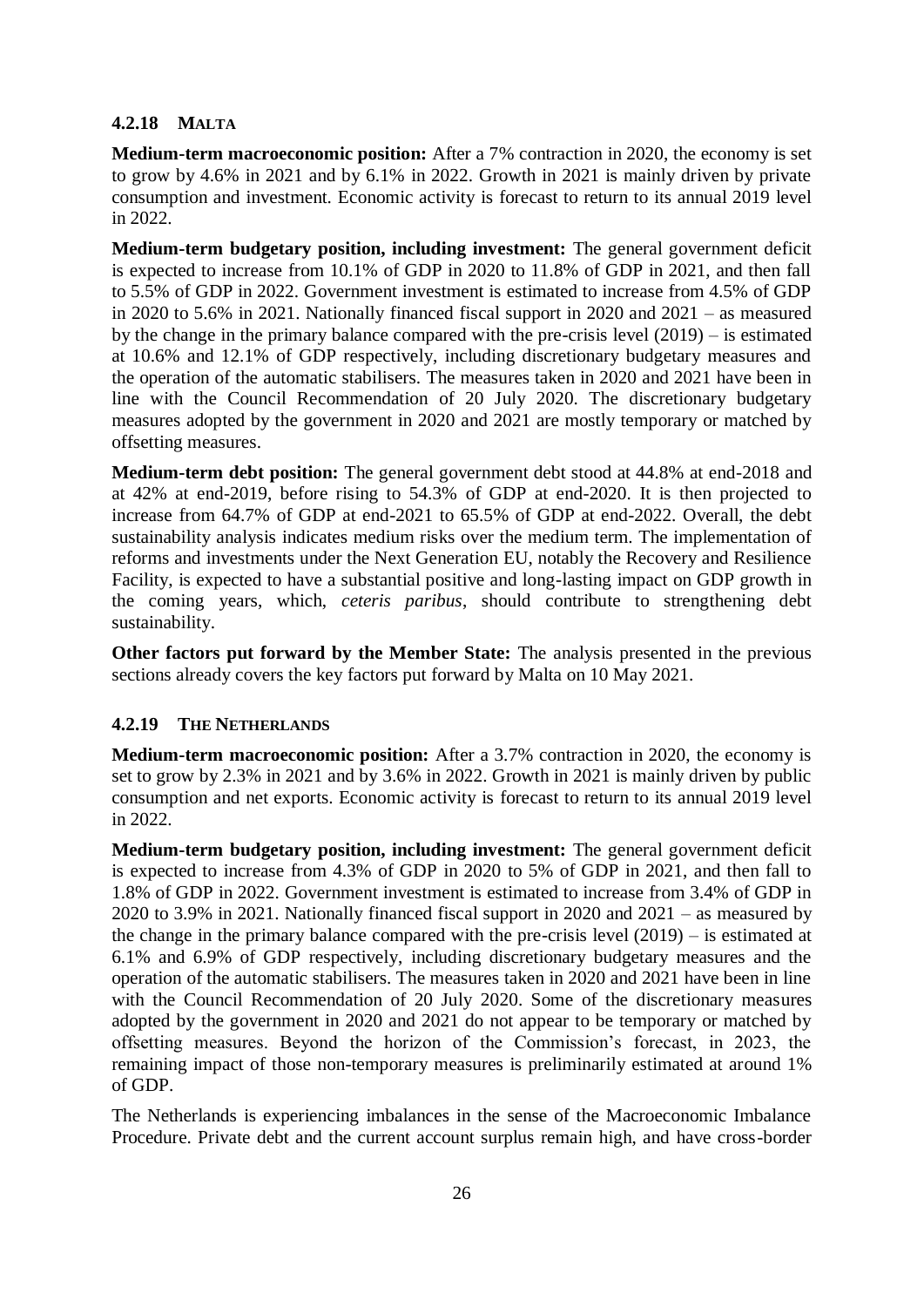relevance. Looking forward, the Recovery and Resilience Plan provides an opportunity to address imbalances, investment and reforms needs.

**Medium-term debt position:** The general government debt stood at 52.4% at end-2018 and at 48.7% at end-2019, before rising to 54.5% of GDP at end-2020. It is then projected to decrease from 58% of GDP at end-2021 to 56.8% of GDP at end-2022. Overall, the debt sustainability analysis indicates low risks over the medium term. The implementation of reforms and investments under the Next Generation EU, notably the Recovery and Resilience Facility, is expected to have a substantial positive and long-lasting impact on GDP growth in the coming years, which, *ceteris paribus*, should contribute to strengthening debt sustainability.

**Other factors put forward by the Member State:** The analysis presented in the previous sections already covers the key factors put forward by the Netherlands on 4 May 2021.

### **4.2.20 AUSTRIA**

**Medium-term macroeconomic position:** After a 6.6% contraction in 2020, the economy is set to grow by 3.4% in 2021 and by 4.3% in 2022. Growth in 2021 is mainly driven by private consumption and investment. Economic activity is forecast to return to its annual 2019 level in 2022.

**Medium-term budgetary position, including investment:** The general government deficit is expected to fall from 8.9% of GDP in 2020 to 7.6% of GDP in 2021, and then to 3% of GDP in 2022. Government investment is estimated to increase from 3.4% of GDP in 2020 to 3.6% in 2021. Nationally financed fiscal support in 2020 and 2021 – as measured by the change in the primary balance compared with the pre-crisis level (2019) – is estimated at 9.6% and 8.4% of GDP respectively, including discretionary budgetary measures and the operation of the automatic stabilisers. The measures taken in 2020 and 2021 have been in line with the Council Recommendation of 20 July 2020. Some of the discretionary measures adopted by the government in 2020 and 2021 do not appear to be temporary or matched by offsetting measures. Beyond the horizon of the Commission's forecast, in 2023, the remaining impact of those non-temporary measures is preliminarily estimated at around 1% of GDP.

**Medium-term debt position:** The general government debt stood at 74% at end-2018 and at 70.5% at end-2019, before rising to 83.9% of GDP at end-2020. It is then projected to decrease from 87.2% of GDP at end-2021 to 85% of GDP at end-2022. Overall, the debt sustainability analysis indicates medium risks over the medium term. The implementation of reforms and investments under the Next Generation EU, notably the Recovery and Resilience Facility, is expected to have a substantial positive and long-lasting impact on GDP growth in the coming years, which, *ceteris paribus*, should contribute to strengthening debt sustainability.

**Other factors put forward by the Member State:** The analysis presented in the previous sections already covers the key factors put forward by Austria on 28 April 2021.

### **4.2.21 POLAND**

**Medium-term macroeconomic position:** After a 2.7% contraction in 2020, the economy is set to grow by 4% in 2021 and by 5.4% in 2022. Growth in 2021 is mainly driven by private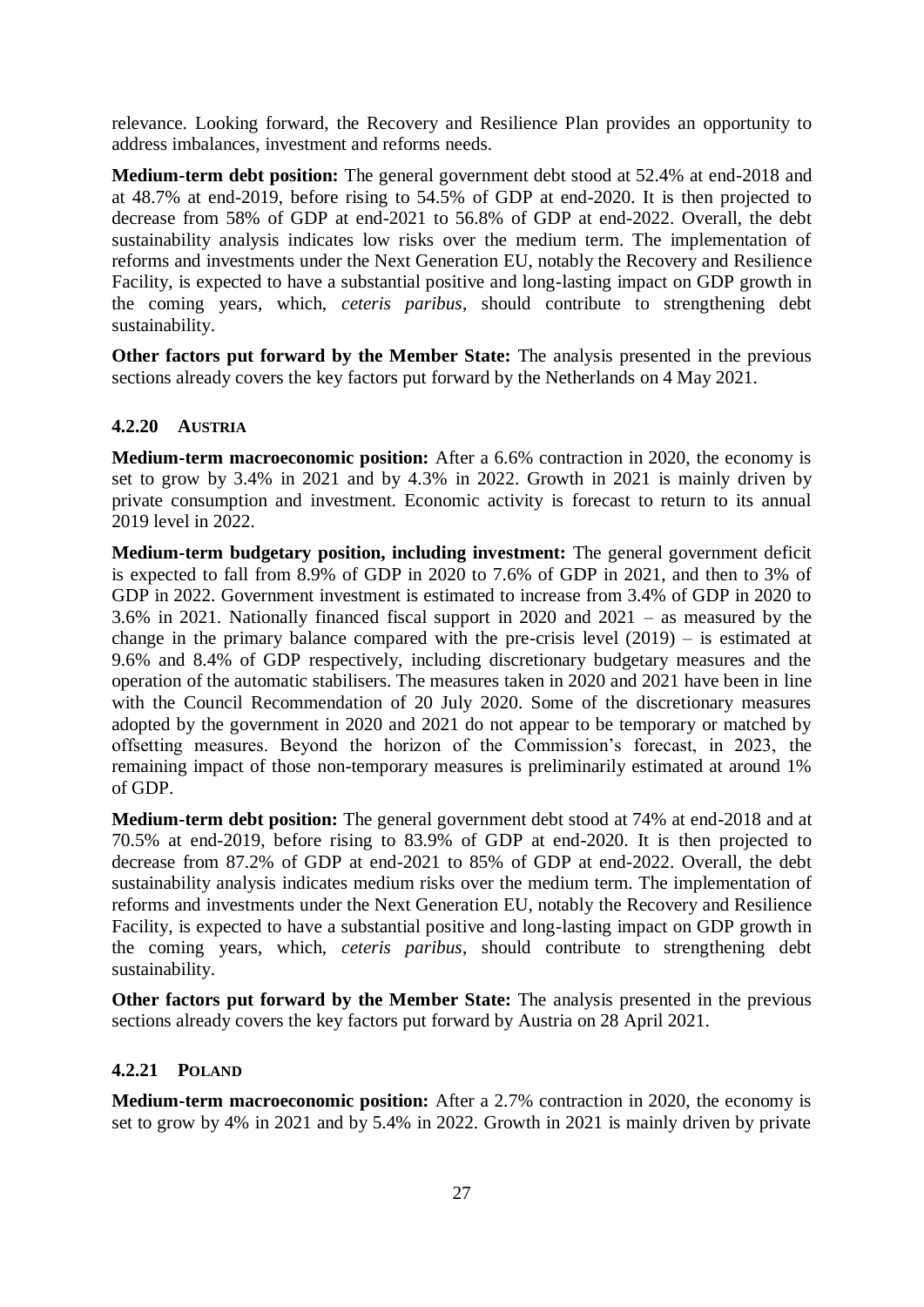consumption and investment. Economic activity is forecast to return to its annual 2019 level in 2021.

**Medium-term budgetary position, including investment:** The general government deficit is expected to fall from 7% of GDP in 2020 to 4.3% of GDP in 2021, and then to 2.3% of GDP in 2022. Government investment is estimated to increase from 4.4% of GDP in 2020 to 4.7% in 2021, with the latter being larger than the government deficit in 2021. Nationally financed fiscal support in 2020 and 2021 – as measured by the change in the primary balance compared with the pre-crisis level  $(2019)$  – is estimated at 6.4% and 3.7% of GDP respectively, including discretionary budgetary measures and the operation of the automatic stabilisers. The measures taken in 2020 and 2021 have been in line with the Council Recommendation of 20 July 2020. The discretionary budgetary measures adopted by the government in 2020 and 2021 are temporary or matched by offsetting measures.

**Medium-term debt position:** The general government debt stood at 48.8% at end-2018 and at 45.6% at end-2019, before rising to 57.5% of GDP at end-2020. It is then projected to decrease from 57.1% of GDP at end-2021 to 55.1% of GDP at end-2022. Overall, the debt sustainability analysis indicates low risks over the medium term. The implementation of reforms and investments under the Next Generation EU, notably the Recovery and Resilience Facility, is expected to have a substantial positive and long-lasting impact on GDP growth in the coming years, which, *ceteris paribus*, should contribute to strengthening debt sustainability.

**Other factors put forward by the Member State:** On 30 April 2021, Poland provided additional relevant factors, namely that the increase in the debt-to-GDP ratio was driven not only by the deficit but also by an issuance of bonds by the Polish Development Fund in the framework of the policy response.

### **4.2.22 PORTUGAL**

**Medium-term macroeconomic position:** After a 7.6% contraction in 2020, the economy is set to grow by 3.9% in 2021 and by 5.1% in 2022. Growth in 2021 is mainly driven by private consumption and investment. Economic activity is forecast to return to its annual 2019 level in 2022.

**Medium-term budgetary position, including investment:** The general government deficit is expected to fall from 5.7% of GDP in 2020 to 4.7% of GDP in 2021, and then to 3.4% of GDP in 2022. Government investment is estimated to increase from 2.2% of GDP in 2020 to 2.5% in 2021. Nationally financed fiscal support in 2020 and 2021 – as measured by the change in the primary balance compared with the pre-crisis level  $(2019)$  – is estimated at 6% and 5.1% of GDP respectively, including discretionary budgetary measures and the operation of the automatic stabilisers. The measures taken in 2020 and 2021 have been in line with the Council Recommendation of 20 July 2020. Some of the discretionary measures adopted by the government in 2020 and 2021 do not appear to be temporary or matched by offsetting measures. Beyond the horizon of the Commission's forecast, in 2023, the remaining impact of those non-temporary measures is preliminarily estimated at around 1% of GDP.

Portugal is experiencing imbalances in the sense of the Macroeconomic Imbalance Procedure. Vulnerabilities relate to large stocks of net external liabilities, private and government debt, and non-performing loans remain high, against a backdrop of low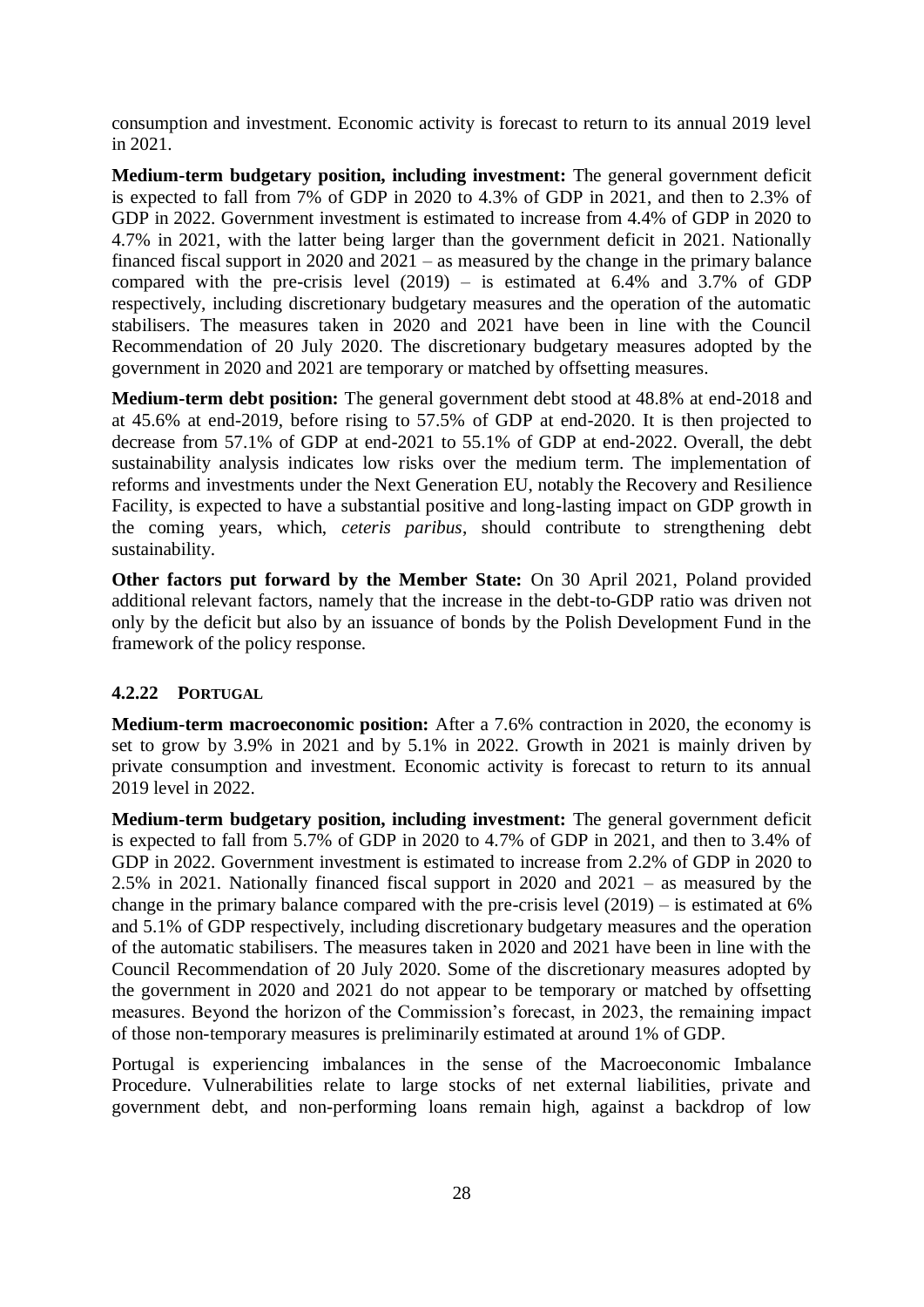productivity growth. Looking forward, the Recovery and Resilience Plan provides an opportunity to address imbalances, investment and reforms needs.

**Medium-term debt position:** The general government debt stood at 121.5% at end-2018 and at 116.8% at end-2019, before rising to 133.6% of GDP at end-2020. It is then projected to decrease from 127.2% of GDP at end-2021 to 122.3% of GDP at end-2022. The debt sustainability analysis confirms the high risks in the medium term. According to the baseline 10-year projection, the general government debt ratio would decline over the projection period, although remaining at a high level. The debt trajectory is sensitive to macroeconomic shocks. When taking into account a large range of possible temporary shocks to macroeconomic variables (through stochastic projections), it is probable that the debt ratio could be higher in 2025 than in 2020. Concerning other factors relevant for an overall assessment of debt sustainability, the lengthening of debt maturity in recent years, relatively stable financing sources (with a diversified and large investors' base), the gradual smoothening of the public debt redemption profile and historically low borrowing costs supported by the Eurosystem's interventions, contribute to mitigate the risks. In addition, the implementation of reforms and investments under the Next Generation EU, notably the Recovery and Resilience Facility, is expected to have a substantial positive and long-lasting impact on GDP growth in the coming years, which, *ceteris paribus*, should contribute to strengthening debt sustainability. Moreover, the treasury reported an accumulation of currency and deposits by 4.7% of GDP in 2020, while gross financing needs are projected to decline. Risk-increasing factors are related to contingent liability risks stemming from some public corporations and the private sector, including via the possible materialisation of state guarantees granted to firms during the COVID-19 crisis.

**Other factors put forward by the Member State:** On 30 April 2021, Portugal provided additional relevant factors. In their letter, the Portuguese authorities stressed the positive evolution of Portugal's budgetary position in the years running up to the outbreak of the COVID-19 pandemic, with the general government balance having achieved a surplus in 2019 and the general government debt-to-GDP ratio having remained on a steady downward path over the period 2016-2019. Among other considerations, the Portuguese authorities also referred to the asymmetric nature of the impacts stemming from the crisis in view of countryspecific features. For Portugal, this particularly relates to its large hospitality sector, which was strongly affected by disruptions in foreign tourism.

### **4.2.23 SLOVENIA**

**Medium-term macroeconomic position:** After a 5.5% contraction in 2020, the economy is set to grow by 4.9% in 2021 and by 5.1% in 2022. Growth in 2021 is mainly driven by private consumption and investment. Economic activity is forecast to return to its annual 2019 level in 2022.

**Medium-term budgetary position, including investment:** The general government deficit is expected to increase from 8.4% of GDP in 2020 to 8.5% of GDP in 2021, and then fall to 4.7% of GDP in 2022. Government investment is estimated to increase from 4.2% of GDP in 2020 to 5.8% in 2021. Nationally financed fiscal support in 2020 and 2021 – as measured by the change in the primary balance compared with the pre-crisis level (2019) – is estimated at 9% and 9.1% of GDP respectively, including discretionary budgetary measures and the operation of the automatic stabilisers. The measures taken in 2020 and 2021 have been in line with the Council Recommendation of 20 July 2020. The discretionary budgetary measures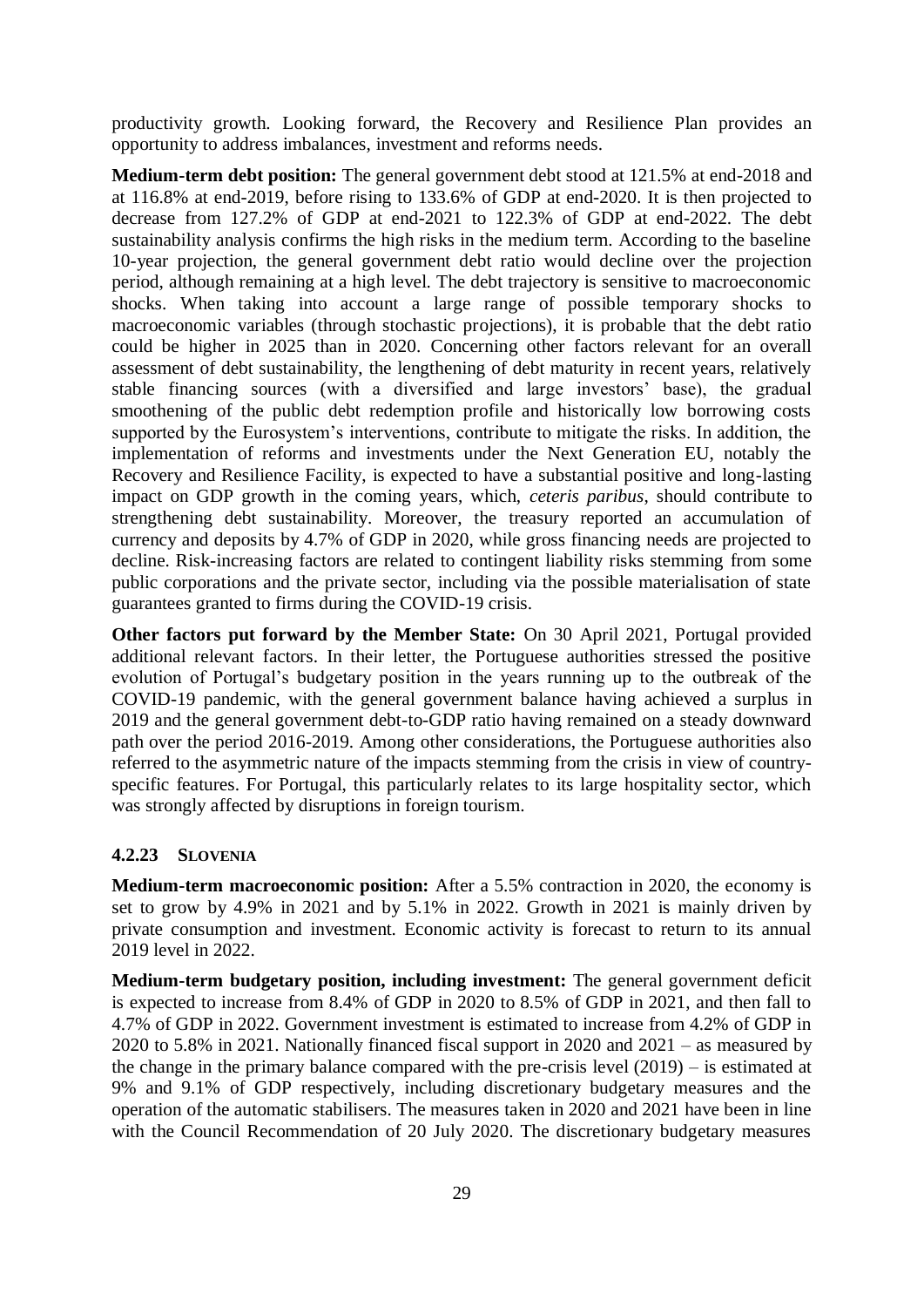adopted by the government in 2020 and 2021 are mostly temporary or matched by offsetting measures.

**Medium-term debt position:** The general government debt stood at 70.3% at end-2018 and at 65.6% at end-2019, before rising to 80.8% of GDP at end-2020. It is then projected to decrease from 79% of GDP at end-2021 to 76.7% of GDP at end-2022. Overall, the debt sustainability analysis indicates medium risks over the medium term. The implementation of reforms and investments under the Next Generation EU, notably the Recovery and Resilience Facility, is expected to have a substantial positive and long-lasting impact on GDP growth in the coming years, which, *ceteris paribus*, should contribute to strengthening debt sustainability.

**Other factors put forward by the Member State:** The analysis presented in the previous sections already covers the key factors put forward by Slovenia on 30 April 2021.

### **4.2.24 SLOVAKIA**

**Medium-term macroeconomic position:** After a 4.8% contraction in 2020, the economy is set to grow by 4.8% in 2021 and by 5.2% in 2022. Growth in 2021 is mainly driven by investment and net exports. Economic activity is forecast to return to its annual 2019 level in 2022.

**Medium-term budgetary position, including investment:** The general government deficit is expected to increase from 6.2% of GDP in 2020 to 6.5% of GDP in 2021, and then fall to 4.1% of GDP in 2022. Government investment is estimated to increase from 3.5% of GDP in 2020 to 3.8% in 2021. Nationally financed fiscal support in 2020 and 2021 – as measured by the change in the primary balance compared with the pre-crisis level (2019) – is estimated at 4.8% and 5.2% of GDP respectively, including discretionary budgetary measures and the operation of the automatic stabilisers. The measures taken in 2020 and 2021 have been in line with the Council Recommendation of 20 July 2020. Some of the discretionary measures adopted by the government in 2020 and 2021 do not appear to be temporary or matched by offsetting measures. Beyond the horizon of the Commission's forecast, in 2023, the remaining impact of those non-temporary measures is preliminarily estimated at around 1% of GDP.

**Medium-term debt position:** The general government debt stood at 49.6% at end-2018 and at 48.2% at end-2019, before rising to 60.6% of GDP at end-2020. It is then projected to decrease from 59.5% of GDP at end-2021 to 59% of GDP at end-2022. Overall, the debt sustainability analysis indicates medium risks over the medium term. The implementation of reforms and investments under the Next Generation EU, notably the Recovery and Resilience Facility, is expected to have a substantial positive and long-lasting impact on GDP growth in the coming years, which, *ceteris paribus*, should contribute to strengthening debt sustainability.

**Other factors put forward by the Member State:** The analysis presented in the previous sections already covers the key factors put forward by Slovakia on 28 April 2021.

### **4.2.25 FINLAND**

**Medium-term macroeconomic position:** After a 2.8% contraction in 2020, the economy is set to grow by 2.7% in 2021 and by 2.8% in 2022. Growth in 2021 is mainly driven by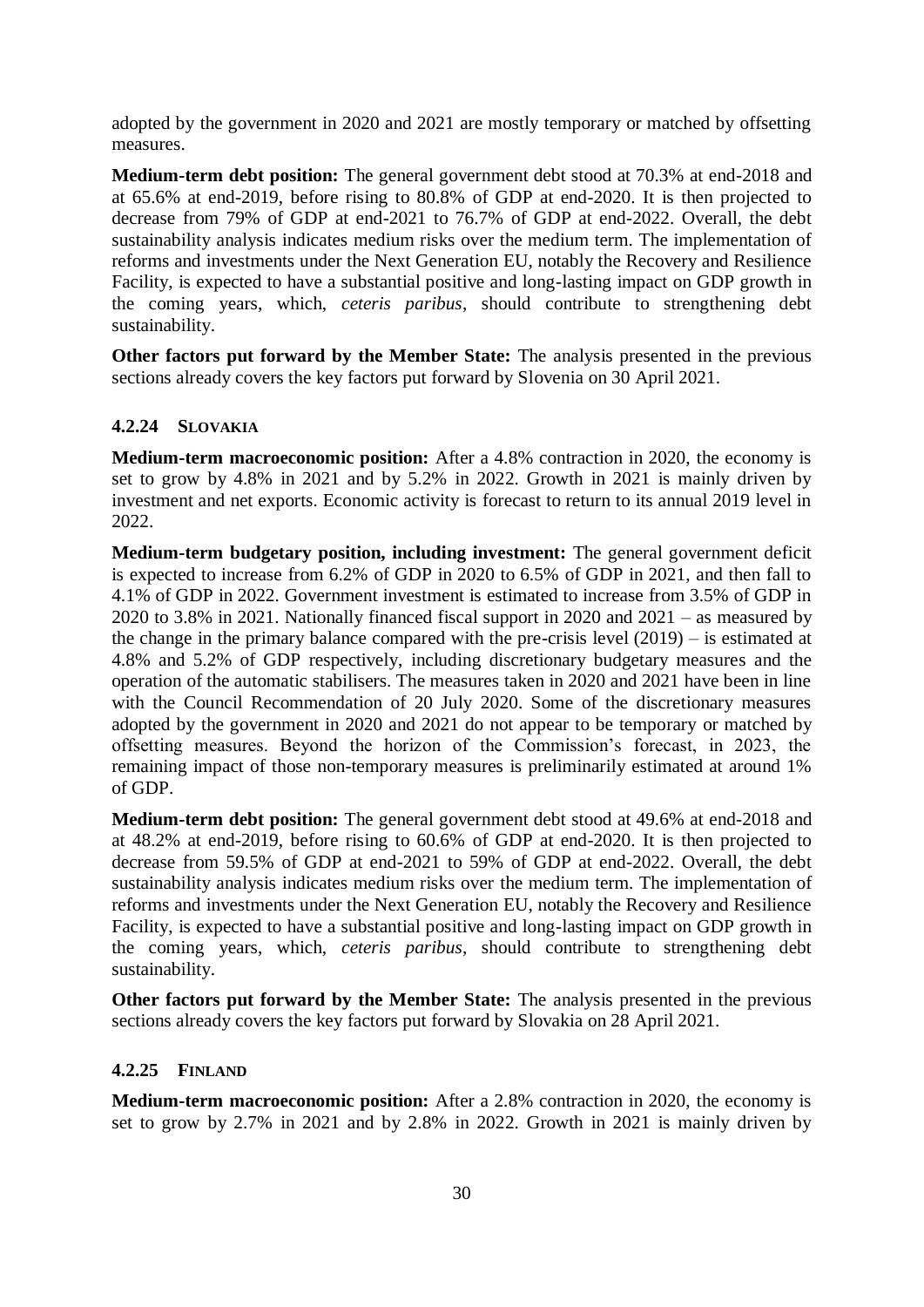domestic demand, notably public and private consumption. Economic activity is forecast to return to its annual 2019 level in 2022.

**Medium-term budgetary position, including investment:** The general government deficit is expected to fall from 5.4% of GDP in 2020 to 4.6% of GDP in 2021, and then to 2.1% of GDP in 2022. Government investment is estimated to remain stable at 4.6% of GDP in 2021, being almost equal to the government deficit in 2021. Nationally financed fiscal support in 2020 and 2021 – as measured by the change in the primary balance compared with the precrisis level  $(2019)$  – is estimated at 4.6% and 4% of GDP respectively, including discretionary budgetary measures and the operation of the automatic stabilisers. The measures taken in 2020 and 2021 have been in line with the Council Recommendation of 20 July 2020. The discretionary budgetary measures adopted by the government in 2020 and 2021 are temporary or matched by offsetting measures.

**Medium-term debt position:** The general government debt stood at 59.7% at end-2018 and at 59.5% at end-2019, before rising to 69.2% of GDP at end-2020. It is then projected to decrease from 71% of GDP at end-2021 to 70.1% of GDP at end-2022. Overall, the debt sustainability analysis indicates low risks over the medium term. The implementation of reforms and investments under the Next Generation EU, notably the Recovery and Resilience Facility, is expected to have a substantial positive and long-lasting impact on GDP growth in the coming years, which, *ceteris paribus*, should contribute to strengthening debt sustainability.

**Other factors put forward by the Member State:** On 30 April 2021, Finland provided additional relevant factors, namely its commitment to decide on necessary structural measures to manage long-term debt sustainability challenges, outlined *inter alia* in the recently adopted sustainability roadmap until 2030. The government also recalled that it can use its strong net asset position to promote growth and thereby the long-term sustainability of the economy.

#### **4.2.26 SWEDEN**

**Medium-term macroeconomic position:** After a 2.8% contraction in 2020, the economy is set to grow by 4.4% in 2021 and by 3.3% in 2022. Growth in 2021 is mainly driven by domestic demand, notably public and private consumption. Economic activity is forecast to return to its annual 2019 level in 2021.

**Medium-term budgetary position, including investment:** The general government deficit is expected to increase from 3.1% of GDP in 2020 to 3.3% of GDP in 2021, and then fall to 0.5% of GDP in 2022. Government investment is estimated to decrease from 5.1% of GDP in 2020 to 5.0% in 2021, being larger than the government deficit in 2020 and 2021. Nationally financed fiscal support in 2020 and 2021 – as measured by the change in the primary balance compared with the pre-crisis level (2019) – is estimated at 3.8% and 4% of GDP respectively, including discretionary budgetary measures and the operation of the automatic stabilisers. The measures taken in 2020 and 2021 have been in line with the Council Recommendation of 20 July 2020. Some of the discretionary measures adopted by the government in 2020 and 2021, and announced for 2022, do not appear to be temporary or matched by offsetting measures. Beyond the horizon of the Commission's forecast, in 2023, the remaining impact of those non-temporary measures is preliminarily estimated at around 1% of GDP.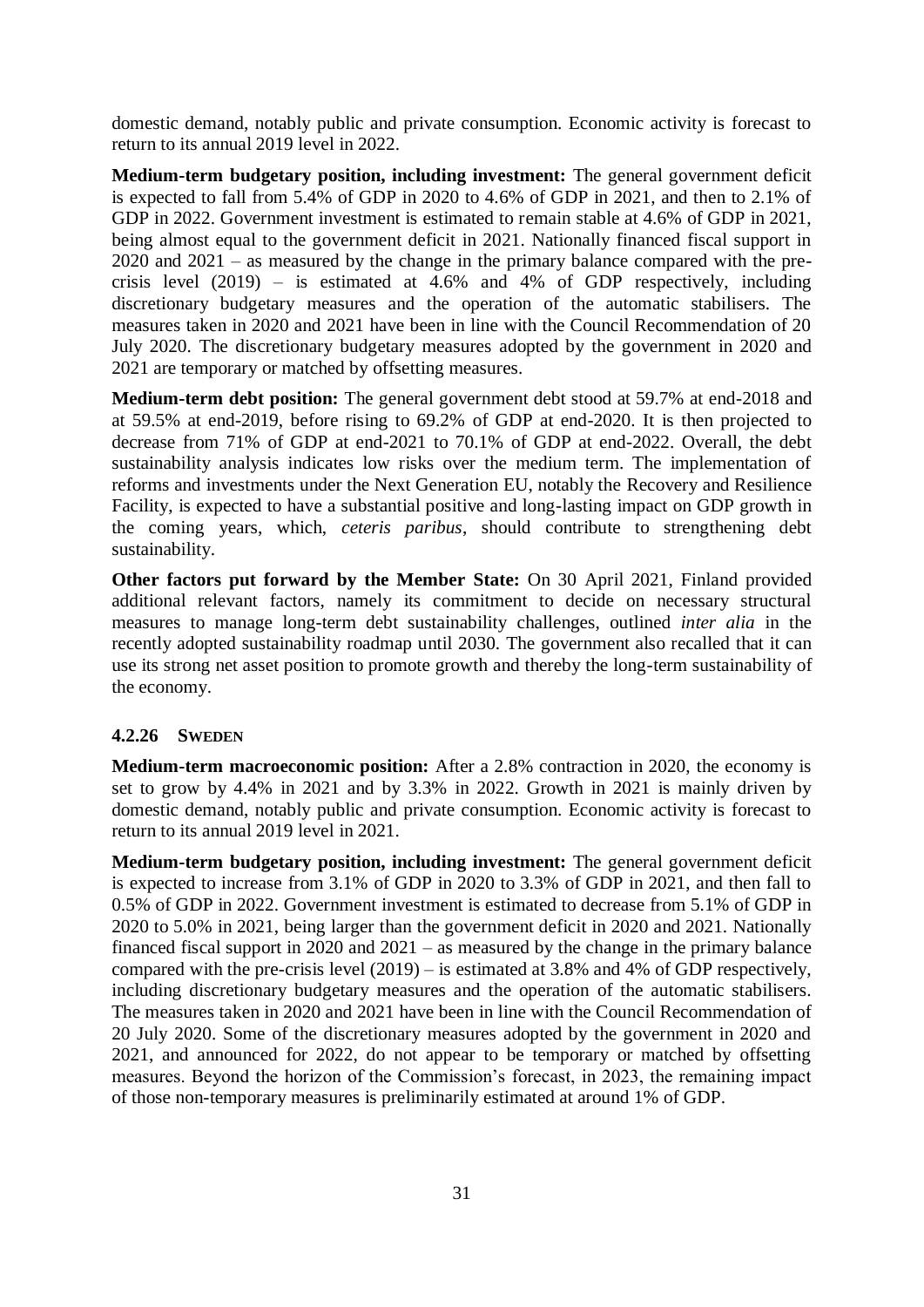Sweden is experiencing imbalances in the sense of the Macroeconomic Imbalance Procedure. Vulnerabilities relate to high and rising household debt and overvaluation risks in the housing market remain. Looking forward, the Recovery and Resilience Plan provides an opportunity to address imbalances, investment and reforms needs.

**Medium-term debt position:** The general government debt stood at 38.9% at end-2018 and at 35% at end-2019, before rising to 39.9% of GDP at end-2020. It is then projected to decrease from 40.8% of GDP at end-2021 to 39.4% of GDP at end-2022. Overall, the debt sustainability analysis indicates low risks over the medium term. The implementation of reforms and investments under the Next Generation EU, notably the Recovery and Resilience Facility, is expected to have a substantial positive and long-lasting impact on GDP growth in the coming years, which, *ceteris paribus*, should contribute to strengthening debt sustainability.

**Other factors put forward by the Member State:** On 29 April 2021, Sweden informed the Commission that it will not provide additional relevant factors.

### **5. CONCLUSIONS**

1

The severe economic downturn resulting from the COVID-19 pandemic led to a steep rise in general government deficits and debt in all Member States in 2020. In this context, the general escape clause of the Stability and Growth Pact was activated and Member States have been encouraged to pursue a supportive fiscal stance to fight the pandemic, while safeguarding fiscal sustainability in the medium term.

In 23 out of the 26 Member States, the government deficit in 2020 was *above* and *not close* to the 3% of GDP Treaty reference value – *i.e.* in **Belgium, Czechia, Germany, Estonia, Ireland, Greece, Spain, France, Croatia, Italy, Cyprus, Latvia, Lithuania, Luxembourg, Hungary, Malta, the Netherlands, Austria, Poland, Portugal, Slovenia, Slovakia** and **Finland.**

At the same time, in **Bulgaria** and **Sweden** the general government deficit was *above* but *close* to 3% of GDP.

According to its 2021 Convergence Programme, **Denmark** plans a general government deficit of 3.3% of GDP in 2021, which is *above* but *close* to 3% of GDP.

The excess over the Treaty reference value for the 26 EU Member States is considered to be *exceptional* as defined by the Treaty. However, with the exception of **Bulgaria, Denmark, Germany, Ireland, Cyprus, Latvia, Luxembourg, the Netherlands, Austria, Poland, Finland** and **Sweden**, the excess over the Treaty reference value is not expected to be *temporary*.

Overall, taking into account all relevant factors as appropriate<sup>22</sup>, the analysis suggests that the deficit criterion as defined in the Treaty and in Regulation (EC) No 1467/1997 is fulfilled by

<sup>&</sup>lt;sup>22</sup> Section 4 explains the conditions needed for the relevant factors to be taken into account in the steps leading to the decision on the existence of an excessive deficit on the basis of the deficit criterion. The relevant factors shall always be taken into account when assessing compliance on the basis of the debt criterion.